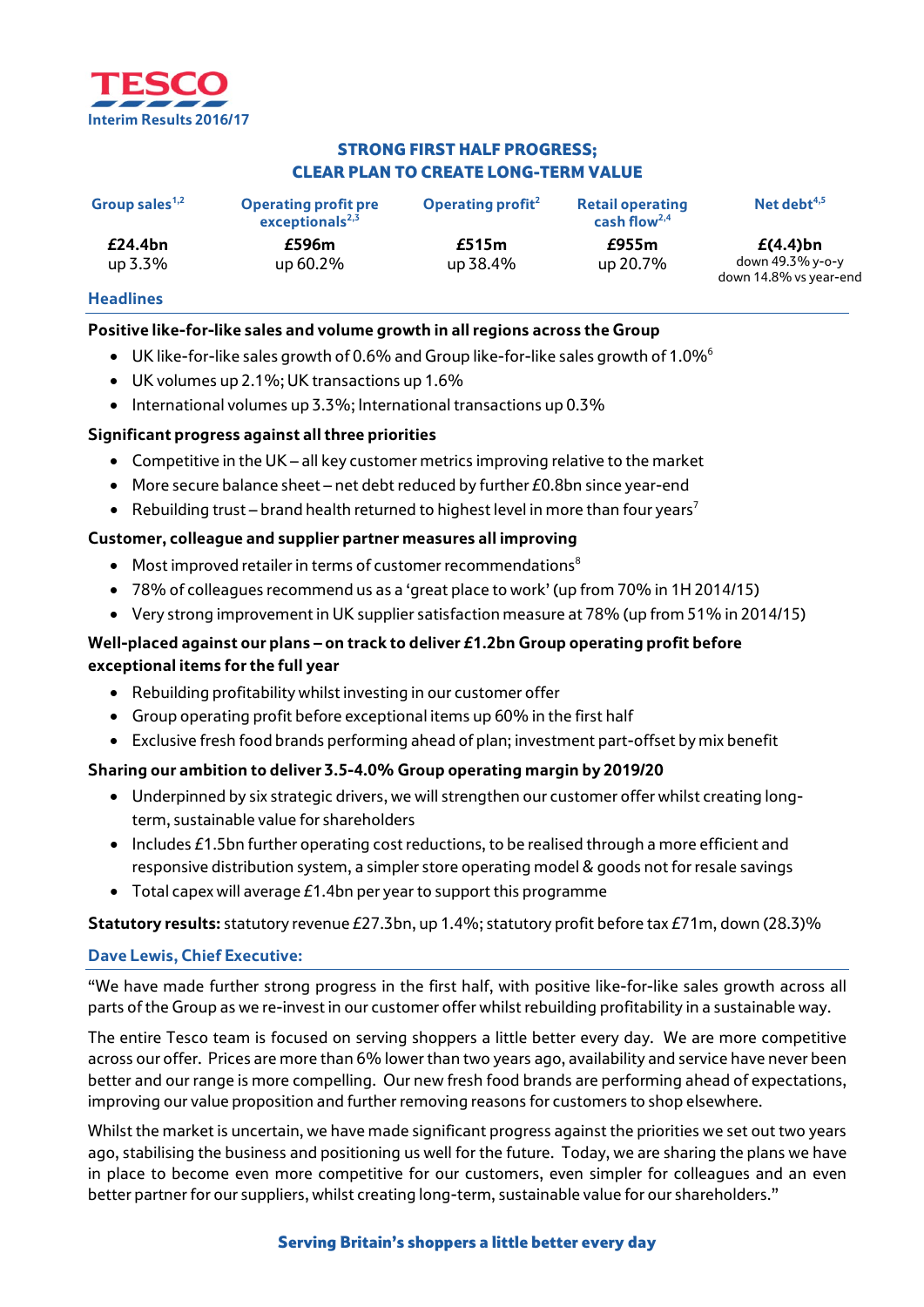## Like-for-like sales performance<sup>6</sup>:

|                      | 1H      | 2H      | <b>FY</b> | 10      | 20      | 1H      |
|----------------------|---------|---------|-----------|---------|---------|---------|
|                      | 2015/16 | 2015/16 | 2015/16   | 2016/17 | 2016/17 | 2016/17 |
| UK & ROI             | (1.3)%  | (0.1)%  | (0.7)%    | 0.3%    | 0.9%    | 0.6%    |
| <b>UK</b>            | (1.1)%  | (0.1)%  | (0.6)%    | 0.3%    | 0.9%    | 0.6%    |
| <b>ROI</b>           | (3.7)%  | $0.0\%$ | (1.9)%    | 0.3%    | 0.1%    | 0.2%    |
| <b>International</b> | 0.6%    | 3.2%    | 2.0%      | 3.0%    | 2.1%    | 2.6%    |
| <b>Europe</b>        | 2.6%    | 3.6%    | 3.1%      | 2.8%    | 1.3%    | 2.0%    |
| Asia                 | (1.7)%  | 2.9%    | 0.6%      | 3.3%    | 3.0%    | 3.2%    |
| Group                | (0.9)%  | 0.6%    | (0.1)%    | 0.9%    | 1.1%    | 1.0%    |

## **Headline Group results**

The Group has defined its alternative performance measures in the Glossary on page 43.

| 26 weeks ended 27 August 2016                        |                    |                    | Year-on-year                 | Year-on-year               |
|------------------------------------------------------|--------------------|--------------------|------------------------------|----------------------------|
|                                                      | 1H                 | 1H                 | change                       | change                     |
| On a continuing operations basis                     | 2016/17            | 2015/16            | (Constant<br>exchange rates) | (Actual<br>exchange rates) |
| Group sales (exc. VAT, exc. fuel) <sup>1</sup>       | £24,402m           | £23,684m           | 1.3%                         | 3.3%                       |
| Fuel                                                 | £2,936m            | £3,282m            | (10.9)%                      | $(10.5)\%$                 |
| <b>Statutory revenue (exc. VAT, inc. fuel)</b>       | £27,338m           | £26,966m           | (0.4)%                       | 1.4%                       |
|                                                      |                    |                    |                              |                            |
| <b>Group operating profit before</b>                 |                    |                    |                              |                            |
| exceptional items <sup>3</sup>                       | £596m              | £372m              | 56.7%                        | 60.2%                      |
| - UK & ROI <sup>9</sup>                              | £389m              | £164m              | 134.1%                       | 137.2%                     |
| - International                                      | £118m              | £122m              | (9.8)%                       | (3.3)%                     |
| - Tesco Bank                                         | £89m               | £86m               | 3.5%                         | 3.5%                       |
| Include exceptional items                            | $E(81)$ m          |                    |                              |                            |
| <b>Group operating profit</b>                        | £515m              | £372m              | 34.4%                        | 38.4%                      |
|                                                      |                    |                    |                              |                            |
| Group profit before tax before exceptional           | £410m              | £183m              |                              |                            |
| items and net pension finance costs                  |                    |                    |                              | 124.0%                     |
|                                                      |                    |                    |                              |                            |
| <b>Group statutory profit before tax</b>             | £71m               | £99m               |                              | $(28.3)\%$                 |
|                                                      |                    |                    |                              |                            |
| Diluted EPS before exceptional items                 | 3.16 <sub>p</sub>  | 0.60 <sub>p</sub>  |                              | 426.7%                     |
| Diluted EPS before exceptional items and             | 3.74p              | 1.42p              |                              | 163.4%                     |
| net pension finance costs                            |                    |                    |                              |                            |
| <b>Diluted EPS</b>                                   | 0.42 <sub>p</sub>  | 0.60 <sub>p</sub>  |                              | $(30.0)\%$                 |
|                                                      |                    |                    |                              |                            |
| <b>Capex</b>                                         | £0.5 <sub>bn</sub> | £0.4bn             |                              | up 24.2%                   |
| Net debt <sup>4,5</sup>                              | $E(4.4)$ bn        | $E(8.6)$ bn        |                              | down 49.3%                 |
| Cash generated from retail operations <sup>2,4</sup> | £1.0 <sub>bn</sub> | £0.8 <sub>bn</sub> |                              | up 20.7%                   |

**Notes** 

1. Group sales exclude VAT and fuel. Sales growth shown on a comparable 26 week basis.

2. For continuing operations.

3. Exceptional items are excluded by virtue of their size and nature in order to better reflect management's view of the performance of the Group. Full detail of exceptional items can be found in Note 4 on page 27.

4. In order to provide further analysis of the Group cash flow statement, net debt and retail operating cash flow, which exclude the impact of Tesco Bank, are separately disclosed.

5. Includes both continuing and discontinued operations.

6. Like-for-like is the growth in sales from stores that have been open for at least a year at a constant foreign exchange rate and includes online sales.

7. As per YouGov BrandIndex, August 2016.

8. As per the periodic Customer Spotlight Tracker.

9. The elimination of intercompany transactions between continuing operations and the discontinued Turkey operation, as required by IFRS 5 and IFRS 10, has resulted in a reduction to the prior period UK & ROI operating profit of £(2)m.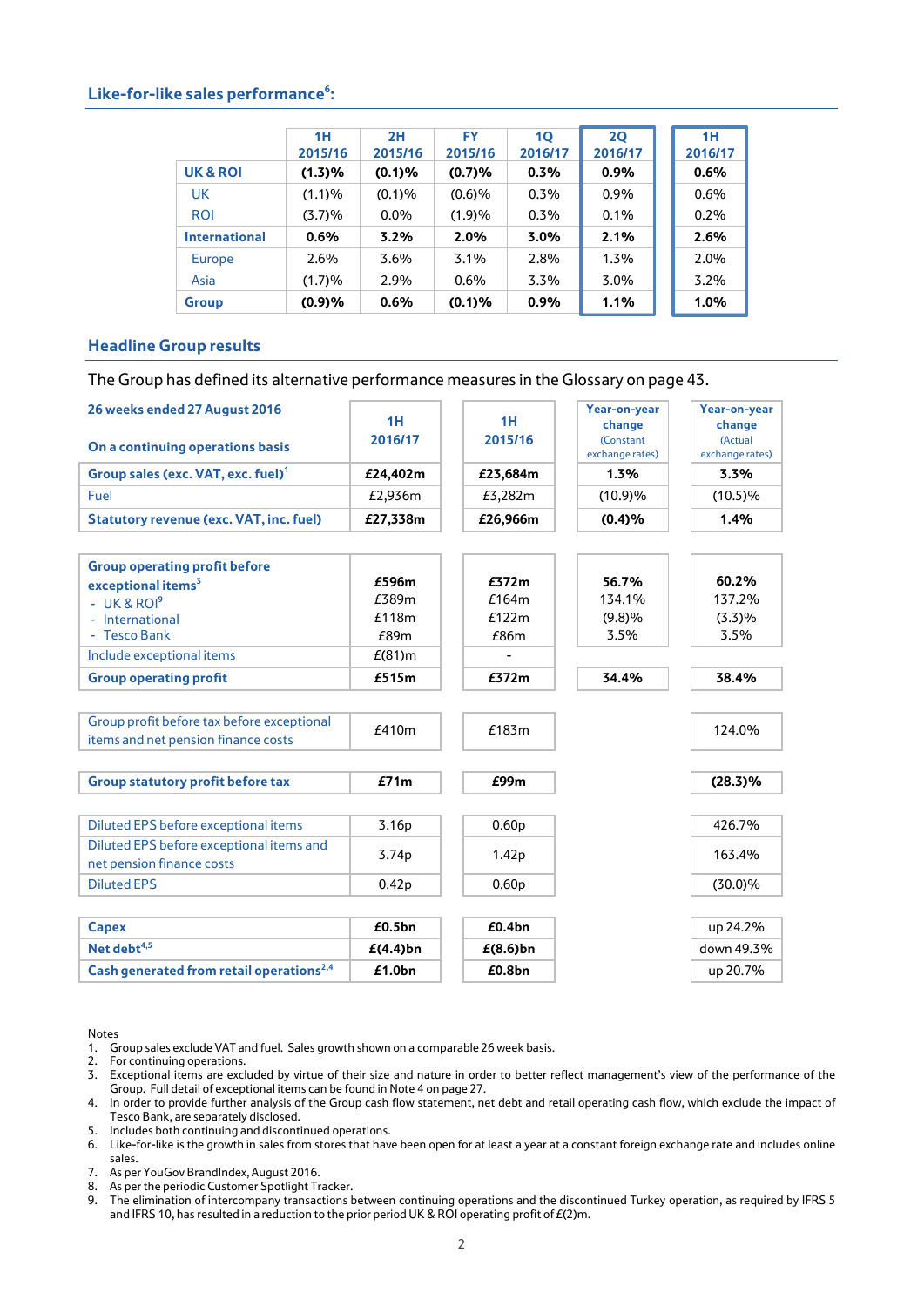# **Update on our priorities**

The progress we have made against the three priorities first set out in October 2014 has enabled us to stabilise the Group. We are more competitive, our balance sheet is more secure and we are rebuilding trust and transparency in the Tesco brand.

# **1. Regaining competitiveness in core UK business:**

- seventh consecutive quarter of both volume and transaction growth; outperformed the market in volume growth in all food categories
- introduced seven new, exclusive fresh food brands delivering market-leading price and quality across the range; 80% of customers making repeat purchases of these products
- all key customer metrics stronger against competitors; maintained record availability and rated as number one by customers for checkout waiting time
- clearer, lower and more stable prices now more than 6% lower than September 2014 on a typical customer basket; number of products on multibuy promotions reduced by 27% year-on-year
- ongoing range refinement, improved product adjacencies and around 10% increase in own-label space in our larger shops; new range simplification in convenience stores
- 3,000 more customer-facing colleagues since February 2016; customer service rating most improved relative to the market
- sales of Harris + Hoole, Dobbies and Giraffe completed and sale of Euphorium agreed, supporting our greater focus on the core UK business

# **2. Protecting and strengthening the balance sheet:**

- generated £1.0bn retail operating cash flow, including an underlying £0.1bn working capital inflow
- regained full ownership of six superstores in the half, in line with our aim to reduce exposure to inflation-linked and fixed-uplift rental agreements
- maintained focus on strong capital discipline; on track for £1.25bn capital expenditure this year
- agreed the sale of our business in Turkey, which will contribute a £110m reduction in total indebtedness and avoid incremental cash investment
- repaid two medium-term notes totalling  $E1.2$ bn at maturity following half-year end
- long-term pension deficit funding agreement with Trustee in place; IAS 19 pension deficit up  $E(3.2)$ bn to  $E(5.9)$ bn due to lower bond yields

## **3. Rebuilding trust and transparency:**

- continued to build trusted, transparent and long-term relationships with suppliers; 78% of UK suppliers satisfied with experience of working with Tesco, an 18% year-on-year improvement
- recognised as most improved retailer in the Groceries Code Adjudicator 2016 Annual Survey
- 'BrandIndex', an external measure of brand health, at highest level for more than four years
- introduced 'Free Fruit for Kids' initiative in our large stores, helping customers live more healthily
- donated £12m to local community projects chosen by customers through 'Bags of Help' scheme
- ranked number one supermarket for reducing food waste by The Grocer
- introduced long-term 'Fair For Farmers Guarantee' on all our own-label fresh milk
- helping colleagues simplify the way we work in shops; 78% of colleagues recommend us as a 'great place to work', up from 70% two years ago

## **Looking ahead**

Whilst we expect the market to remain challenging and uncertain, we have clear plans which will enable us to deliver more value for all of our stakeholders: customers, colleagues, suppliers and shareholders.

Today, we are sharing our ambition to deliver a Group operating margin of between 3.5% and 4.0% by our 2019/20 financial year. This ambition is underpinned by six strategic drivers including the identification of  $£1.5$ bn further operating cost reductions which we will secure over the next three years. This will enable us to further invest in our offer for customers, offset expected inflationary pressures on costs and continue to rebuild profitability. Alongside these cost reductions, we will be looking to further differentiate our brand, continue our focus on strong cash generation, maximise the margin mix from our sales, maximise the value of our property portfolio and continue to innovate both in how we operate the business and in our offer for customers.

Some of these initiatives will require investment and as a result we expect our total capital expenditure to average £1.4bn per annum over the period to 2019/20. The benefits of the initiatives should start to become evident over the coming months, however given their nature and profile, the margin improvement will likely be more weighted towards the end of the plan.

Dave Lewis, Chief Executive, will share further details of the six strategic drivers as part of our interim results presentation to investors and analysts at 9am today, which will be webcast as detailed on page 9.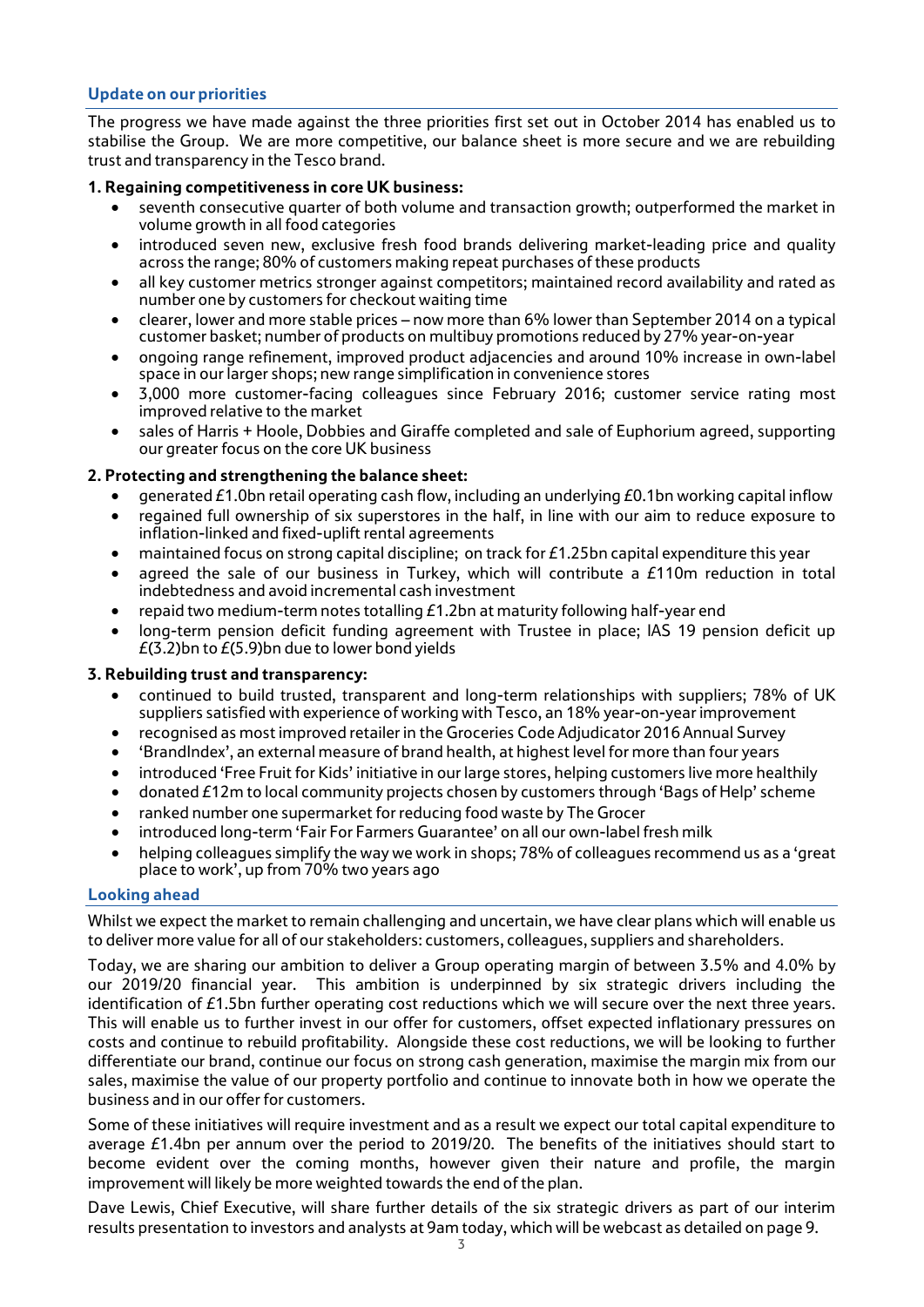# **Financial Results**

The results of Kipa, our business in Turkey, have been classified as discontinued operations following the announcement of its sale (subject to regulatory clearances) on 10 June 2016.

## **Sales:**

| On a continuing operations basis                  | UK & ROI | International <sup>1</sup> | <b>Tesco Bank</b> | <b>Group</b> |
|---------------------------------------------------|----------|----------------------------|-------------------|--------------|
| <b>Sales</b><br>(exc. VAT, exc. fuel)             | £18,614m | £5,285m                    | £503m             | £24,402m     |
| Change at constant exchange rates <sup>2</sup> %  | $0.6\%$  | $3.2\%$                    | 5.3%              | $1.3\%$      |
| Change at actual exchange rates <sup>2</sup> %    | $1.2\%$  | 10.9%                      | 5.3%              | $3.3\%$      |
| Like-for-like sales (exc. VAT, exc. fuel)         | $0.6\%$  | 2.6%                       |                   | $1.0\%$      |
| <b>Statutory revenue</b><br>(exc. VAT, inc. fuel) | £21,449m | £5,386m                    | £503m             | £27,338m     |
| Includes: Fuel                                    | £2,835m  | £101m                      |                   | £2.936m      |

1. International consists of Central Europe (Czech Republic, Hungary, Poland and Slovakia), Malaysia and Thailand.

2. Sales change shown on a comparable 26 week basis; statutory Group sales change was 3.0% at actual exchange rates and 1.0% at constant exchange rates.

Group sales grew by 1.3% at constant exchange rates with positive like-for-like sales growth in all regions. At actual exchange rates, sales grew by 3.3% including a 2.0% foreign exchange translation effect principally due to the strength of European currencies relative to Sterling.

We delivered positive like-for-like sales growth in the combined UK & ROI business for the half for the first time since 2010/11, driven by sustained volume growth in both markets.

In the UK, like-for-like sales grew by 0.6% and, including a small contribution from net new store openings, total sales grew by 0.7%. Our continued investment in lowering prices and further falls in commodity prices contributed to sustained deflation throughout the half.

We have delivered continued improvement across all aspects of our customer offer in the half. In addition to further strong improvements in measures of colleague service and helpfulness, we have maintained record levels of availability, supported by the work carried out last year to ensure our product ranges were simpler and more relevant for customers. We have continued to reduce and simplify our product range in the half, grouping products around meal solutions in our larger stores and streamlining our convenience store ranges. Customers in the UK recognised the further improvements across our offer in service, availability, range and price by voting us 'Britain's Favourite Supermarket' at the Grocer Gold Awards in June 2016.

The value of our food sales in the UK grew for the first time since 2013 in the second quarter and we outperformed the market on volume growth in all food categories. The seven exclusive fresh food brands we launched in March 2016 led to a sales volume growth outperformance of the market in 'produce' and 'meat' of 6% and these brands continue to be cheaper, on average, than comparable lines in the rest of the market.

All formats – including our largest, Extra format – saw an improving trend in like-for-like sales performance throughout the half. The rate of online grocery sales growth moderated, as planned, due to the changes we have made to improve the sustainability of our offer.

In a market that remains highly competitive, like-for-like sales in the Republic of Ireland grew 0.2% as customer perceptions of our proposition improved significantly year-on-year. Whilst top-line growth in value terms was held back by our continued investment in lower prices, we retain our leading position in the market in volume terms thanks to a strong performance in fresh food.

International sales grew by 3.2% at constant exchange rates, including a net positive contribution from new store openings in Asia which offset the impact of store closures in Europe. Like-for-like sales grew by 2.6% overall with positive growth in both Europe and Asia.

Our business in Thailand delivered a strong performance, driven principally by improvements in our fresh food offer. Sales are growing across all store formats and we are maintaining our strong market share position.

In Europe, we harmonised more of our product offering and promotions across each of the countries we operate in and inspired customers with new events and improvements in our fresh food offer. We continued to invest in reducing prices for customers, contributing to ongoing deflation. In Hungary, we responded effectively to the repeal of the legislation which had previously enforced Sunday closures.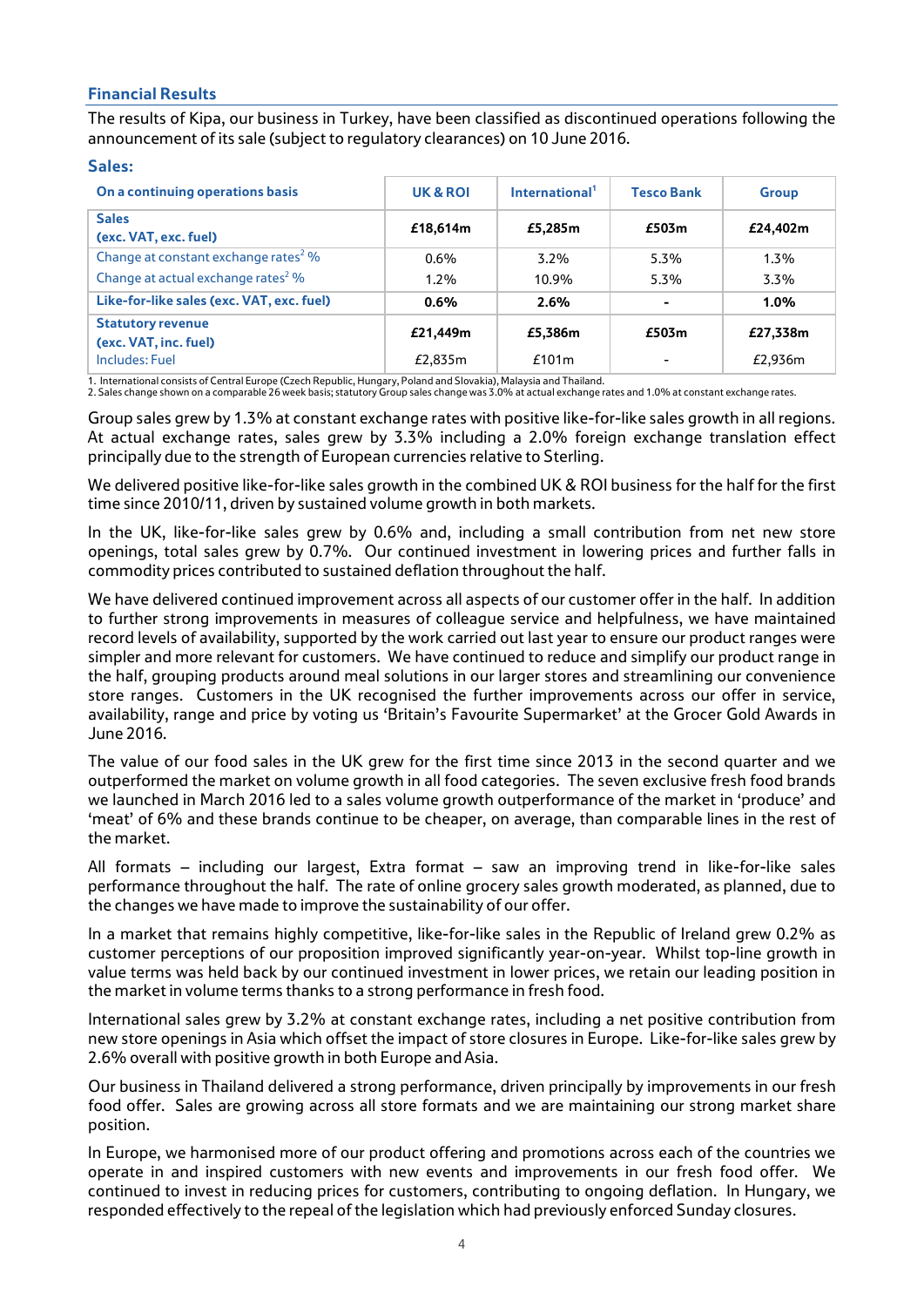Group statutory revenue of £27.3bn includes sales of fuel, which declined by around (10)% year-on-year, principally due to retail price deflation. Further information on sales performance is included in Appendices 1 to 3 starting on page 46 of this statement.

# **Operating profit before exceptional items:**

| On a continuing operations basis                 | UK & ROI | International | <b>Tesco Bank</b> | <b>Group</b>     |
|--------------------------------------------------|----------|---------------|-------------------|------------------|
| <b>Operating profit before exceptional items</b> | £389m    | £118m         | £89m              | £596m            |
| Change at constant exchange rates %              | 134.1%   | (9.8)%        | $3.5\%$           | 56.7%            |
| Change at actual exchange rates %                | 137.2%   | (3.3)%        | 3.5%              | 60.2%            |
| Operating profit margin before exceptional items | 1.81%    | 2.19%         | 17.69%            | 2.18%            |
| Change at constant exchange rates (bp)           | 104bp    | (29)bp        | $(30)$ bp         | 79bp             |
| Change at actual exchange rates (bp)             | 105bp    | (30)bp        | (30)bp            | 80 <sub>bp</sub> |
| <b>Operating profit</b>                          | £365m    | £128m         | E22m              | £515m            |

Group operating profit before exceptional items was £596m, up 56.7% at constant exchange rates, as we continue to rebuild profitability whilst investing in the customer offer. Statutory operating profit of £515m includes the impact of exceptional items, which are described in more detail in Note 4 on page 27.

UK & ROI operating profit before exceptional items was £389m, with a margin improvement of 23 basis points on the second half of 2015/16, despite a significant net investment in the quality and price of our new exclusive fresh food brands. In addition to the benefit of a strong volume performance across the new brands, our overall profitability also benefited from a favourable product mix. As a result, our first half profitability was ahead of our initial plan.

Our long-term sustainable partnerships with suppliers are supporting us to innovate and add value to the customer offer whilst helping us to identify initiatives to leverage our scale and reduce costs. For example, we have been able to work with our fresh fruit and vegetable growers to ensure that we can change our trading strategy at a market-leading pace following unexpected crop surpluses, enabling us to offer great seasonal deals for customers and utilise a much greater proportion of the growers' output, reducing waste.

We are continuing to optimise our store operating model, improving the customer experience with the introduction of new customer service desks, changing replenishment hours and revising trading hours. To support a greater focus on our core business, the sales of Giraffe, Dobbies and Harris + Hoole were completed in the half and the sale of Euphorium was agreed.

International operating profit before exceptional items decreased by (9.8)% at constant exchange rates to £118m, largely driven by continuing investments in our customer offer and an intensely competitive environment, particularly in Poland and the Czech Republic. We are continuing to make operational changes across both Europe and Asia in order to further improve the shopping trip for customers, simplify the way we work and generate cost savings.

Whilst we note the European Commission's investigation into the introduction of a new retail tax in Poland from September, we remain cautious about further legislative changes in our European markets.

Further information on operating profit performance is included in Note 2 on page 20 of this statement.

# **Exceptional items in operating profit:**

|                                             | This year | Last year |
|---------------------------------------------|-----------|-----------|
| Restructuring and redundancy                | $E(95)$ m |           |
| Tesco Bank customer redress                 | $E(45)$ m |           |
| <b>Property transactions</b>                | E59m      | -         |
| Total exceptional items in operating profit | $E(81)$ m |           |

Exceptional items are excluded from our headline performance measures by virtue of their size and nature, in order to better reflect management's view of the performance of the Group. In the current year, the net effect of exceptional items on operating profit is  $E(81)$ m.

The majority  $(E(73)m)$  of the restructuring and redundancy charge relates to changes to store colleague structures and working practices in the UK & ROI business. The remaining  $E(22)$ m relates to simplification and head office relocation costs for Tesco Bank.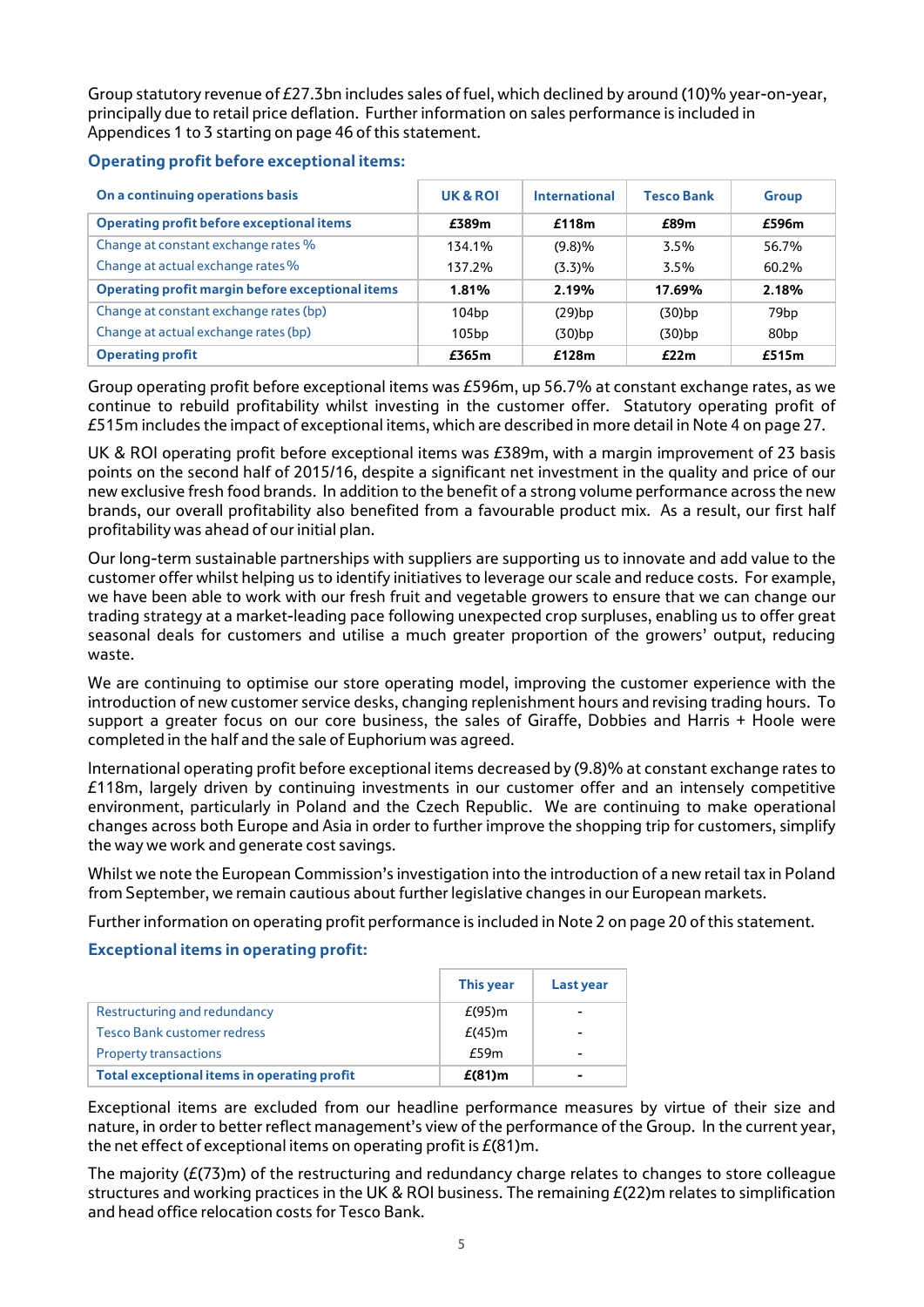The £(45)m charge for customer redress principally relates to a provision for settlement of claims in Tesco Bank relating to prior years, following the updated guidance published by the Financial Conduct Authority.

Finally, the property profit of £59m relates to the sale of a number of properties and a development site in the UK & ROI business, in addition to the Liberec Forum shopping centre in the Czech Republic, for combined proceeds of £240m.

Further detail can be found in Note 4 on page 27 of this statement.

## **Joint ventures and associates:**

|                                                   | <b>This year</b> | Last vear |
|---------------------------------------------------|------------------|-----------|
| Share of post-tax profits from JVs and associates | £2m              | £13m      |

Our share of post-tax profits from joint ventures and associates was  $E2m$ , a decline of  $E(11)m$  year-onyear due to lower profits recognised from UK property joint ventures and a higher level of losses in our partnership with China Resources (Holdings) Company Ltd.

## **Finance income and finance costs:**

|                                                                   | <b>This year</b> | Last year  |
|-------------------------------------------------------------------|------------------|------------|
| Interest receivable and similar income                            | E26m             | £10m       |
| IAS 32 and 39 'Financial instruments' – fair value remeasurements | E57m             | E34m       |
| <b>Finance income</b>                                             | £83m             | £44m       |
| Interest payable                                                  | $E(274)$ m       | $E(252)$ m |
| Capitalised interest                                              | E3m              | £6m        |
| IAS 19 net pension finance costs                                  | $E(58)$ m        | $E(84)$ m  |
| <b>Finance costs</b>                                              | $E(329)$ m       | $E(330)$ m |
| <b>Exceptional charge:</b>                                        | $E(200)$ m       |            |
| <b>Translation of Korea proceeds</b>                              |                  |            |
| <b>Statutory finance costs</b>                                    | $E(529)$ m       | $E(330)$ m |

Finance income increased to £83m, principally due to a favourable impact from the mark-to-market of financial instruments.

Interest payable rose to £(274)m due to the debt acquired as part of our February 2016 agreement to regain sole ownership of 49 stores and two distribution centres. Following the end of the half-year, we repaid two medium term notes at maturity in September 2016 at a cost of £1.2bn, which will result in a net annualised cash interest saving of £36m.

Net pension finance costs are calculated, as required by IAS 19, with reference to the pension deficit at the start of the year. As such, the reduction of £26m to £(58)m is the result of the lower IAS 19 pension deficit in February 2016 vs February 2015.

A further exceptional non-cash loss of £(200)m arose on the translation of the proceeds from the sale of our Homeplus business in Korea which are held in GBP money market funds in a non-Sterling denominated subsidiary.This does not represent any economic costto the Group.

Further detail can be found in Note 5 on page 28 of this statement.

## **Group tax:**

| On a continuing operations basis       | <b>This year</b> | Last year |
|----------------------------------------|------------------|-----------|
| Tax on profit before exceptional items | $E(98)$ m        | $E(52)$ m |
| Tax on profit                          | $E(40)$ m        | $E(52)$ m |

Tax on profit before exceptional items was  $E(98)$ m with an effective rate of tax for the Group of 28%. This tax rate is higher than the UK statutory rate mainly due to the higher effective tax rates in overseas jurisdictions and the impact of the banking surcharge tax, which was introduced in January 2016 and imposes an additional 8% levy on the profits of banking companies.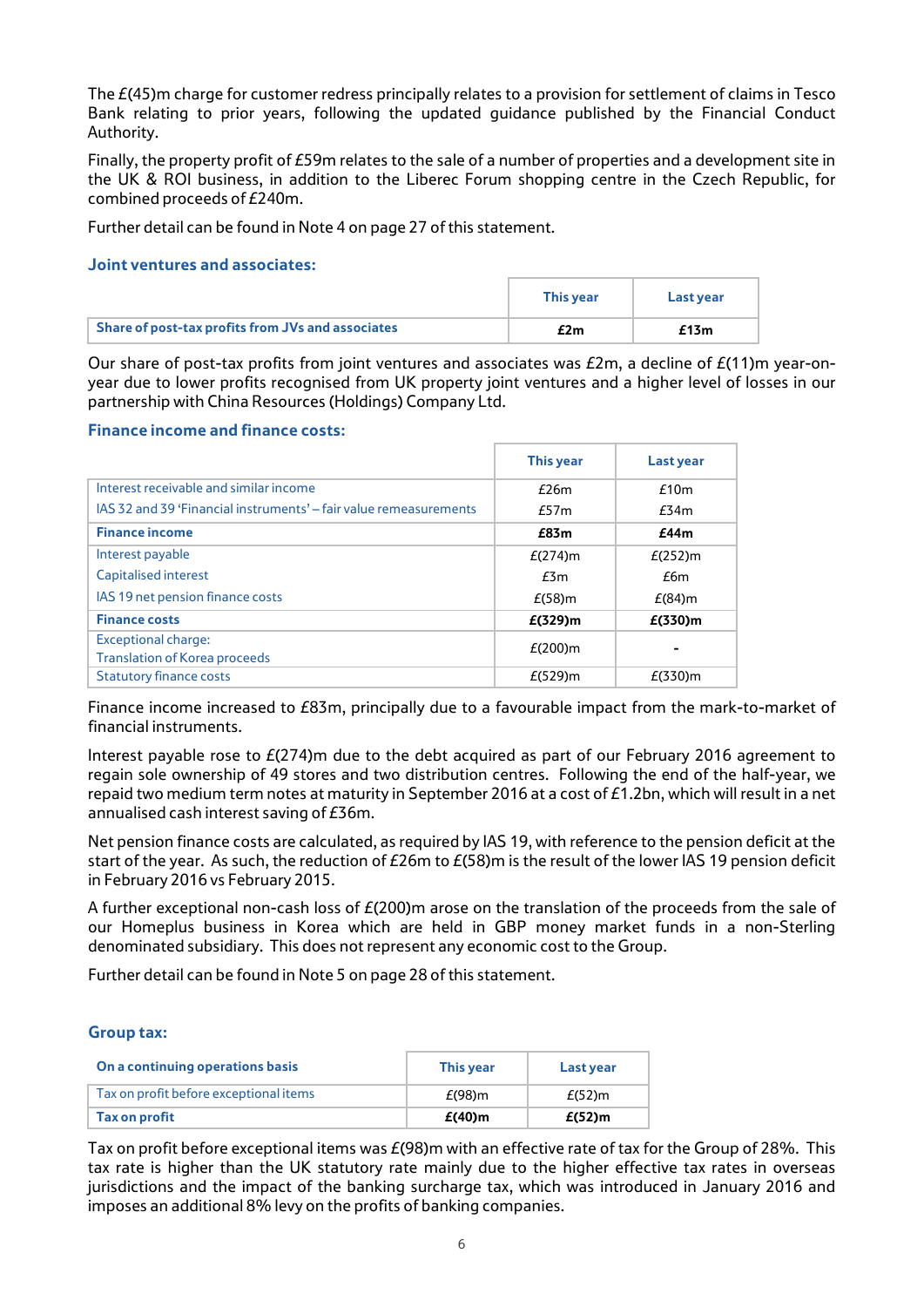Following enactment of the Finance Act 2016 after the end of the half-year in September, reducing the UK corporation tax rate from 18% to 17% in 2020, the effective underlying tax rate for the full year is now expected to be in the region of 25%.

# **Earnings per share:**

| On a continuing operations basis                                                     | This year         | Last year         |
|--------------------------------------------------------------------------------------|-------------------|-------------------|
| Diluted earnings per share before exceptional items                                  | 3.16 <sub>p</sub> | 0.60 <sub>p</sub> |
| Diluted earnings per share before exceptional items<br>and net pension finance costs | 3.74 <sub>p</sub> | 1.42 <sub>p</sub> |
| Diluted earnings per share                                                           | 0.42 <sub>D</sub> | 0.60 <sub>p</sub> |

Diluted earnings per share before exceptional items were 3.16p, significantly higher than last year due to improved underlying profitability. Diluted earnings per share before exceptional items and net pension finance costs were 3.74p and were also significantly higher than last year. Statutory diluted earnings per share were 0.42p, down (30.0)% on last year, due to a higher level of exceptional items this year.

# Summary of total indebtedness<sup>1</sup>:

|                                          | Aug 2016      | <b>Feb 2016</b> | <b>Movement</b> |
|------------------------------------------|---------------|-----------------|-----------------|
| Net debt (excludes Tesco Bank)           | $E(4,352)$ m  | $E(5, 110)$ m   | £758m           |
| Discounted operating lease commitments   | $E(7,771)$ m  | $E(7,787)$ m    | £16m            |
| Pension deficit, IAS 19 basis (post-tax) | $E(5,853)$ m  | $E(2,612)$ m    | $E(3,241)$ m    |
| <b>Total indebtedness</b>                | $E(17,976)$ m | $E(15,509)$ m   | $E(2,467)$ m    |

1. Total indebtedness is defined in the glossary on page 43.Discounted operating lease commitments exclude Turkey.

Total indebtedness was  $E(18.0)$ bn, an increase of  $E(2.5)$ bn since February 2016 due to a rise in the pension deficit, as measured by IAS19. Net debt reduced by  $E0.8$ bn as the cash we generated from operations and business disposals, more than offset capital and other expenditure.

We aim to increase the proportion of owned property and reduce exposure to index-linked and fixed-uplift rent inflation over the long-term. Following the re-acquisition of 70 stores and two distribution centres last year, we regained ownership of a further six stores, increasing freehold assets by another £112m. Excluding Turkey, discounted operating lease commitments were slightly down on last year, despite the extension of a number of leases.

In November 2015, we replaced our UK defined benefit pension scheme with a defined contribution pension scheme, significantly reducing future pension risk and giving greater certainty on future cash requirements. To calculate the pension deficit for accounting purposes, we are required to use corporate bond yields as the basis for the discount rate of our long-term liabilities, irrespective of the mix of our assets and their expected returns. The sharp decrease in corporate bond yields since the year-end – the biggest six-monthly fall recorded since the iBoxx corporate bond index was first introduced in 2000 – has therefore driven a rise of more than 50% in the accounting valuation of our liabilities, increasing our reported accounting net deficit from  $E(2.6)$ bn to  $E(5.9)$ bn. Our defined benefit pension scheme assets have performed well and we are progressing with our asset de-risking strategy, which aims to reduce risks from changes in interest rates and inflation.

In accordance with last year's long-term deficit funding agreement with the Trustee of £270m per annum, a cash contribution of £126m was made to the scheme. The next triennial actuarial valuation will be conducted as at March 2017 and is due to be reported in 2018. Further detail can be found in Note 15 on page 38 of this statement.

As announced in June 2016, the sale of our business in Turkey, which is subject to usual local regulatory approvals, is expected to further reduce total indebtedness by £110m.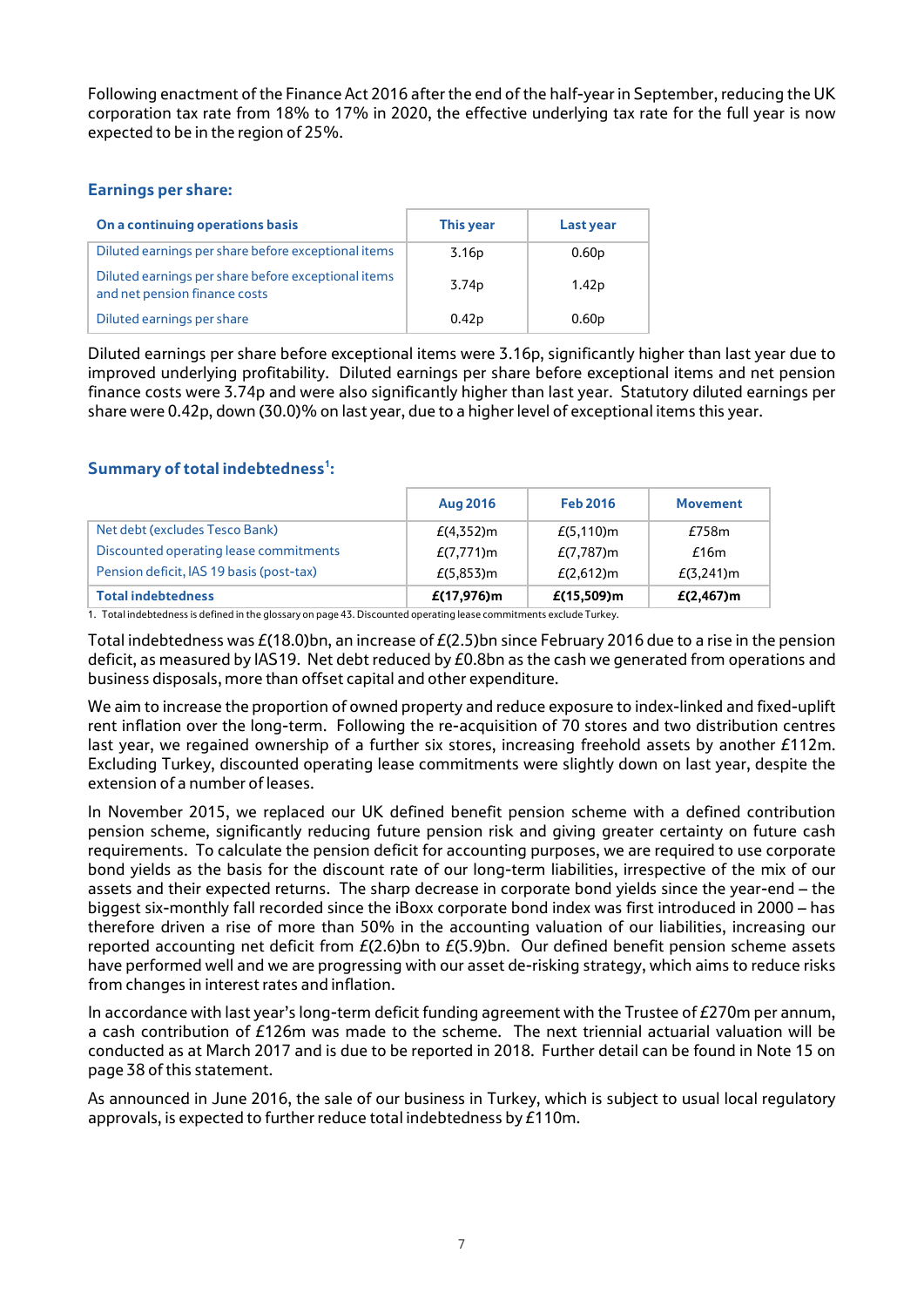# **Summary retail cash flow:**

|                                                                                                       | <b>This year</b> | Last year  |
|-------------------------------------------------------------------------------------------------------|------------------|------------|
| Cash flow from continuing operations excluding working capital                                        | £850m            | £1,048m    |
| (Increase)/decrease in working capital                                                                |                  |            |
| impact from exceptional items                                                                         | $E(26)$ m        | $E(388)$ m |
| cash impact of new approach to supplier payments                                                      |                  | $E(231)$ m |
| underlying decrease in working capital                                                                | £131m            | £362m      |
| Cash generated from operations – continuing operations                                                | £955m            | £791m      |
| Cash generated from operations - discontinued operations                                              | E9m              | £214m      |
| <b>Cash generated from operations</b>                                                                 | £964m            | £1,005m    |
| Interest paid                                                                                         | $E(203)$ m       | $E(173)$ m |
| Corporation tax paid                                                                                  | $E(17)$ m        | $E(53)$ m  |
| Net cash generated from retail operating activities                                                   | £744m            | £779m      |
| Cash capital expenditure                                                                              | $E(541)$ m       | $E(498)$ m |
| <b>Free cash flow</b>                                                                                 | £203m            | £281m      |
| Other investing activities                                                                            | $E(404)$ m       | £507m      |
| Net cash from/(used in) financing activities and intra-Group funding and<br>intercompany transactions | £264m            | $E(560)$ m |
| Net increase in cash and cash equivalents                                                             | £63m             | £228m      |
| Include cash movements in debt items                                                                  | £867m            | £448m      |
| Fair value and other non-cash movements                                                               | $E(172)$ m       | $E(783)$ m |
| <b>Movement in net debt</b>                                                                           | £758m            | $E(107)$ m |

Excluding working capital, we generated  $E0.9$ bn cash from continuing retail operations,  $E(0.2)$ bn lower than last year, principally due to providing colleagues with the option of receiving the 2015/16 Turnaround Bonus in cash rather than shares, reducing the dilutive impact of new share issuance. On an underlying basis, the benefit of stock flow initiatives and trading term standardisation, combined with offsetting seasonal timing impacts, has contributed to a net working capital inflow of £131m. Including working capital, cash generated from continuing retail operations was £955m, up 21% on last year.

Interest paid rose by  $E(30)$ m due to the debt acquired as part of our February 2016 agreement to regain sole ownership of 49 stores and two distribution centres. As mentioned above, following the end of the half year, we repaid two medium term notes at maturity in September 2016 at a cost of £1.2bn, which will reduce cash interest costs by a net annualised saving of £36m.

Cash tax paid of  $E(17)$ m is net of refunds received of taxes previously paid, as we continue to reach settlement of historic enquiries into tax returns in a number of jurisdictions.

A reconciliation between the Retail and Group cash flows can be found in Note 2 on page 24.

|                                        | <b>Group</b>        |              | UK & ROI             |                     | International |                     | <b>Tesco Bank</b> |                     |              |
|----------------------------------------|---------------------|--------------|----------------------|---------------------|---------------|---------------------|-------------------|---------------------|--------------|
|                                        | <b>This</b><br>year | Last<br>year | YOY<br><b>Change</b> | <b>This</b><br>year | Last<br>year  | <b>This</b><br>year | Last<br>year      | <b>This</b><br>year | Last<br>year |
| Capital expenditure ( <i>Ebn</i> )     | 0.5                 | 0.4          | 0.1                  | 0.3                 | 0.3           | 0.1                 | 0.1               | 0.0                 | 0.0          |
| Gross space added (m sq ft) $^{1,2}$   | 0.3                 | 0.3          | $\sim$               | 0.1                 | 0.0           | 0.2                 | 0.2               | n/a                 | n/a          |
| Net space added (m sq ft) <sup>1</sup> | (1.8)               | (1.0)        | (0.8)                | (1.6)               | (0.9)         | (0.2)               | (0.1)             | n/a                 | n/a          |

# **Capital expenditure and space:**

1. Excluding franchise stores.

2. 'Gross space added' excludes repurposing/extensions.

In line with our increased focus on capital discipline, capital expenditure was £0.5bn in the half, similar to last year, and planned expenditure for the full year remains at around £1.25bn. We expect to refresh more than 200 stores in the UK this year, the vast majority of which will be completed in the second half.

Overall, net space reduced by (1.8)m square feet, principally due to the disposal of (1.7)m square feet from the sale of Dobbies garden centres. We opened 0.3m square feet of selling space, mainly in Thailand. In the year, we intend to repurpose around 1.0m square feet across the Group as we create compelling shopping destinations for customers which are simpler to operate.

Further details of current and forecast space can be found in Appendix 5, starting on page 48.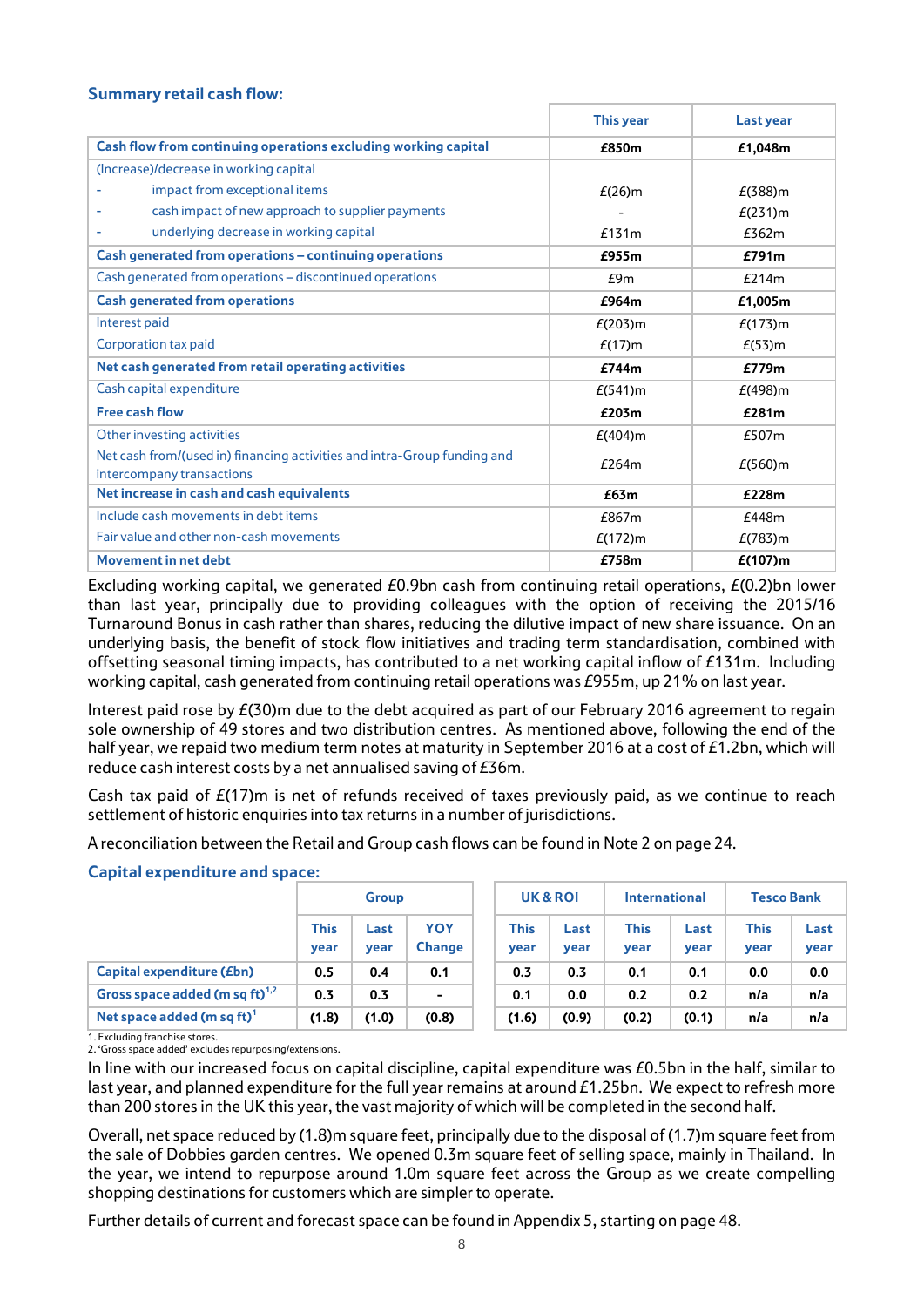# **Tesco Bank**

|                                                  | This year | Last year | <b>YOY Change</b> |
|--------------------------------------------------|-----------|-----------|-------------------|
| <b>Revenue</b>                                   | £503m     | £478m     | 5.2%              |
| <b>Operating profit before exceptional items</b> | £89m      | £86m      | 3.5%              |
| <b>Statutory operating profit</b>                | f22m      | f86m      | $(74.4)\%$        |
| Lending to customers                             | £9,262m   | £8,297m   | 11.6%             |
| <b>Customer deposits</b>                         | £8,107m   | £6,581m   | 23.2%             |
| Net interest margin                              | 3.9%      | $4.2\%$   | (0.3)%            |
| Risk asset ratio                                 | 19.9%     | 19.1%     | $0.8\%$           |

Tesco Bank continues to develop its suite of products and services to best meet the needs of Tesco customers. In the half, these innovations included the launch of a premium credit card, the introduction of digital signatures to simplify the loans process and the further roll out of PayQwiq, an app which allows customers to pay with their phones in our shops.

Active customer account numbers in Tesco Bank rose by 2%, with continued strong growth in both customer lending and deposits. Operating profit before exceptional items increased year-on-year as the impact of the European Commission cap on interchange income was more than offset by an improved underlying trading performance and proceeds from the sale of non-performing debt. Exceptional items relating to Tesco Bank are detailed in Note 4 on page 27 and included an increase in the provision for customer redress and a restructuring charge. Statutory operating profit, as shown above, is after these exceptional items.

Risk weighted assets have risen in line with lending and the Core Tier 1 ratio has remained stable at 16.6%. The balance sheet remains strong and well-positioned to support future lending growth from both a liquidity and capital perspective.

An income statement for Tesco Bank can be found in Appendix 6 on page 51 of this statement. Balance sheet and cash flow detail for Tesco Bank can be found within Note 2 starting on page 21 of this statement. Tesco Bank's Interim results are also published today and are available at [www.corporate.tescobank.com](http://www.corporate.tescobank.com/)

## **Contacts**

| Investor Relations: | Chris Griffith                    | 01707912900   |
|---------------------|-----------------------------------|---------------|
| Media:              | Ed Young                          | 01707918701   |
|                     | Philip Gawith, Teneo Blue Rubicon | 0207 420 3143 |

This document is available a[t www.tescoplc.com/interims2016.](http://www.tescoplc.com/interims2016)

A meeting for investors and analysts will be held today at 9.00am at London Stock Exchange, 10 Paternoster Square, London, EC4M 7LS. Access will be by invitation only. For those unable to attend, there will be a live webcast available on our website at [www.tescoplc.com/interims2016.](http://www.tescoplc.com/interims2016) This will include all Q&A and will also be available for playback after the event. All presentation materials, including a transcript, will be made available on our website.

An interview with Dave Lewis, Chief Executive, and Alan Stewart, Chief Financial Officer, discussing the Interim results is available now to download in video, audio and transcript form at [www.tescoplc.com/interims2016.](http://www.tescoplc.com/interims2016)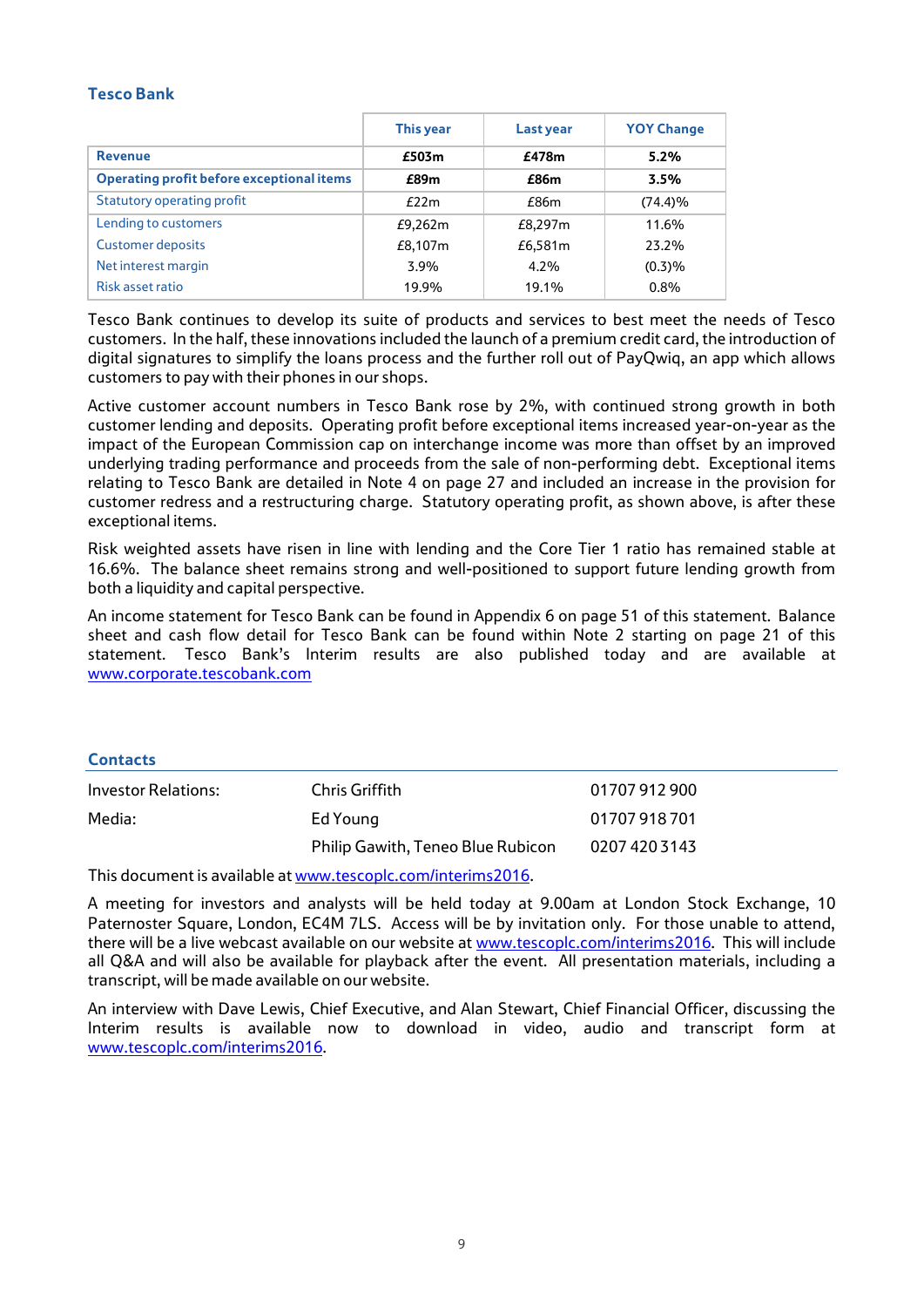# **ADDITIONAL DISCLOSURES**

## **Risks and Uncertainties**

As with any business, risk assessment and the implementation of mitigating actions and controls are critical to successfully achieving the Group's strategy. The Tesco Board has overall responsibility for risk management and internal controls within the context of achieving the Group's objectives. At the Group level each principal risk has an Executive Owner. The CEO has overall accountability for the control and management of risk. The principal risks and uncertainties faced by the Group remain those set out in our 2016 Annual Report and Financial Statements: people; customer proposition; transformation of the economic model; liquidity; competition and markets; brand, reputation and trust; technology; data security and data privacy; regulatory and compliance; and safety.

The Group also faces risks and uncertainties as a result of the Serious Fraud Office and other investigations, and the litigation risk associated with the matters under investigation as described in Note 18 of this release (Contingent Liabilities) and in our 2016 Annual Report and Financial Statements.

On 23 June 2016, the United Kingdom (UK) voted to leave the European Union (EU). The exact nature, process and timing of the UK's exit from the EU are unknown. This has to date created business uncertainty: The UK's future approach to EU freedom of movement; market volatility; fluctuations in foreign exchange rates; changes to commodity prices; and interest rates, all of which may impact the Group. Adjustments to the long-term outlook for UK interest rates might also affect UK Pension IAS 19 liabilities and related charges.

The risks and uncertainties associated with exiting from the EU have been considered by the Board and plans are in place. The Board continues to monitor the impact of the referendum but does not currently believe there will be a material adverse impact on the Group's results or financial position in the current financial year.

## **Statement of Directors' Responsibilities**

The Directors are responsible for preparing the Interim Results for the six month period ended 27 August 2016 in accordance with applicable law, regulations and accounting standards. The Directors confirm that to the best of their knowledge the condensed consolidated interim financial statements have been prepared in accordance with IAS 34: 'Interim Financial Reporting', as adopted by the European Union and that the interim management report includes a fair review of the information required by DTR 4.2.7R and DTR 4.2.8R, namely:

- an indication of the important events that have occurred during the first six months of the financial year and their impact on the condensed consolidated interim financial statements, and a description of the principal risks and uncertainties for the remaining six months of the financial year; and
- material related party transactions in the first six months of the year and any material changes in the related party transactions described in the last annual report.

The Directors of Tesco PLC are listed in the Tesco PLC 2016 Annual Report and Financial Statements, with the exception of Steve Golsby who was appointed a Non-executive Director of the Company on 1 October 2016. A list of current directors is maintained on the Tesco PLC website at[: www.tescoplc.com.](http://www.tescoplc.com/)

## **By order of the Board**

**Directors John Allan\*** - Chairman **Dave Lewis** - Chief Executive **Alan Stewart** - Chief Financial Officer **Mark Armour\* Richard Cousins\*** - Senior Independent Director **Steve Golsby\***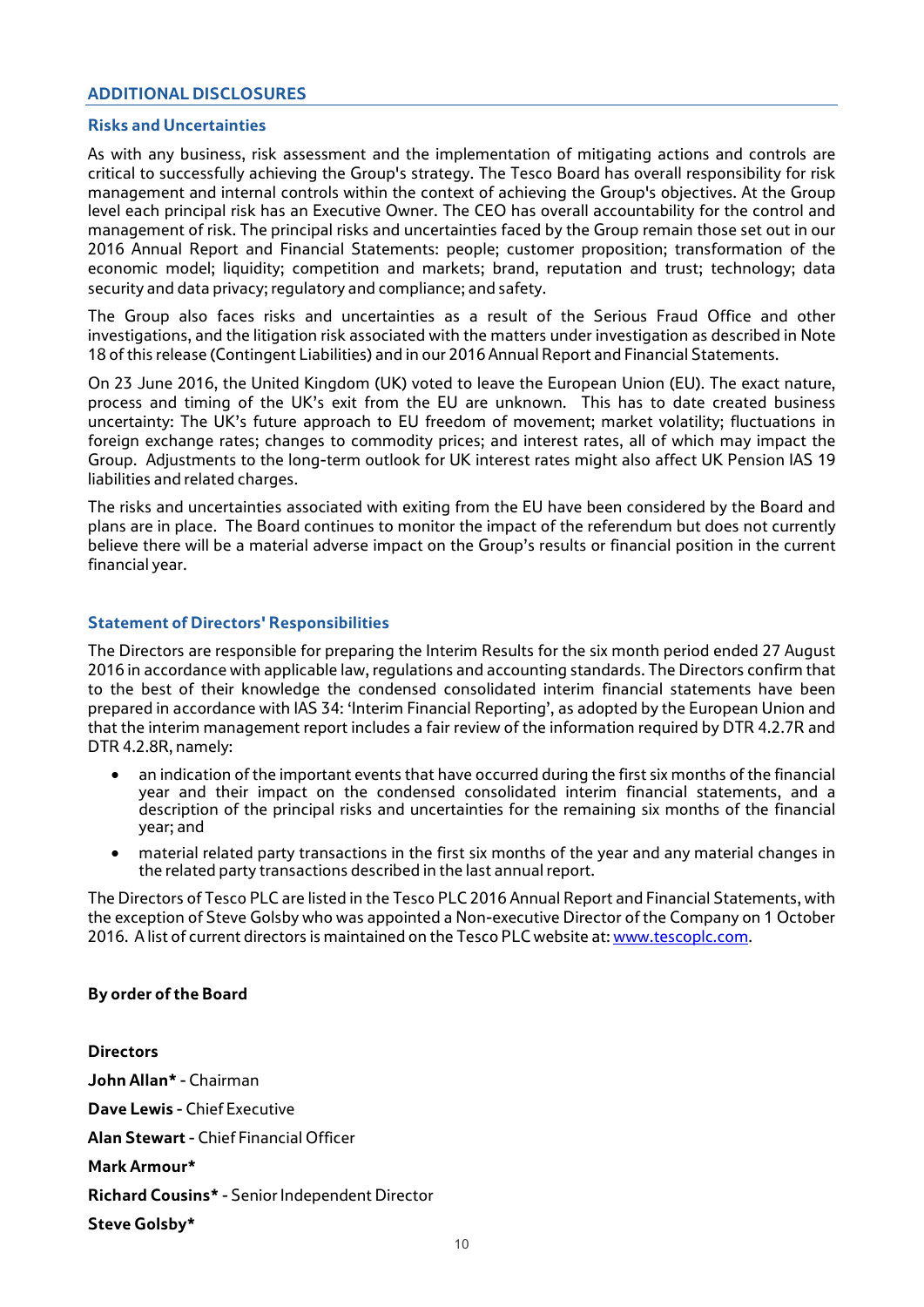**Byron Grote\* Mikael Olsson\* Deanna Oppenheimer\* Simon Patterson\* Alison Platt\* Lindsey Pownall\*** \*Non-executive Directors

# **Company Secretary**

Robert Welch

4 October 2016

This announcement contains inside information which is disclosed in accordance with the Market Abuse Regulation which came into effect on 3 July 2016.

## **Disclaimer**

This document may contain forward-looking statements that may or may not prove accurate. For example, statements regarding expected revenue growth and operating margins, market trends and our product pipeline are forward-looking statements. Phrases such as "aim", "plan", "intend", "anticipate", "well-placed", "believe", "estimate", "expect", "target", "consider" and similar expressions are generally intended to identify forward-looking statements. Forward-looking statements involve known and unknown risks, uncertainties and other important factors that could cause actual results to differ materially from what is expressed or implied by the statements. Any forward-looking statement is based on information available to Tesco as of the date of the statement. All written or oral forward-looking statements attributable to Tesco are qualified by this caution. Tesco does not undertake any obligation to update or revise any forward-looking statement to reflect any change in circumstances.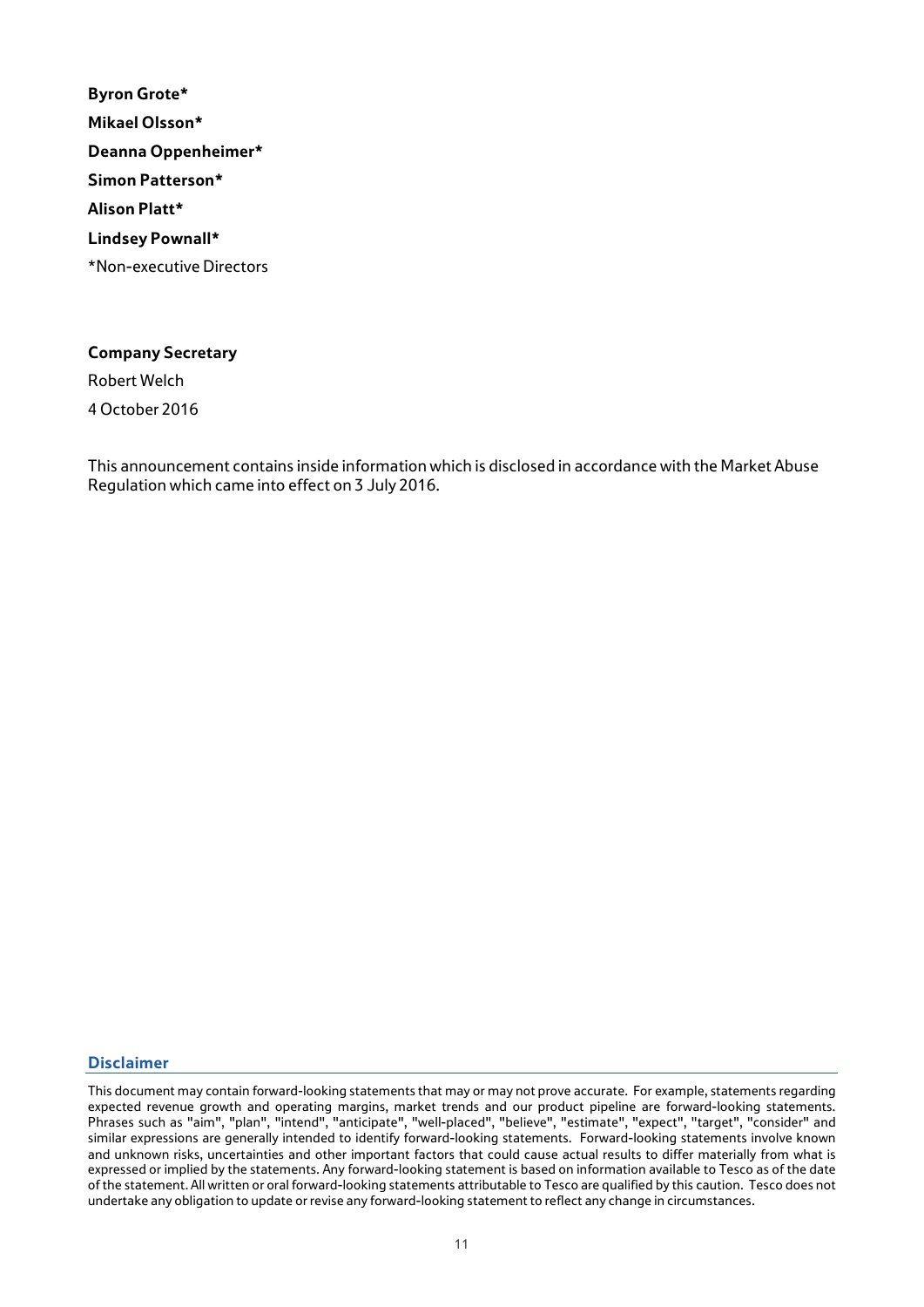# **TESCO PLC Group income statement**

|                                                                         |                |               | 26 weeks ended     |                   | 26 weeks ended    |                              |                   |
|-------------------------------------------------------------------------|----------------|---------------|--------------------|-------------------|-------------------|------------------------------|-------------------|
|                                                                         |                |               | 27 August 2016     |                   |                   | <b>29 August 2015</b>        |                   |
|                                                                         |                | <b>Before</b> | <b>Exceptional</b> | <b>Total</b>      | <b>Before</b>     | <b>Exceptional</b>           | <b>Total</b>      |
|                                                                         |                | exceptional   | items              |                   | exceptional       | items                        |                   |
|                                                                         | <b>Notes</b>   | items         | (Note 4)           |                   | items             | (Note 4)                     |                   |
|                                                                         |                | Em            | Em                 | Em                | Em                | Em                           | Em                |
| <b>Continuing operations</b><br>Revenue                                 | $\overline{2}$ | 27,338        | ä,                 | 27,338            | 26,966            | $\overline{\phantom{a}}$     | 26,966            |
| Cost of sales                                                           |                |               |                    |                   |                   |                              |                   |
|                                                                         |                | (25, 877)     | (118)              | (25, 995)         | (25,687)          | $\overline{\phantom{a}}$     | (25,687)          |
| Gross profit/ (loss)                                                    |                | 1,461         | (118)              | 1,343             | 1,279             | $\overline{\phantom{a}}$     | 1,279             |
| Administrative expenses                                                 |                | (865)         | (17)               | (882)             | (916)             | $\overline{\phantom{a}}$     | (916)             |
| Profits arising on property-related items                               |                |               | 54                 | 54                | 9                 |                              | 9                 |
| <b>Operating profit/ (loss)</b>                                         | $\overline{2}$ | 596           | (81)               | 515               | 372               | ä,                           | 372               |
| Share of post-tax profits/ (losses) of joint<br>ventures and associates |                | 2             |                    | $\overline{2}$    | 13                |                              |                   |
|                                                                         |                |               |                    |                   |                   | $\qquad \qquad \blacksquare$ | 13                |
| Finance income                                                          | 5              | 83            | $\blacksquare$     | 83                | 44                | $\blacksquare$               | 44                |
| Finance costs                                                           | 5              | (329)         | (200)              | (529)             | (330)             | $\overline{\phantom{a}}$     | (330)             |
| Profit/ (loss) before tax                                               |                | 352           | (281)              | 71                | 99                | ä,                           | 99                |
| Taxation                                                                | 6              | (98)          | 58                 | (40)              | (52)              | $\overline{\phantom{a}}$     | (52)              |
| Profit/ (loss) for the period from                                      |                |               |                    |                   |                   |                              |                   |
| continuing operations                                                   |                | 254           | (223)              | 31                | 47                | ä,                           | 47                |
| <b>Discontinued operations</b>                                          |                |               |                    |                   |                   |                              |                   |
| Profit/ (loss) for the period from                                      |                |               |                    |                   |                   |                              |                   |
| discontinued operations                                                 | 7              | (18)          | (113)              | (131)             | 4                 | (419)                        | (415)             |
| Profit/ (loss) for the period                                           |                | 236           | (336)              | (100)             | 51                | (419)                        | (368)             |
|                                                                         |                |               |                    |                   |                   |                              |                   |
| <b>Attributable to:</b>                                                 |                |               |                    |                   |                   |                              |                   |
| Owners of the parent                                                    |                | 240           | (331)              | (91)              | 54                | (419)                        | (365)             |
| Non-controlling interests                                               |                | (4)           | (5)                | (9)               | (3)               | $\overline{\phantom{a}}$     | (3)               |
|                                                                         |                | 236           | (336)              | (100)             | 51                | (419)                        | (368)             |
|                                                                         |                |               |                    |                   |                   |                              |                   |
| Earnings/ (losses) per share from                                       |                |               |                    |                   |                   |                              |                   |
| continuing and discontinued                                             |                |               |                    |                   |                   |                              |                   |
| operations                                                              |                |               |                    |                   |                   |                              |                   |
| <b>Basic</b>                                                            | 9              | 2.95p         |                    | (1.12)p           | 0.66p             |                              | (4.49)p           |
| <b>Diluted</b>                                                          | 9              | 2.95p         |                    | (1.12)p           | 0.66p             |                              | (4.47)p           |
|                                                                         |                |               |                    |                   |                   |                              |                   |
|                                                                         |                |               |                    |                   |                   |                              |                   |
| Earnings/ (losses) per share from                                       |                |               |                    |                   |                   |                              |                   |
| continuing operations                                                   |                |               |                    |                   |                   |                              |                   |
| <b>Basic</b>                                                            | 9              | 3.16p         |                    | 0.42 <sub>p</sub> | 0.60 <sub>p</sub> |                              | 0.60 <sub>p</sub> |
| <b>Diluted</b>                                                          | 9              | 3.16p         |                    | 0.42 <sub>p</sub> | 0.60 <sub>p</sub> |                              | 0.60 <sub>p</sub> |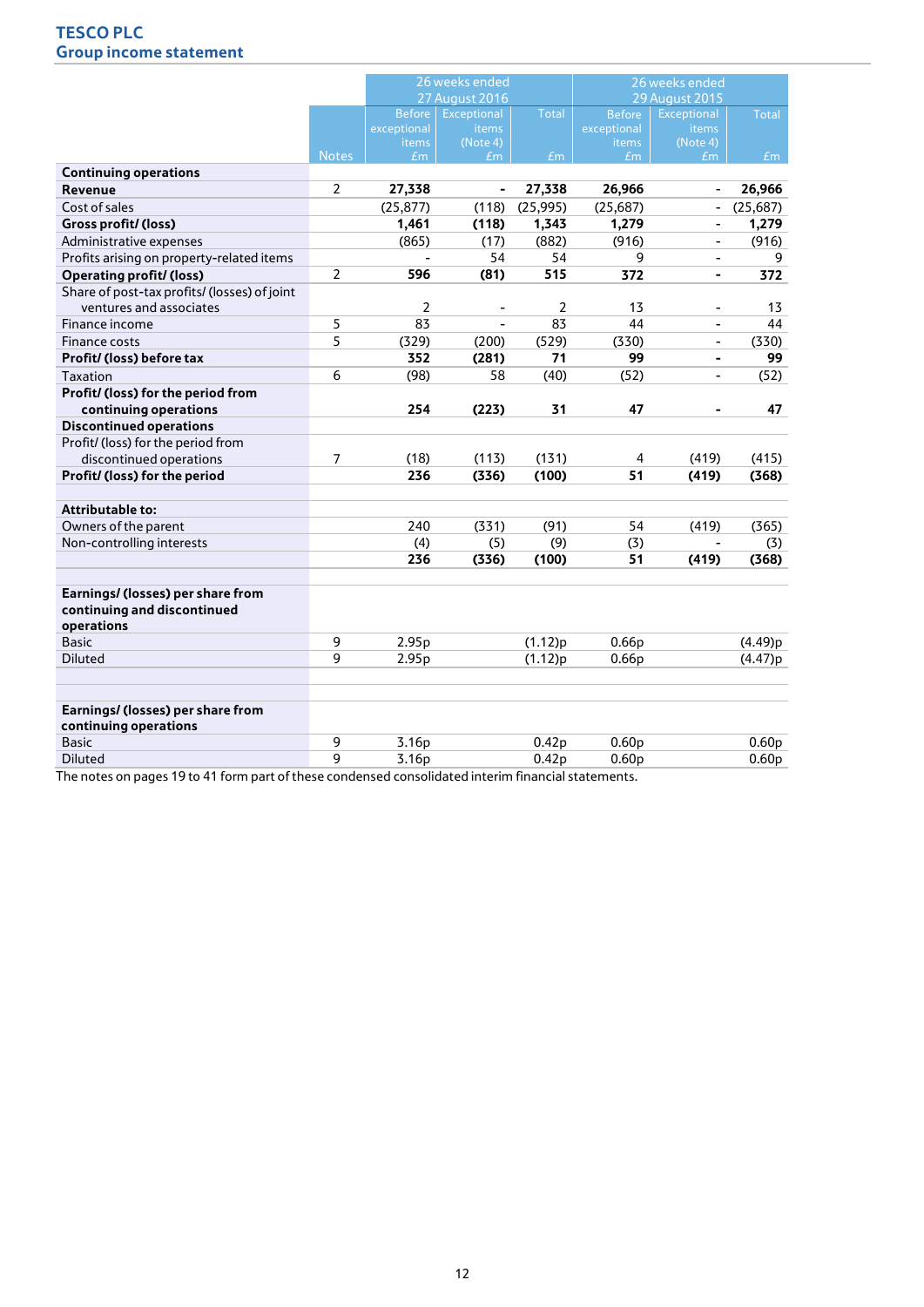|                                                                                      |             | 26 weeks    | 26 weeks |
|--------------------------------------------------------------------------------------|-------------|-------------|----------|
|                                                                                      |             | 2016        | 2015     |
| 26 weeks ended 27 August 2016                                                        | <b>Note</b> | $\pounds$ m | Em       |
| Items that will not be reclassified to income statement                              |             |             |          |
| Remeasurements on defined benefit pension schemes                                    | 15          | (3,983)     | (308)    |
| Tax on items that will not be reclassified                                           |             | 716         | 66       |
|                                                                                      |             | (3,267)     | (242)    |
| Items that may subsequently be reclassified to income statement                      |             |             |          |
| Change in fair value of available-for-sale financial assets and investments          |             | 75          |          |
| Currency translation differences:                                                    |             |             |          |
| Retranslation of net assets of overseas subsidiaries                                 |             | 648         | (434)    |
| Gains/ (losses) on cash flow hedges:                                                 |             |             |          |
| Net fair value gains/ (losses)                                                       |             | 330         | (4)      |
| Reclassified and reported in the Group income statement                              |             | (300)       | (59)     |
| Tax on items that may be reclassified                                                |             | (34)        | 27       |
|                                                                                      |             | 719         | (470)    |
| Total other comprehensive income/ (loss) for the period                              |             | (2,548)     | (712)    |
| Profit/ (loss) for the period                                                        |             | (100)       | (368)    |
| Total comprehensive income/ (loss) for the period                                    |             | (2,648)     | (1,080)  |
|                                                                                      |             |             |          |
| <b>Attributable to:</b>                                                              |             |             |          |
| Owners of the parent                                                                 |             | (2,639)     | (1,075)  |
| Non-controlling interests                                                            |             | (9)         | (5)      |
| Total comprehensive income/ (loss) for the period                                    |             | (2,648)     | (1,080)  |
| Total comprehensive income/ (loss) attributable to owners of the parent arises from: |             |             |          |
| Continuing operations                                                                |             | (2,517)     | (428)    |
| Discontinued operations                                                              |             | (122)       | (647)    |
|                                                                                      |             | (2,639)     | (1,075)  |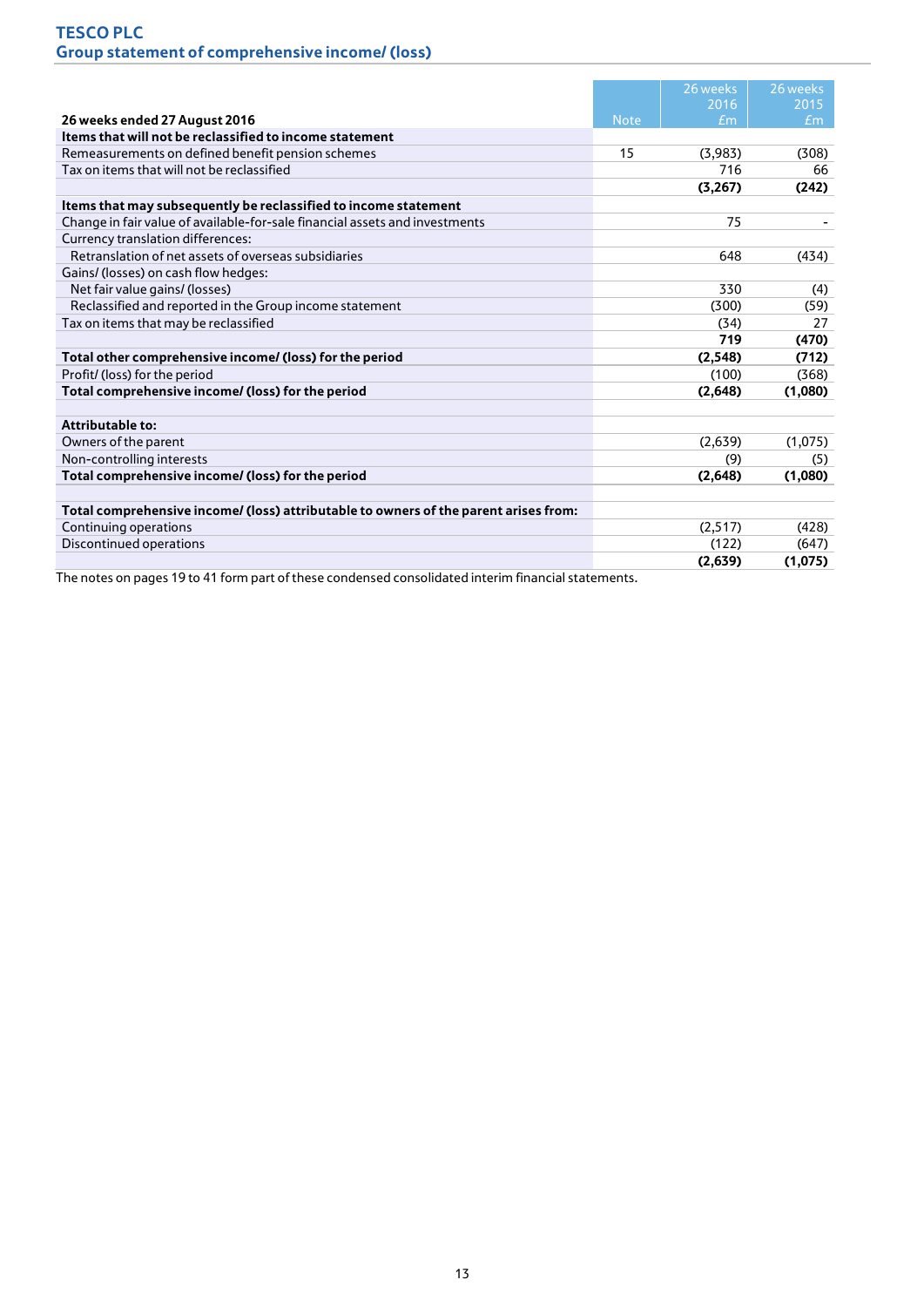|                                                                                  |                   | 27 August<br>2016 | 27 February<br>2016 | 29 August<br>2015 |
|----------------------------------------------------------------------------------|-------------------|-------------------|---------------------|-------------------|
|                                                                                  | <b>Notes</b>      | E <sub>m</sub>    | E <sub>m</sub>      | Em                |
| <b>Non-current assets</b><br>Goodwill and other intangible assets                | 10                |                   |                     |                   |
|                                                                                  | 11                | 2,818             | 2,874               | 3,122<br>16,421   |
| Property, plant and equipment                                                    |                   | 17,613            | 17,900              |                   |
| Investment property                                                              |                   | 68                | 78                  | 77                |
| Investments in joint ventures and associates                                     |                   | 864               | 785                 | 852               |
| Other investments                                                                |                   | 1,099             | 1,135               | 879               |
| Loans and advances to customers                                                  |                   | 5,278             | 4,723               | 4,376             |
| Derivative financial instruments                                                 |                   | 1,929             | 1,532               | 1,252             |
| Deferred tax assets                                                              |                   | 686               | 49                  | 671               |
|                                                                                  |                   | 30,355            | 29,076              | 27,650            |
| <b>Current assets</b>                                                            |                   |                   |                     |                   |
| Inventories                                                                      |                   | 2,505             | 2,430               | 2,620             |
| Trade and other receivables                                                      |                   | 1,713             | 1,607               | 1,605             |
| Loans and advances to customers                                                  |                   | 3,984             | 3,819               | 3,917             |
| Derivative financial instruments                                                 |                   | 312               | 176                 | 79                |
| <b>Current tax assets</b>                                                        |                   | 41                | 15                  | 16                |
| Short-term investments                                                           |                   | 4,435             | 3,463               | 300               |
| Cash and cash equivalents                                                        |                   | 3,355             | 3,082               | 2,186             |
|                                                                                  |                   | 16,345            | 14,592              | 10,723            |
| Assets of the disposal groups and non-current assets classified as held for sale | 7                 | 472               | 236                 | 5,154             |
|                                                                                  |                   | 16,817            | 14,828              | 15,877            |
| <b>Current liabilities</b>                                                       |                   |                   |                     |                   |
| Trade and other payables                                                         |                   | (8,799)           | (8,568)             | (8, 483)          |
| <b>Borrowings</b>                                                                | $12 \overline{ }$ | (3,025)           | (2,826)             | (1, 219)          |
| Derivative financial instruments and other liabilities                           |                   | (94)              | (62)                | (70)              |
|                                                                                  |                   |                   |                     |                   |
| Customer deposits and deposits from banks                                        |                   | (8, 281)          | (7, 479)            | (7,026)           |
| <b>Current tax liabilities</b>                                                   |                   | (492)             | (419)               | (181)             |
| Provisions                                                                       |                   | (376)             | (360)               | (324)             |
|                                                                                  |                   | (21,067)          | (19, 714)           | (17, 303)         |
| Liabilities of the disposal groups classified as held for sale                   | $\overline{7}$    | (201)             |                     | (1,528)           |
| <b>Net current liabilities</b>                                                   |                   | (4, 451)          | (4,886)             | (2,954)           |
| <b>Non-current liabilities</b>                                                   |                   |                   |                     |                   |
| <b>Borrowings</b>                                                                | 12                | (11, 130)         | (10, 711)           | (11, 385)         |
| Derivative financial instruments and other liabilities                           |                   | (994)             | (889)               | (905)             |
| Post-employment benefit obligations                                              | 15                | (7, 123)          | (3, 175)            | (5, 196)          |
| Deferred tax liabilities                                                         |                   | (80)              | (135)               | (472)             |
| Provisions                                                                       |                   | (666)             | (664)               | (580)             |
|                                                                                  |                   | (19, 993)         | (15, 574)           | (18, 538)         |
| Net assets                                                                       |                   | 5,911             | 8,616               | 6,158             |
| <b>Equity</b>                                                                    |                   |                   |                     |                   |
| Share capital                                                                    |                   | 409               | 407                 | 406               |
| Share premium                                                                    |                   | 5,095             | 5,095               | 5,095             |
| All other reserves                                                               |                   | 501               | (141)               | (878)             |
| Retained earnings                                                                |                   | (75)              |                     |                   |
|                                                                                  |                   |                   | 3,265               | 1,540             |
| Equity attributable to owners of the parent<br>Non-controlling interests         |                   | 5,930<br>(19)     | 8,626<br>(10)       | 6,163<br>(5)      |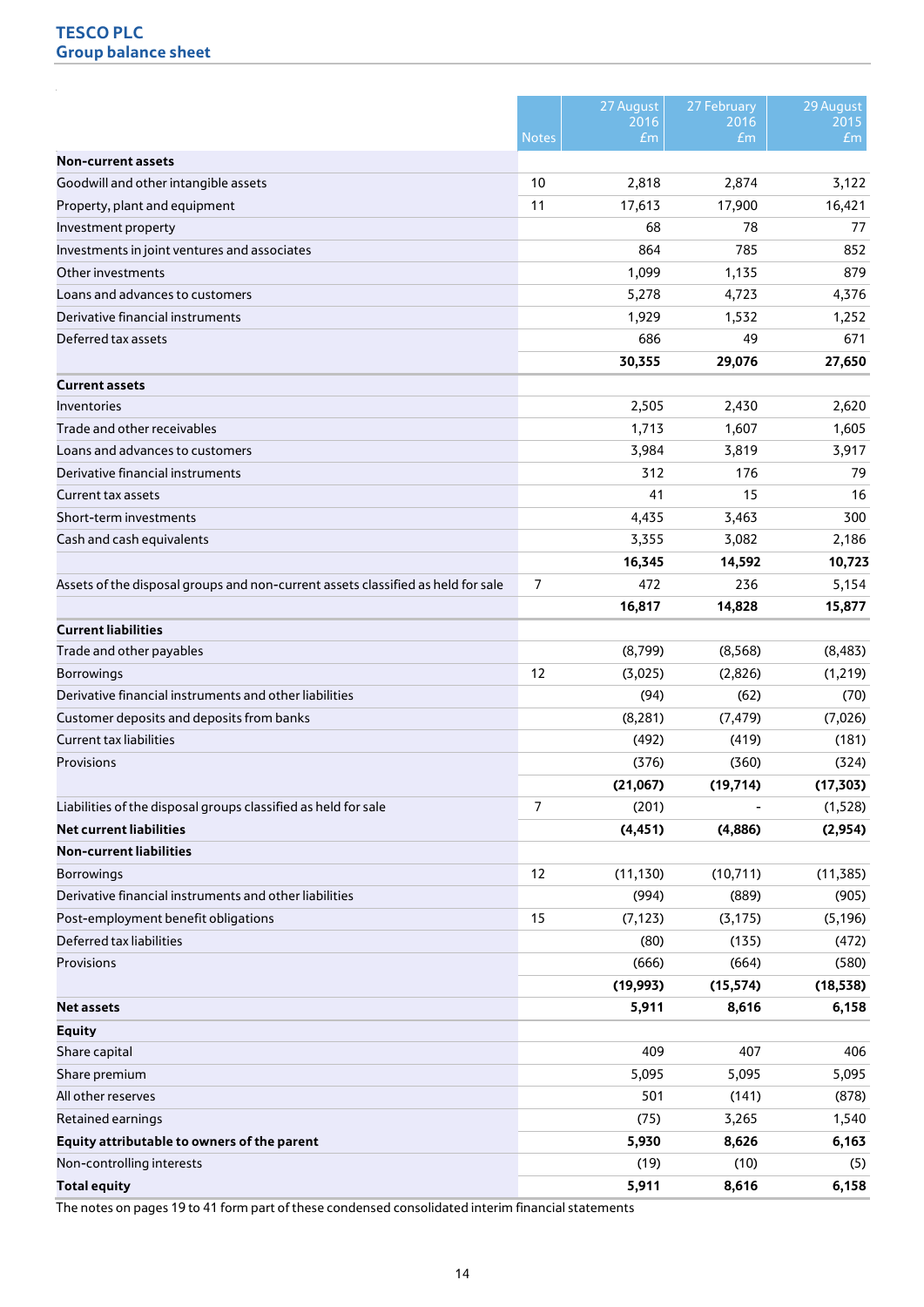# **TESCO PLC Group statement of changes in equity**

|                                                                                    |                          |                                       |                          |                                                    | All other reserves                          |                              |                                 |                                               |                     |                                                    |                              |
|------------------------------------------------------------------------------------|--------------------------|---------------------------------------|--------------------------|----------------------------------------------------|---------------------------------------------|------------------------------|---------------------------------|-----------------------------------------------|---------------------|----------------------------------------------------|------------------------------|
|                                                                                    | <b>Share</b><br>Em       | <b>Share</b><br>capital premium<br>Em | Other<br>reserves<br>Em  | Capital<br>Redemption<br>reserve<br>E <sub>m</sub> | <b>Hedging</b><br>reserve<br>E <sub>m</sub> | Translation<br>reserve<br>Em | <b>Treasury</b><br>shares<br>Em | <b>Retained</b><br>earnings<br>E <sub>m</sub> | <b>Total</b><br>Em  | Non-<br>controlling<br>interests<br>E <sub>m</sub> | <b>Total</b><br>equity<br>Em |
| At 27 February 2016                                                                | 407                      | 5,095                                 | 40                       | 16                                                 | 211                                         | (401)                        | (7)                             | 3,265                                         | 8,626               | (10)                                               | 8,616                        |
| Profit/ (loss) for the period                                                      | $\overline{\phantom{a}}$ | $\blacksquare$                        | $\overline{\phantom{a}}$ | $\overline{\phantom{a}}$                           | $\overline{\phantom{a}}$                    | $\blacksquare$               |                                 | (91)                                          | (91)                | (9)                                                | (100)                        |
| Other comprehensive income/<br>(loss)                                              |                          |                                       |                          |                                                    |                                             |                              |                                 |                                               |                     |                                                    |                              |
| Change in fair value of available-<br>for-sale financial assets and<br>investments |                          |                                       |                          |                                                    |                                             |                              |                                 | 75                                            | 75                  | ÷,                                                 | 75                           |
| <b>Currency translation differences</b>                                            | $\blacksquare$           | $\overline{a}$                        | L.                       | ÷,                                                 | $\overline{a}$                              | 648                          | $\overline{a}$                  | $\blacksquare$                                | 648                 | $\blacksquare$                                     | 648                          |
| Remeasurements on defined<br>benefit pension schemes                               |                          |                                       |                          |                                                    |                                             |                              | $\overline{\phantom{0}}$        |                                               | $(3,983)$ $(3,983)$ | $\overline{\phantom{0}}$                           | (3,983)                      |
| Gains/ (losses) on cash flow<br>hedges                                             |                          |                                       |                          | $\blacksquare$                                     | 30                                          |                              |                                 |                                               | 30                  |                                                    | 30                           |
| Tax relating to components of<br>other comprehensive income                        |                          |                                       |                          |                                                    | (5)                                         | (14)                         |                                 | 701                                           | 682                 |                                                    | 682                          |
| <b>Total other comprehensive</b><br>income/(loss)                                  |                          |                                       |                          | $\overline{\phantom{a}}$                           | 25                                          | 634                          |                                 | $-$ (3,207) (2,548)                           |                     | $\overline{\phantom{0}}$                           | (2,548)                      |
| Total comprehensive income/<br>(loss)                                              |                          |                                       |                          |                                                    | 25                                          | 634                          |                                 | $-$ (3,298) (2,639)                           |                     | (9)                                                | (2,648)                      |
| <b>Transactions with owners</b>                                                    |                          |                                       |                          |                                                    |                                             |                              |                                 |                                               |                     |                                                    |                              |
| Purchase of treasury shares                                                        | L,                       |                                       | L,                       |                                                    | $\overline{\phantom{0}}$                    | $\blacksquare$               | (23)                            | $\overline{\phantom{a}}$                      | (23)                | $\blacksquare$                                     | (23)                         |
| Share-based payments                                                               | $\overline{\phantom{a}}$ | $\overline{\phantom{a}}$              | ۰                        | $\overline{\phantom{a}}$                           | $\overline{\phantom{0}}$                    | $\overline{\phantom{a}}$     | 6                               | (42)                                          | (36)                | $\overline{\phantom{a}}$                           | (36)                         |
| Issue of shares                                                                    | $\overline{2}$           |                                       | ÷                        |                                                    |                                             |                              | $\overline{a}$                  | ÷                                             | $\overline{2}$      | $\overline{a}$                                     | $\overline{2}$               |
| <b>Dividends</b>                                                                   | $\overline{\phantom{a}}$ | $\blacksquare$                        | $\overline{\phantom{a}}$ | $\overline{\phantom{a}}$                           | $\overline{\phantom{0}}$                    | $\overline{\phantom{a}}$     | $\overline{\phantom{0}}$        | $\overline{\phantom{a}}$                      | ٠                   | $\overline{\phantom{a}}$                           | $\blacksquare$               |
| Changes in non-controlling<br>interests                                            |                          |                                       |                          |                                                    |                                             |                              |                                 |                                               |                     |                                                    |                              |
| <b>Total transactions with owners</b>                                              | $\overline{2}$           | $\blacksquare$                        | $\overline{\phantom{a}}$ | $\overline{\phantom{a}}$                           | $\overline{\phantom{0}}$                    | $\overline{\phantom{a}}$     | (17)                            | (42)                                          | (57)                | $\overline{\phantom{a}}$                           | (57)                         |
| <b>At 27 August 2016</b>                                                           | 409                      | 5,095                                 | 40                       | 16                                                 | 236                                         | 233                          | (24)                            | (75)                                          | 5,930               | (19)                                               | 5,911                        |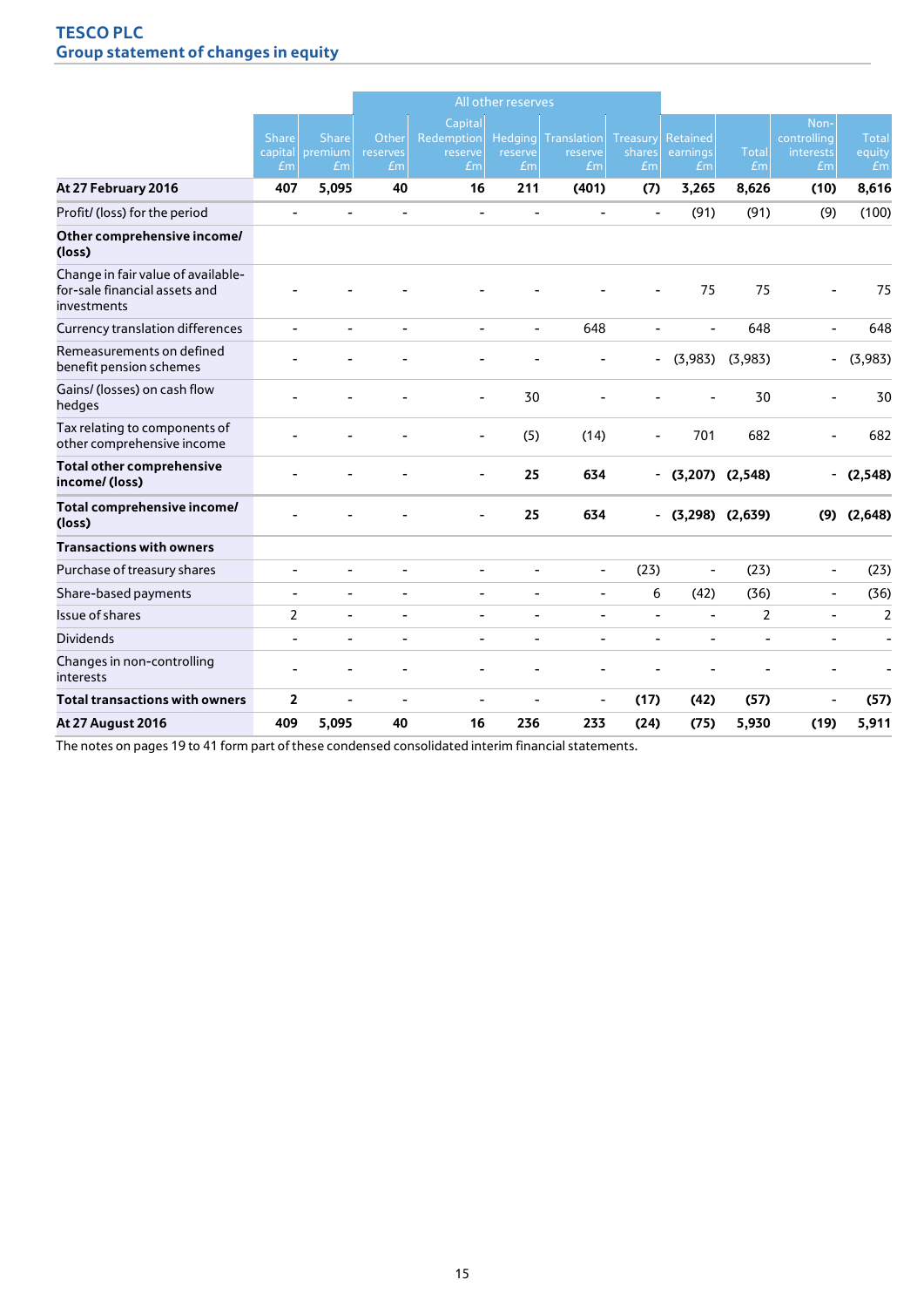# **TESCO PLC Group statement of changes in equity** continued

|                                                                                    |                                |                                       |                          |                                              | All other reserves                          |                                          |                          |                                        |                    |                                                    |                       |
|------------------------------------------------------------------------------------|--------------------------------|---------------------------------------|--------------------------|----------------------------------------------|---------------------------------------------|------------------------------------------|--------------------------|----------------------------------------|--------------------|----------------------------------------------------|-----------------------|
|                                                                                    | <b>Share</b><br>E <sub>m</sub> | <b>Share</b><br>capital premium<br>Em | reserves<br>Em           | Capital<br>Other redemption<br>reserve<br>Em | <b>Hedging</b><br>reserve<br>E <sub>m</sub> | Translation<br>reserve<br>E <sub>m</sub> | Treasury<br>shares<br>Em | Retained<br>earnings<br>E <sub>m</sub> | <b>Total</b><br>Em | Non-<br>controlling<br>interests<br>E <sub>m</sub> | Total<br>equity<br>Em |
| At 28 February 2015                                                                | 406                            | 5,094                                 | 40                       | 16                                           | 35                                          | (488)                                    | (17)                     | 1,985                                  | 7,071              | $\blacksquare$                                     | 7,071                 |
| Profit/ (loss) for the period                                                      |                                |                                       |                          |                                              |                                             |                                          |                          | (365)                                  | (365)              | (3)                                                | (368)                 |
| Other comprehensive income/<br>(loss)                                              |                                |                                       |                          |                                              |                                             |                                          |                          |                                        |                    |                                                    |                       |
| Change in fair value of available-<br>for-sale financial assets and<br>investments |                                |                                       |                          |                                              |                                             |                                          |                          |                                        |                    |                                                    |                       |
| Currency translation differences                                                   | $\blacksquare$                 |                                       | $\overline{\phantom{a}}$ | $\blacksquare$                               | $\overline{\phantom{0}}$                    | (432)                                    | $\overline{\phantom{0}}$ | $\blacksquare$                         | (432)              | (2)                                                | (434)                 |
| Remeasurements on defined<br>benefit pension schemes                               |                                |                                       |                          |                                              |                                             |                                          |                          | (308)                                  | (308)              | ÷                                                  | (308)                 |
| Gains/ (losses) on cash flow<br>hedges                                             |                                |                                       |                          | $\overline{\phantom{a}}$                     | (63)                                        |                                          |                          |                                        | (63)               |                                                    | (63)                  |
| Tax relating to components of<br>other comprehensive income                        |                                |                                       |                          | ÷,                                           | 12                                          | 15                                       | $\overline{\phantom{a}}$ | 66                                     | 93                 |                                                    | 93                    |
| <b>Total other comprehensive</b><br>income/(loss)                                  |                                |                                       |                          |                                              | (51)                                        | (417)                                    |                          | (242)                                  | (710)              | (2)                                                | (712)                 |
| Total comprehensive income/<br>(loss)                                              |                                |                                       |                          | $\blacksquare$                               | (51)                                        | (417)                                    |                          |                                        | $(607)$ $(1,075)$  | (5)                                                | (1,080)               |
| <b>Transactions with owners</b>                                                    |                                |                                       |                          |                                              |                                             |                                          |                          |                                        |                    |                                                    |                       |
| Purchase of treasury shares                                                        |                                |                                       |                          |                                              |                                             | ٠                                        | (4)                      | ۰                                      | (4)                | ٠                                                  | (4)                   |
| Share-based payments                                                               | $\blacksquare$                 | ۰                                     | ٠                        | ۰                                            |                                             | $\overline{\phantom{0}}$                 | 8                        | 162                                    | 170                | $\overline{\phantom{a}}$                           | 170                   |
| Issue of shares                                                                    | $\overline{\phantom{a}}$       | 1                                     | $\overline{\phantom{a}}$ | $\qquad \qquad \blacksquare$                 | $\blacksquare$                              | $\blacksquare$                           | $\overline{\phantom{a}}$ | $\blacksquare$                         | 1                  | $\overline{a}$                                     | 1                     |
| <b>Dividends</b>                                                                   | $\overline{a}$                 |                                       | $\overline{\phantom{a}}$ | ۳                                            |                                             |                                          |                          |                                        |                    | ÷,                                                 | L,                    |
| Changes in non-controlling<br>interests                                            |                                |                                       |                          |                                              |                                             |                                          |                          |                                        |                    |                                                    |                       |
| <b>Total transactions with owners</b>                                              | ÷                              | 1                                     | $\blacksquare$           | $\blacksquare$                               | ٠                                           | ۰                                        | 4                        | 162                                    | 167                |                                                    | 167                   |
| <b>At 29 August 2015</b>                                                           | 406                            | 5,095                                 | 40                       | 16                                           | (16)                                        | (905)                                    | (13)                     | 1,540                                  | 6,163              | (5)                                                | 6,158                 |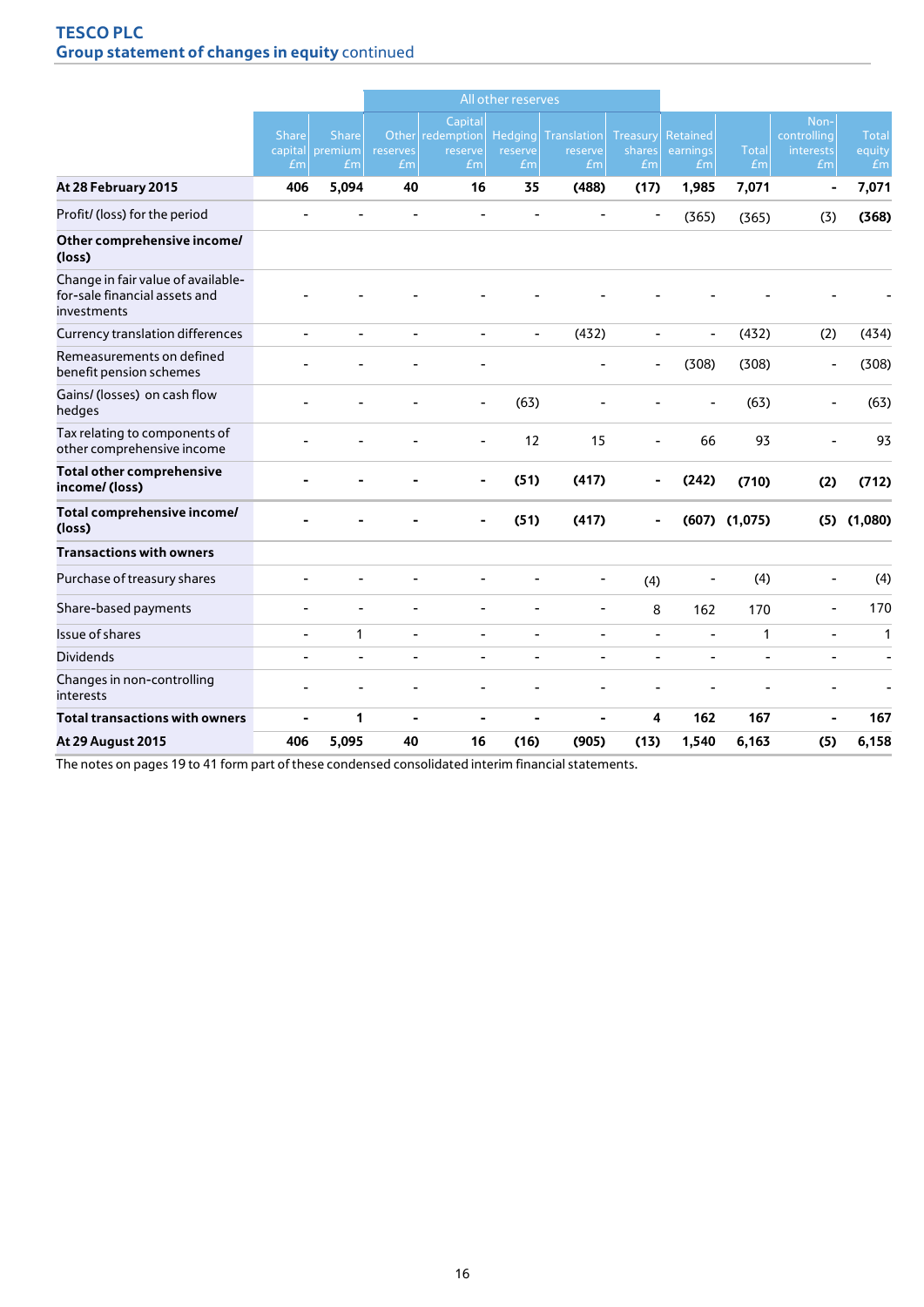|                                                                                      |             | 26 weeks<br>2016 | 26 weeks<br>2015 |
|--------------------------------------------------------------------------------------|-------------|------------------|------------------|
| 26 weeks ended 27 August 2016                                                        | <b>Note</b> | $\bar{f}$ m.     | £m               |
| <b>Cash flows from operating activities</b>                                          |             |                  |                  |
| <b>Operating profit of continuing operations</b>                                     | 2           | 515              | 372              |
| Operating profit/ (loss) of discontinued operations                                  |             | (118)            | 51               |
| Depreciation and amortisation                                                        | 2           | 630              | 724              |
| (Profit)/loss arising on sale of property, plant and equipment and intangible assets |             | (18)             | 4                |
| Profit arising on sale of joint ventures and associates                              |             | (5)              | (6)              |
| Net reversal of impairment of other investments                                      |             | (5)              | (7)              |
| Impairment of loans/investments in joint ventures and associates                     |             |                  | 2                |
| Net impairment charge of property, plant and equipment and intangible assets         |             | 110              | 38               |
| Adjustment for non-cash element of pensions charge                                   |             | 4                | 104              |
| Additional contribution into pension schemes                                         |             | (111)            | (93)             |
| Share-based payments                                                                 |             | (57)             | 166              |
| Tesco Bank non-cash items included in operating profit                               |             | 28               | 22               |
| (Increase)/ decrease in inventories                                                  |             | (69)             | 107              |
| Decrease/ (increase) in development stock                                            |             | 4                | (6)              |
| (Increase)/ decrease in trade and other receivables                                  |             | (116)            | 50               |
| Increase in trade and other payables                                                 |             | 353              | 36               |
| Decrease in provisions                                                               |             | (57)             | (381)            |
| Tesco Bank increase in loans and advances to customers                               |             | (744)            | (605)            |
| Tesco Bank increase in trade and other receivables                                   |             | (29)             | (128)            |
| Tesco Bank increase in customer and bank deposits, trade and other payables          |             | 764              | 131              |
| Tesco Bank increase/ (decrease) in provisions                                        |             | 41               | (11)             |
| Decrease/ (increase) in working capital                                              |             | 147              | (807)            |
| <b>Cash generated from operations</b>                                                |             | 1,120            | 570              |
| Interest paid                                                                        |             | (205)            | (175)            |
| Corporation tax paid                                                                 |             | (15)             | (48)             |
| Net cash generated from operating activities                                         |             | 900              | 347              |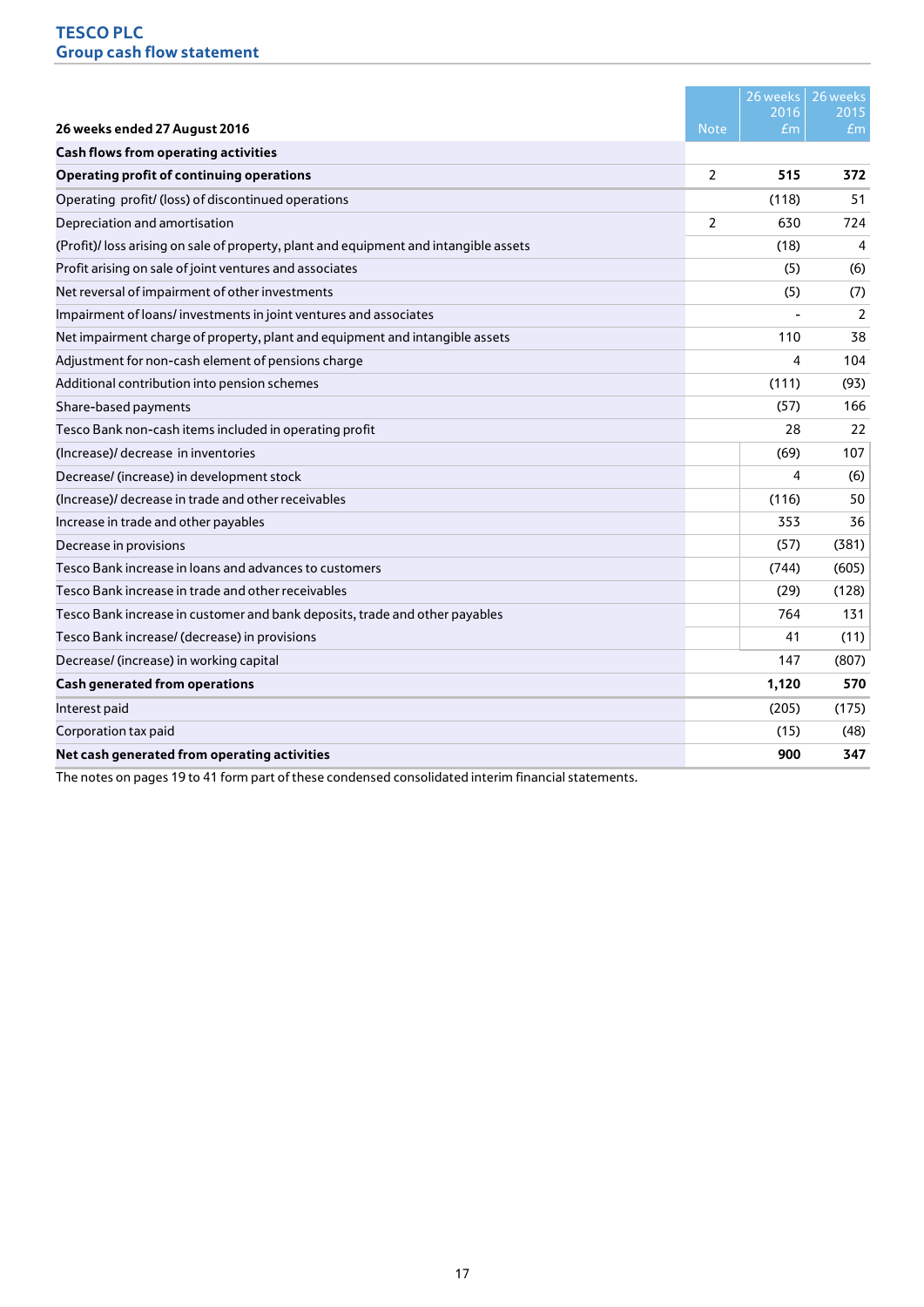|                                                                                                                                                   |                | 26 weeks    | 26 weeks       |
|---------------------------------------------------------------------------------------------------------------------------------------------------|----------------|-------------|----------------|
|                                                                                                                                                   |                | 2016        | 2015           |
| 26 weeks ended 27 August 2016                                                                                                                     | <b>Note</b>    | $\pounds$ m | E <sub>m</sub> |
| Net cash generated from operating activities                                                                                                      |                | 900         | 347            |
| <b>Cash flows from investing activities</b>                                                                                                       |                |             |                |
| Purchase of property, plant and equipment, investment property and non-current assets classified as held for<br>sale                              |                | (486)       | (433)          |
| Purchase of intangible assets                                                                                                                     |                | (76)        | (80)           |
| Disposal of subsidiaries, net of cash disposed                                                                                                    |                | 211         |                |
| Acquisition of subsidiaries, net of cash acquired                                                                                                 |                | (12)        | (23)           |
| Proceeds from sale of joint ventures and associates                                                                                               |                |             | 129            |
| Proceeds from sale of property, plant and equipment, investment property, intangible assets and non-current<br>assets classified as held for sale |                | 239         | 147            |
| Net decrease in loans to joint ventures and associates                                                                                            |                | 16          | 3              |
| Investments in joint ventures and associates                                                                                                      |                |             | (77)           |
| Net (investments in)/ proceeds from sale of short-term investments                                                                                |                | (970)       | 293            |
| Net proceeds from sale of other investments                                                                                                       |                | 157         | 110            |
| Dividends received from joint ventures and associates                                                                                             |                | 11          | 18             |
| Interest received                                                                                                                                 |                | 9           | $\mathbf{1}$   |
| Net cash (used in)/ from investing activities                                                                                                     |                | (901)       | 88             |
| <b>Cash flows from financing activities</b>                                                                                                       |                |             |                |
| Proceeds from issue of ordinary share capital                                                                                                     |                |             | $\mathbf{1}$   |
| Increase in borrowings                                                                                                                            |                | 213         | 418            |
| Repayment of borrowings                                                                                                                           |                | (31)        | (869)          |
| Net cash flows from derivative financial instruments                                                                                              |                | 104         | 186            |
| Repayments of obligations under finance leases                                                                                                    |                | (5)         | (7)            |
| Net cash from/ (used in) financing activities                                                                                                     |                | 281         | (271)          |
| Net increase in cash and cash equivalents                                                                                                         |                | 280         | 164            |
| Cash and cash equivalents at beginning of the period                                                                                              |                | 3,082       | 2,174          |
| Effect of foreign exchange rate changes                                                                                                           |                | 4           | (31)           |
| Cash and cash equivalents including cash held in disposal groups at the end of the period                                                         |                | 3,366       | 2,307          |
| Cash held in disposal groups                                                                                                                      | $\overline{7}$ | (11)        | (121)          |
| Cash and cash equivalents at the end of the period                                                                                                |                | 3,355       | 2,186          |

The notes on pages 19 to 41 form part of these condensed consolidated interim financial statements.

The unaudited condensed consolidated interim financial statements for the 26 weeks ended 27 August 2016 were approved by the Directors on 4 October 2016.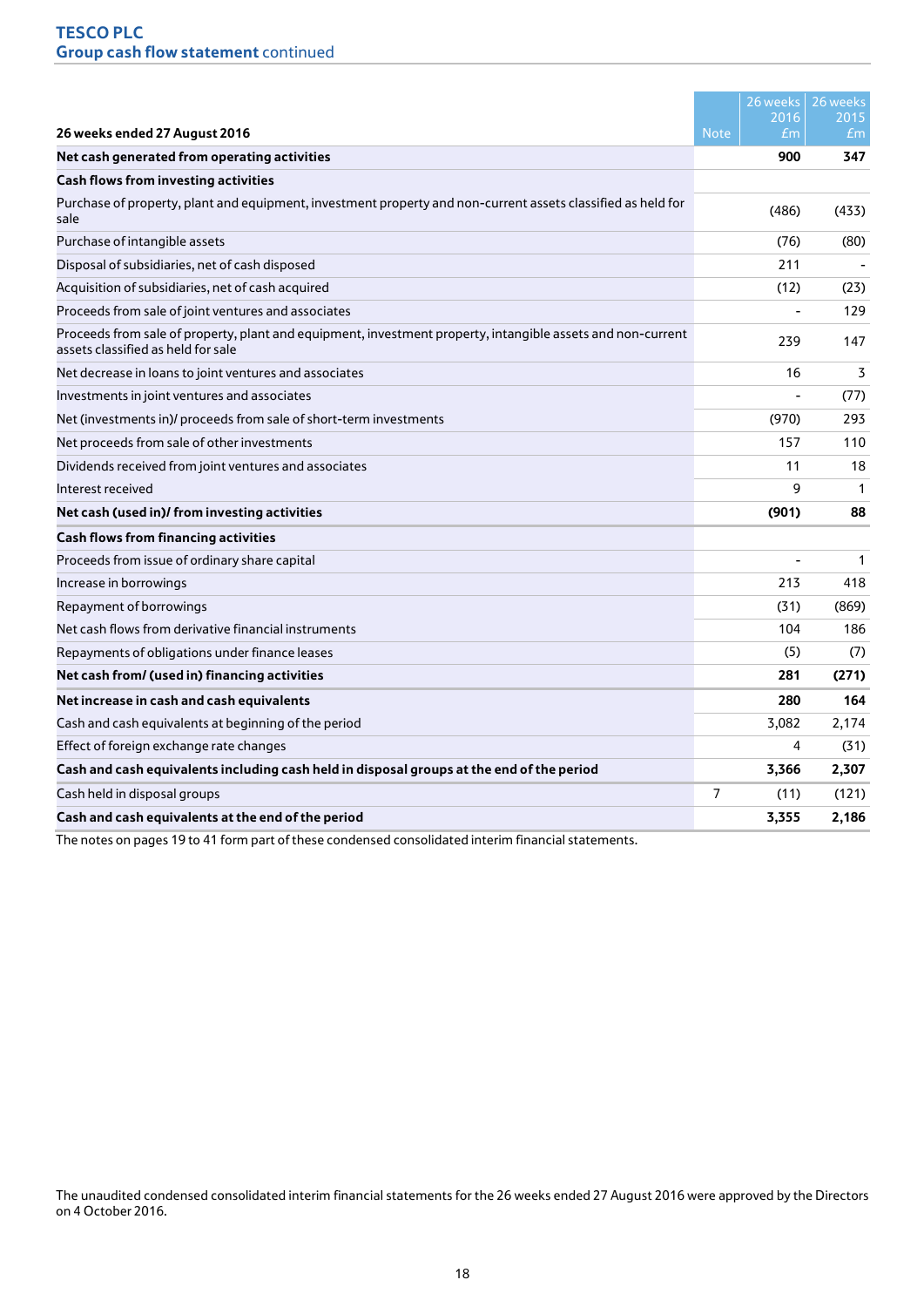# **Note 1 Basis of preparation**

These condensed consolidated interim financial statements for the 26 weeks ended 27 August 2016 have been prepared in accordance with the Disclosure and Transparency Rules of the UK Financial Conduct Authority, and with IAS 34, 'Interim Financial Reporting', as adopted by the European Union. The accounting policies applied are consistent with those described in the Annual Report and Group financial statements 2016. There are no new or amended standards effective in the period which have had a material impact on the condensed consolidated interim financial statements. The financial period represents the 26 weeks ended 27 August 2016 (prior period 26 weeks ended 29 August 2015, prior financial year 52 weeks ended 27 February 2016).

The condensed consolidated interim financial statements for the current period and prior financial year do not constitute statutory accounts as defined in section 434 of the Companies Act 2006. A copy of the statutory accounts for the prior financial year has been delivered to the Registrar of Companies. The auditor's report on those accounts was not qualified, did not include a reference to any matters to which the auditor drew attention by way of emphasis without qualifying the report and did not contain statements under section 498(2) or (3) of the Companies Act 2006.

The Directors consider that the Group has adequate resources to remain in operation for the foreseeable future and have therefore continued to adopt the going concern basis in preparing the condensed consolidated interim financial statements.

## **Discontinued operations**

In accordance with IFRS 5 'Non-current assets held for sale and discontinued operations', the net results of the Group's Kipa business in Turkey ('Turkey' or 'Turkish operations') and the Group's Homeplus business in Korea ('Korea' or 'Korean operations') are presented within discontinued operations in the Group income statement (for which the comparatives have been restated for Turkey) and the assets and liabilities of these businesses are presented separately in the Group balance sheet. Refer to Note 7 for further details.

## **Use of alternative performance measures**

The Directors have adopted various alternative performance measures to provide additional useful information on the underlying trends, performance and position of the Group. These measures are used for performance analysis. The alternative performance measures are not defined by IFRS and therefore may not be directly comparable with other companies' alternative performance measures. These measures are not intended to be a substitute for, or superior to, IFRS measurements.

## **Diluted earnings per share from continuing operations before exceptional items**

This relates to profit after tax before exceptional items attributable to owners of the parent divided by the weighted average number of ordinary shares in issue during the financial period adjusted for the effects of potentially dilutive options.

## **Diluted earnings per share from continuing operations before exceptional items and net pension finance costs**

This relates to profit after tax before exceptional items and net pension finance costs attributable to owners of the parent divided by the weighted average number of ordinary shares in issue during the financial period adjusted for the effects of potentially dilutive options.

## **Exceptional items**

Exceptional items relate to certain costs or incomes that derive from events or transactions that fall within the normal activities of the Group but which, individually or, if of a similar type, in aggregate, are excluded from the Group's alternative performance measures by virtue of their size and nature in order to better reflect management's view of the performance of the Group. The tax impact on exceptional items is included within the Group income statement.

The Group exercises judgement in assessing whether items should be classified as exceptional. This assessment covers the nature of the item, cause of occurrence and the scale of impact of that item on reported performance. Reversals of previous exceptional items are assessed based on the same criteria.

#### **Free cash flow**

Free cash flow is net cash generated from/ (used in) operating activities less capital expenditure on property, plant and equipment, investment property and intangible assets.

#### **Net debt**

Net debt excludes the net debt of Tesco Bank but includes that of the discontinued operations. Net debt comprises bank and other borrowings, finance lease payables, net derivative financial instruments, joint venture loans and other receivables and net interest receivables/ payables, offset by cash and cash equivalents and short-term investments.

## **Operating margin**

Operating margin is based on operating profit before exceptional items and on revenue.

## **Operating profit before exceptional items**

This is the headline measure of the Group's performance, and is based on operating profit before the impact of exceptional items.

#### **Profit before tax before exceptional items and net pension finance costs**

This measure excludes exceptional items and the net finance costs of the defined benefit pension deficit as the costs are impacted by corporate bond yields, which can fluctuate significantly.

## **Profit/ (losses) arising on property-related items**

These relate to the Group's property activities including gains and losses on disposal of property assets, development property built for resale and property joint ventures; costs resulting from changes in the Group's store portfolio and distribution network, including pre-opening and post closure costs; and income/ (charges) associated with impairment of non-trading property and related onerous contracts.

#### **Revenue excl. fuel**

This is the headline measure of revenue for the Group. It excludes the impact of sales, predominantly fuel sales, made at petrol filling stations, due to the volatilities associated with movements in fuel prices.

#### **Total indebtedness**

Net debt plus the IAS19 deficit in the pension schemes (net of associated deferred tax) plus the present value of future minimum rentals payable under non-cancellable operating leases.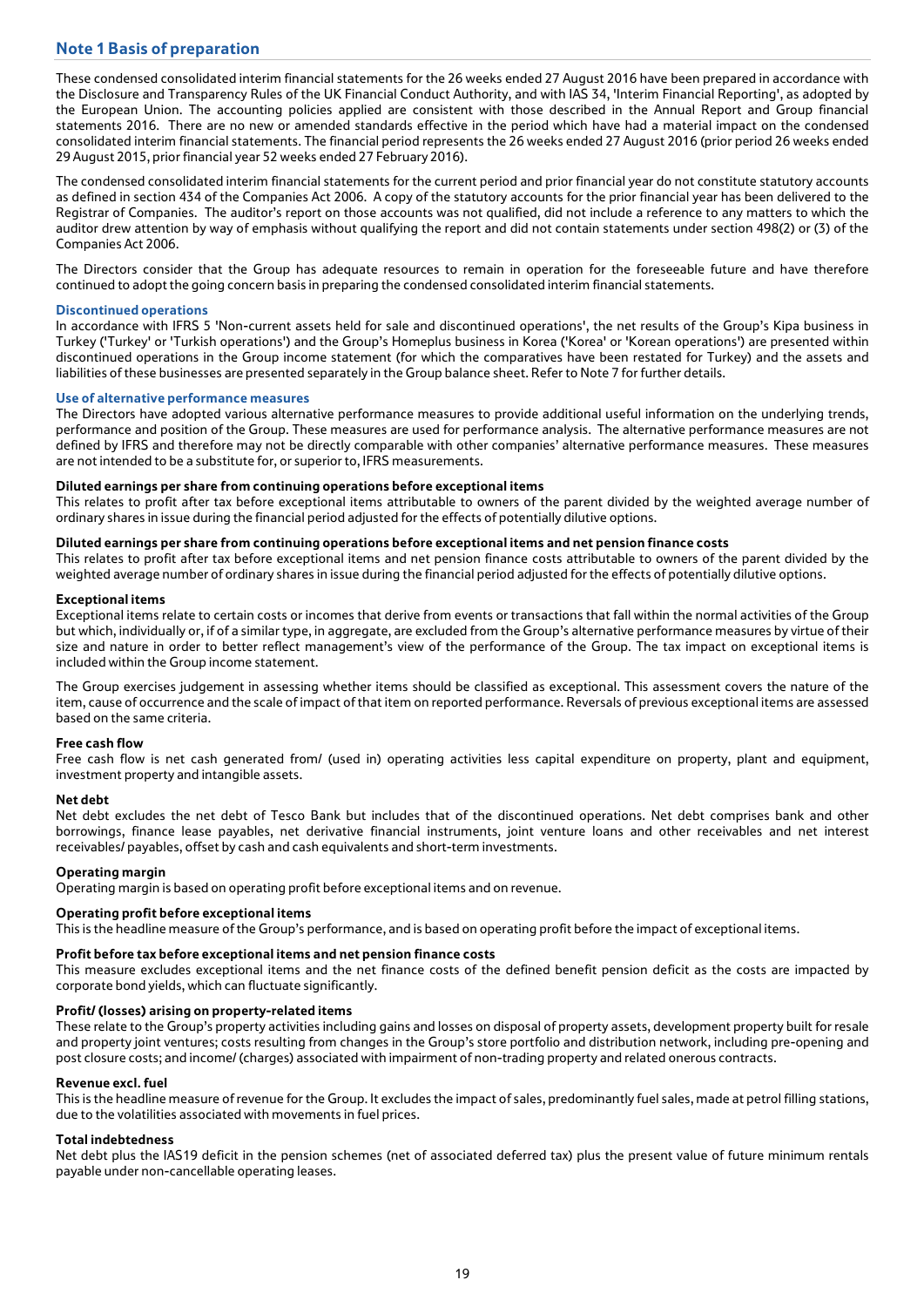The Group's operating segments are determined based on the Group's internal reporting to the Chief Operating Decision Maker ('CODM'). The CODM has been determined to be the Group Chief Executive Officer, with support from the Executive Committee, as the function primarily responsible for the allocation of resources to segments and assessment of performance of the segments.

The principal activities of the Group are presented in the following segments:

- Retailing and associated activities ('Retail') in:
	- UK & ROI the United Kingdom and Republic of Ireland; and
	- International Czech Republic, Hungary, Poland, Slovakia, Malaysia and Thailand;
- Retail banking and insurance services through Tesco Bank in the UK ('Tesco Bank').

This presentation reflects how the Group's operating performance is reviewed internally by management.

In addition, the retailing and associated activities in Turkey have been classified as discontinued operations in the current period; their performance in this period and comparative periods is therefore part of discontinued operations as presented in Note 7 and excluded from segmental performances below.

The CODM uses operating profit before exceptional items, as reviewed at monthly Executive Committee meetings, as the key measure of the segments' results as it better reflects the segments' underlying performance for the financial period under evaluation. Operating profit before exceptional items is a consistent measure within the Group as defined within Note 1. Refer to Note 4 for exceptional items. Intersegment revenue between the operating segments is not material.

## **Income statement**

The segment results and the reconciliation of the segment measures to the respective statutory items included in the Group income statement are as follows:

| 26 weeks ended 27 August 2016<br>At constant exchange rates <sup>(a)</sup> | UK & ROI<br>Em | International<br>Em | <b>Tesco</b><br><b>Bank</b><br>Em | <b>Total at</b><br>constant<br>exchange<br>Em | Foreign<br>exchange<br>Em | <b>Total at</b><br>actual<br>exchange<br>Em |
|----------------------------------------------------------------------------|----------------|---------------------|-----------------------------------|-----------------------------------------------|---------------------------|---------------------------------------------|
| <b>Continuing operations</b>                                               |                |                     |                                   |                                               |                           |                                             |
| Revenue excl. fuel                                                         | 18,508         | 4,918               | 503                               | 23,929                                        | 473                       | 24,402                                      |
| Revenue                                                                    | 21,339         | 5,011               | 503                               | 26,853                                        | 485                       | 27,338                                      |
| Operating profit before exceptional items <sup>(b)</sup>                   | 384            | 110                 | 89                                | 583                                           | 13                        | 596                                         |
| <b>Exceptional items</b>                                                   | (24)           | 8                   | (67)                              | (83)                                          | $\mathfrak{p}$            | (81)                                        |
| Operating profit                                                           | 360            | 118                 | 22                                | 500                                           | 15                        | 515                                         |
| Operating margin <sup>(c)</sup>                                            | 1.8%           | $2.2\%$             | 17.7%                             | $2.2\%$                                       |                           | $2.2\%$                                     |

| 26 weeks ended 27 August 2016<br>At actual exchange rates <sup>(d)</sup> | UK & ROI<br>£m | International<br>£m | <b>Tesco</b><br><b>Bank</b><br>E <sub>m</sub> | <b>Total at actual</b><br>exchange<br>£m |
|--------------------------------------------------------------------------|----------------|---------------------|-----------------------------------------------|------------------------------------------|
| <b>Continuing operations</b>                                             |                |                     |                                               |                                          |
| Revenue excl. fuel                                                       | 18,614         | 5,285               | 503                                           | 24,402                                   |
| Revenue                                                                  | 21,449         | 5,386               | 503                                           | 27,338                                   |
| Operating profit before exceptional items <sup>(b)</sup>                 | 389            | 118                 | 89                                            | 596                                      |
| Exceptional items                                                        | (24)           | 10                  | (67)                                          | (81)                                     |
| Operating profit                                                         | 365            | 128                 | 22                                            | 515                                      |
| Operating margin <sup>(c)</sup>                                          | 1.8%           | $2.2\%$             | 17.7%                                         | 2.2%                                     |
| Share of post-tax profits/ (losses) of joint ventures and<br>associates  |                |                     |                                               | $\mathfrak{p}$                           |
| Finance income                                                           |                |                     |                                               | 83                                       |
| Finance costs                                                            |                |                     |                                               | (529)                                    |
| Profit/ (loss) before tax                                                |                |                     |                                               | 71                                       |

(a) Constant exchange rates are the average actual periodic exchange rates for the previous financial period.

(b) Intercompany recharges totalling £1m between continuing operations and the Turkey discontinued operations have been eliminated.

(c) Operating margin is based on operating profit before exceptional items and on revenue.

(d) Actual exchange rates are the average actual periodic exchange rates for that financial period.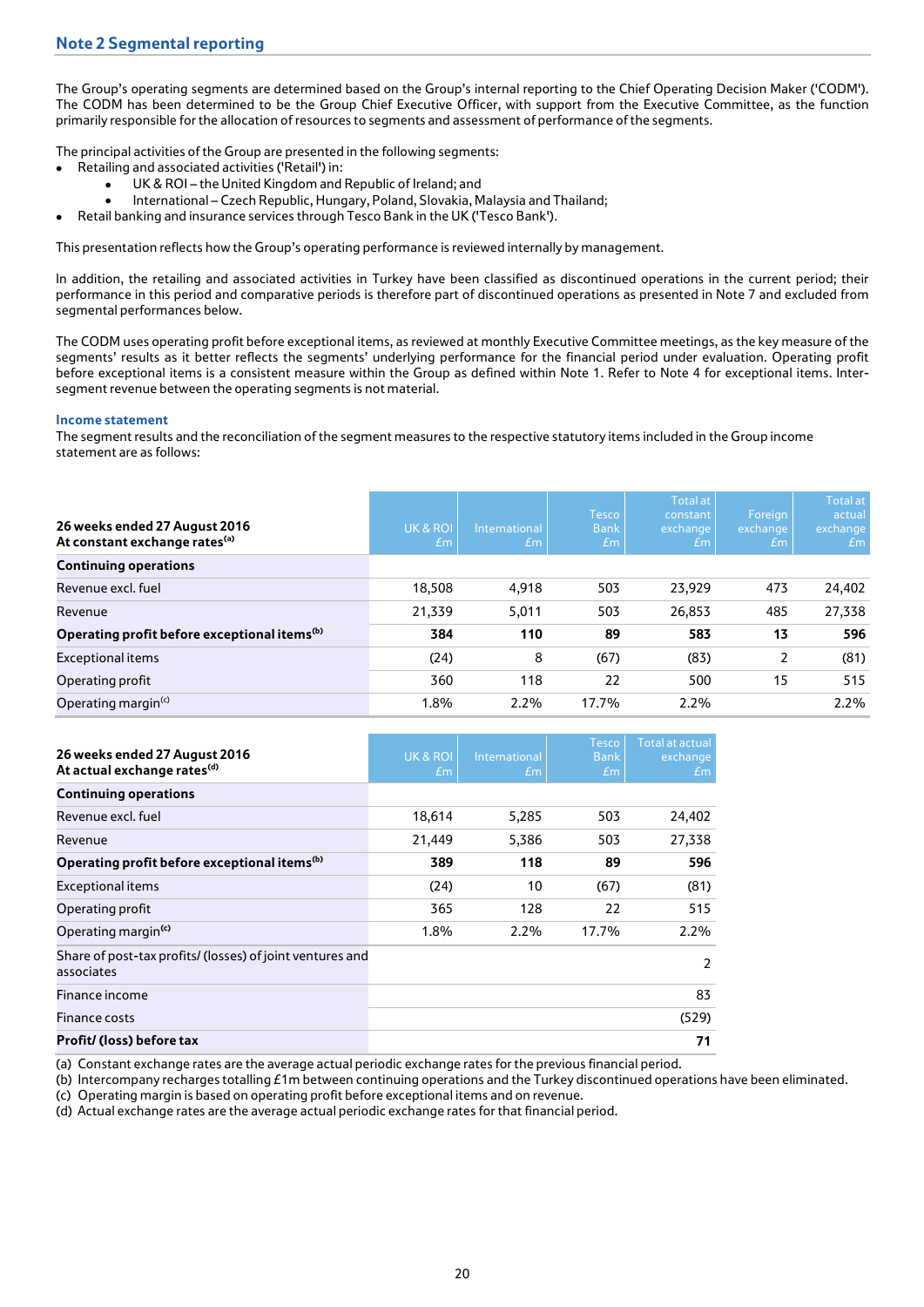| Income statement continued                                              |                |                     |                                               |                                          |
|-------------------------------------------------------------------------|----------------|---------------------|-----------------------------------------------|------------------------------------------|
| 26 weeks ended 29 August 2015<br>At actual exchange rates*              | UK & ROI<br>£m | International<br>£m | <b>Tesco</b><br><b>Bank</b><br>E <sub>m</sub> | <b>Total at actual</b><br>exchange<br>£m |
| <b>Continuing operations</b>                                            |                |                     |                                               |                                          |
| Revenue excl. fuel                                                      | 18,394         | 4,812               | 478                                           | 23,684                                   |
| Revenue                                                                 | 21,581         | 4,907               | 478                                           | 26,966                                   |
| Operating profit before exceptional items**                             | 164            | 122                 | 86                                            | 372                                      |
| <b>Exceptional items</b>                                                |                |                     |                                               |                                          |
| Operating profit                                                        | 164            | 122                 | 86                                            | 372                                      |
| Operating margin***                                                     | 0.8%           | 2.5%                | 18.0%                                         | 1.4%                                     |
| Share of post-tax profits/ (losses) of joint ventures<br>and associates |                |                     |                                               | 13                                       |
| Finance income                                                          |                |                     |                                               | 44                                       |
| <b>Finance costs</b>                                                    |                |                     |                                               | (330)                                    |
| Profit/ (loss) before tax                                               |                |                     |                                               | 99                                       |

Actual exchange rates are the average actual periodic exchange rates for that financial period.

\*\* Intercompany recharges totalling £2m between continuing operations and the Turkey discontinued operations have been eliminated.

\*\*\* Operating margin is based on operating profit before exceptional items and on revenue.

#### **Balance sheet**

The following tables showing segment assets and liabilities exclude those balances that make up net debt (cash and cash equivalents, shortterm investments, joint venture loans and other receivables, bank and other borrowings, finance lease payables, derivative financial instruments and net debt of the disposal groups). Net debt balances have been included within the unallocated segment to reflect how the Group manages these balances. Intercompany transactions have been eliminated, other than intercompany transactions with Tesco Bank in net debt.

|                                                                | <b>UK &amp; ROI</b>          | International            | <b>Tesco</b><br><b>Bank</b> | Other/<br>unallocated | <b>Total</b> |
|----------------------------------------------------------------|------------------------------|--------------------------|-----------------------------|-----------------------|--------------|
| At 27 August 2016                                              | Em                           | $E_{\rm m}$              | Em                          | Em                    | Em           |
| Goodwill and other intangible assets                           | 1,363                        | 320                      | 1,135                       |                       | 2,818        |
| Property, plant and equipment and investment property          | 12,527                       | 5,080                    | 74                          |                       | 17,681       |
| Investments in joint ventures and associates                   | 5                            | 766                      | 93                          |                       | 864          |
| Other investments                                              | $\overline{a}$               | $\overline{\phantom{m}}$ | 956                         | 143                   | 1,099        |
| Loans and advances to customers - non-current                  |                              |                          | 5,278                       |                       | 5,278        |
| Deferred tax assets                                            | 625                          | 61                       |                             |                       | 686          |
| Non-current assets <sup>(a)</sup>                              | 14,520                       | 6,227                    | 7,536                       | 143                   | 28,426       |
| Inventories and trade and other receivables <sup>(b)</sup>     | 2,619                        | 1,119                    | 343                         |                       | 4,081        |
| Trade and other payables                                       | (6,686)                      | (1,904)                  | (209)                       |                       | (8,799)      |
| Loans and advances to customers - current                      | $\qquad \qquad \blacksquare$ | ۰                        | 3,984                       | -                     | 3,984        |
| Customer deposits and deposits from banks                      |                              |                          | (8, 281)                    | -                     | (8, 281)     |
| <b>Total provisions</b>                                        | (806)                        | (137)                    | (99)                        | -                     | (1,042)      |
| Deferred tax liabilities                                       |                              | (51)                     | (29)                        |                       | (80)         |
| Net current tax                                                | (463)                        | (8)                      | 20                          |                       | (451)        |
| Post-employment benefit obligations                            | (7, 102)                     | (21)                     |                             |                       | (7, 123)     |
| Assets held for sale and of the disposal groups <sup>(c)</sup> | 88                           | 136                      |                             | 237                   | 461          |
| Liabilities of the disposal groups <sup>(c)</sup>              | $\overline{\phantom{a}}$     | $\overline{\phantom{m}}$ |                             | (126)                 | (126)        |
| Net debt <sup>(d)</sup>                                        |                              |                          | (787)                       | (4,352)               | (5, 139)     |
| <b>Net assets</b>                                              | 2,170                        | 5,361                    | 2,478                       | (4,098)               | 5,911        |

(a) Excludes derivative financial instrument non-current assets of £1,929m (27 February 2016: £1,532m, 29 August 2015: £1,252m).

(b) Excludes loans to joint ventures of £136m (27 February 2016: £149m, 29 August 2015: £149m) and interest and other receivables of £1m (27 February 2016: £1m, 29 August 2015: £nil).

(c) Excludes net debt of the disposal groups of £64m (27 February 2016: £nil, 29 August 2015: £121m). Refer to Note 7.

(d) Refer to Note 16.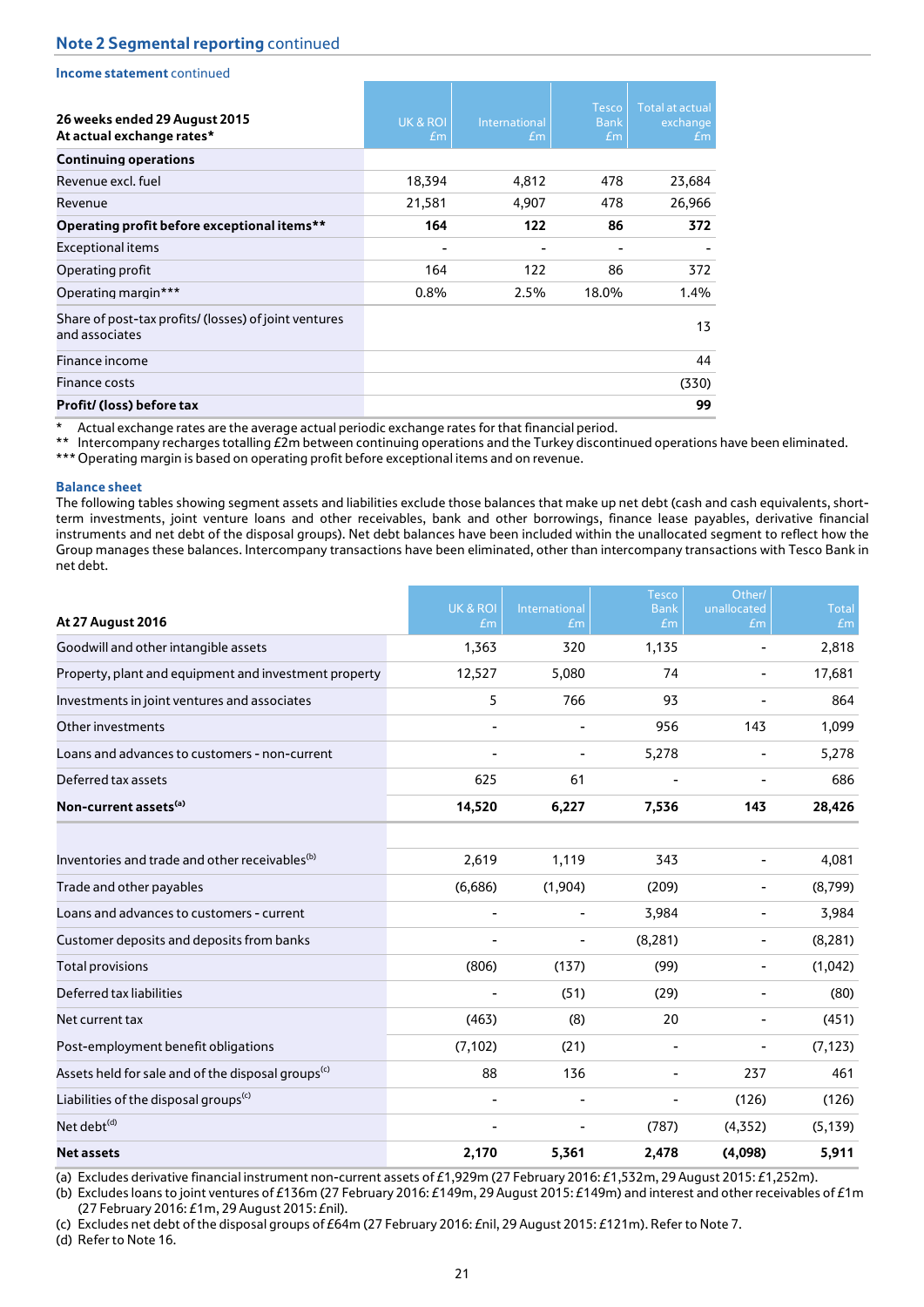| <b>Balance sheet continued</b>                                 |          |                |                             |                       |              |
|----------------------------------------------------------------|----------|----------------|-----------------------------|-----------------------|--------------|
|                                                                | UK & ROI | International  | <b>Tesco</b><br><b>Bank</b> | Other/<br>unallocated | <b>Total</b> |
| At 27 February 2016                                            | Em       | Em             | Em                          | Em                    | Em           |
| Goodwill and other intangible assets                           | 1,391    | 309            | 1,174                       |                       | 2,874        |
| Property, plant and equipment and investment property          | 12,815   | 5,085          | 78                          |                       | 17,978       |
| Investments in joint ventures and associates                   | 5        | 704            | 76                          |                       | 785          |
| Other investments                                              |          |                | 984                         | 151                   | 1,135        |
| Loans and advances to customers - non-current                  |          |                | 4,723                       |                       | 4,723        |
| Deferred tax assets                                            |          | 49             |                             |                       | 49           |
| Non-current assets <sup>(a)</sup>                              | 14,211   | 6,147          | 7,035                       | 151                   | 27,544       |
| Inventories and trade and other receivables <sup>(b)</sup>     | 2,557    | 1,016          | 314                         |                       | 3,887        |
| Trade and other payables                                       | (6,580)  | (1,736)        | (252)                       | $\blacksquare$        | (8,568)      |
| Loans and advances to customers - current                      |          | $\blacksquare$ | 3,819                       | -                     | 3,819        |
| Customer deposits and deposits from banks                      |          |                | (7, 479)                    | -                     | (7, 479)     |
| <b>Total provisions</b>                                        | (837)    | (129)          | (58)                        | $\blacksquare$        | (1,024)      |
| Deferred tax liabilities                                       | (64)     | (39)           | (32)                        | $\blacksquare$        | (135)        |
| Net current tax                                                | (403)    | (3)            | 2                           | -                     | (404)        |
| Post-employment benefit obligations                            | (3, 153) | (22)           |                             | -                     | (3, 175)     |
| Assets held for sale and of the disposal groups <sup>(c)</sup> | 165      | 71             | $\overline{\phantom{a}}$    | $\blacksquare$        | 236          |
| Liabilities of the disposal groups <sup>(c)</sup>              |          |                |                             | -                     |              |
| Net debt <sup>(d)</sup>                                        |          | $\blacksquare$ | (975)                       | (5, 110)              | (6,085)      |
| <b>Net assets</b>                                              | 5,896    | 5,305          | 2,374                       | (4,959)               | 8,616        |
|                                                                |          |                |                             |                       |              |

Refer to previous table for footnotes.

|                                                                |                          |                          | <b>Tesco</b>             | Other/            |                    |
|----------------------------------------------------------------|--------------------------|--------------------------|--------------------------|-------------------|--------------------|
| <b>At 29 August 2015</b>                                       | UK & ROI<br>Em           | International<br>Em      | <b>Bank</b><br>£m        | unallocated<br>Em | <b>Total</b><br>Em |
| Goodwill and other intangible assets                           | 1,633                    | 297                      | 1,192                    |                   | 3,122              |
| Property, plant and equipment and investment property          | 11,681                   | 4,738                    | 79                       | $\blacksquare$    | 16,498             |
| Investments in joint ventures and associates                   | 15                       | 759                      | 78                       |                   | 852                |
| Other investments                                              |                          | $\overline{\phantom{0}}$ | 738                      | 141               | 879                |
| Loans and advances to customers - non-current                  |                          | -                        | 4,376                    | $\blacksquare$    | 4,376              |
| Deferred tax assets                                            | 585                      | 86                       |                          |                   | 671                |
| Non-current assets <sup>(a)</sup>                              | 13,914                   | 5,880                    | 6,463                    | 141               | 26,398             |
| Inventories and trade and other receivables <sup>(b)</sup>     | 2,689                    | 1,025                    | 362                      |                   | 4,076              |
| Trade and other payables                                       | (6, 499)                 | (1,615)                  | (369)                    | $\blacksquare$    | (8, 483)           |
| Loans and advances to customers - current                      |                          | $\overline{\phantom{0}}$ | 3,917                    | $\blacksquare$    | 3,917              |
| Customer deposits and deposits from banks                      |                          | -                        | (7,026)                  | -                 | (7,026)            |
| <b>Total provisions</b>                                        | (739)                    | (86)                     | (79)                     | $\overline{a}$    | (904)              |
| Deferred tax liabilities                                       | (408)                    | (26)                     | (38)                     | $\blacksquare$    | (472)              |
| Net current tax                                                | (137)                    | (6)                      | (22)                     | $\blacksquare$    | (165)              |
| Post-employment benefit obligations                            | (5, 179)                 | (17)                     | $\overline{\phantom{a}}$ | -                 | (5, 196)           |
| Assets held for sale and of the disposal groups <sup>(c)</sup> | 182                      | 10                       | $\overline{\phantom{a}}$ | 4,841             | 5,033              |
| Liabilities of the disposal groups <sup>(c)</sup>              |                          | $\overline{\phantom{0}}$ | $\overline{\phantom{a}}$ | (1,528)           | (1,528)            |
| Net debt <sup>(d)</sup>                                        | $\overline{\phantom{a}}$ | -                        | (904)                    | (8,588)           | (9, 492)           |
| <b>Net assets</b>                                              | 3,823                    | 5,165                    | 2,304                    | (5, 134)          | 6,158              |

Refer to previous table for footnotes.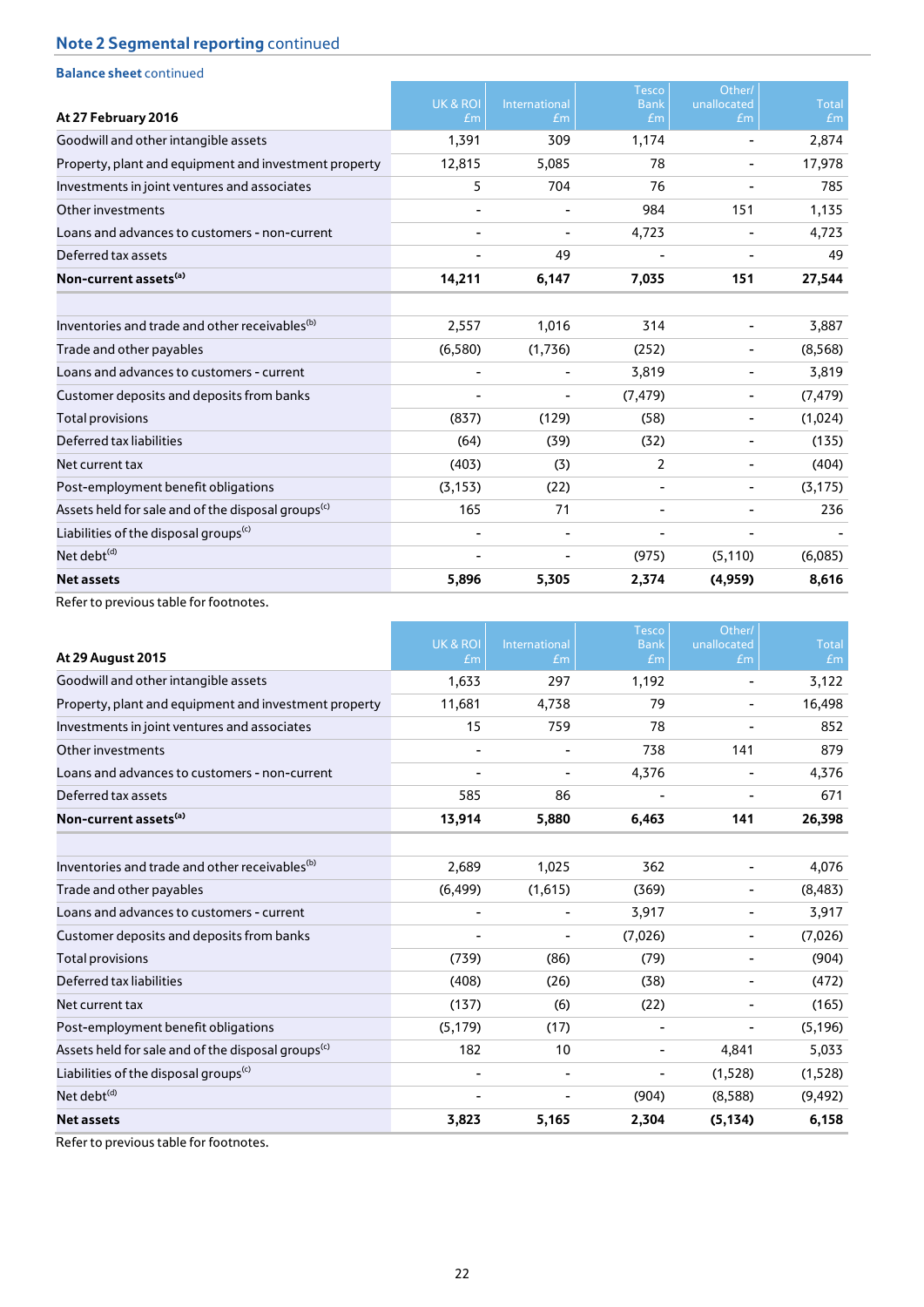| <b>Other segment information</b>                                                     |                |                     |                                   |                                                |                                         |                    |
|--------------------------------------------------------------------------------------|----------------|---------------------|-----------------------------------|------------------------------------------------|-----------------------------------------|--------------------|
| 26 weeks ended 27 August 2016                                                        | UK & ROI<br>Em | International<br>Em | <b>Tesco</b><br><b>Bank</b><br>Em | <b>Total</b><br>continuing<br>operations<br>Em | <b>Discontinued</b><br>operations<br>Em | <b>Total</b><br>Em |
| Capital expenditure (including acquisitions through<br>business combinations):       |                |                     |                                   |                                                |                                         |                    |
| Property, plant and equipment*                                                       | 289            | 90                  | 4                                 | 383                                            | 2                                       | 385                |
| Investment property                                                                  |                |                     |                                   |                                                |                                         |                    |
| Goodwill, software and other intangible assets                                       | 49             | $\overline{7}$      | 12                                | 68                                             |                                         | 68                 |
| Depreciation:                                                                        |                |                     |                                   |                                                |                                         |                    |
| Property, plant and equipment                                                        | (333)          | (168)               | (7)                               | (508)                                          | (5)                                     | (513)              |
| Investment property                                                                  | (1)            |                     |                                   | (1)                                            |                                         | (1)                |
| Amortisation of intangible assets                                                    | (55)           | (12)                | (48)                              | (115)                                          | (1)                                     | (116)              |
| Impairment of intangible assets                                                      |                |                     |                                   |                                                |                                         |                    |
| Impairment of goodwill                                                               |                |                     |                                   |                                                |                                         |                    |
| Impairment of property, plant and equipment and<br>investment properties             | (39)           | (1)                 |                                   | (40)                                           | (106)                                   | (146)              |
| Reversal of impairment of property, plant and<br>equipment and investment properties | 35             |                     |                                   | 36                                             |                                         | 36                 |

\* Includes £nil (2015: £490m) of property, plant and equipment acquired through business combinations.

| 26 weeks ended 29 August 2015                                                        | <b>UK &amp; ROI</b><br>Em | International<br>$\pounds$ m | <b>Tesco</b><br><b>Bank</b><br>Em | <b>Total</b><br>continuing<br>operations<br>Em | <b>Discontinued</b><br>operations<br>Em | <b>Total</b><br>Em |
|--------------------------------------------------------------------------------------|---------------------------|------------------------------|-----------------------------------|------------------------------------------------|-----------------------------------------|--------------------|
| Capital expenditure (including acquisitions through<br>business combinations):       |                           |                              |                                   |                                                |                                         |                    |
| Property, plant and equipment*                                                       | 691                       | 82                           | 2                                 | 775                                            | 56                                      | 831                |
| Investment property                                                                  |                           |                              |                                   |                                                |                                         |                    |
| Goodwill, software and other intangible assets                                       | 83                        | 5                            | 11                                | 99                                             | 3                                       | 102                |
| Depreciation:                                                                        |                           |                              |                                   |                                                |                                         |                    |
| Property, plant and equipment                                                        | (351)                     | (150)                        | (7)                               | (508)                                          | (90)                                    | (598)              |
| Investment property                                                                  |                           |                              |                                   |                                                |                                         |                    |
| Amortisation of intangible assets                                                    | (71)                      | (11)                         | (38)                              | (120)                                          | (6)                                     | (126)              |
| Impairment of intangible assets                                                      | (18)                      |                              |                                   | (18)                                           |                                         | (18)               |
| Impairment of goodwill                                                               |                           |                              |                                   |                                                |                                         |                    |
| Impairment of property, plant and equipment and<br>investment properties             | (22)                      | (17)                         |                                   | (39)                                           | (1)                                     | (40)               |
| Reversal of impairment of property, plant and<br>equipment and investment properties | 19                        | 1                            |                                   | 20                                             |                                         | 20                 |

Refer to previous table for footnotes.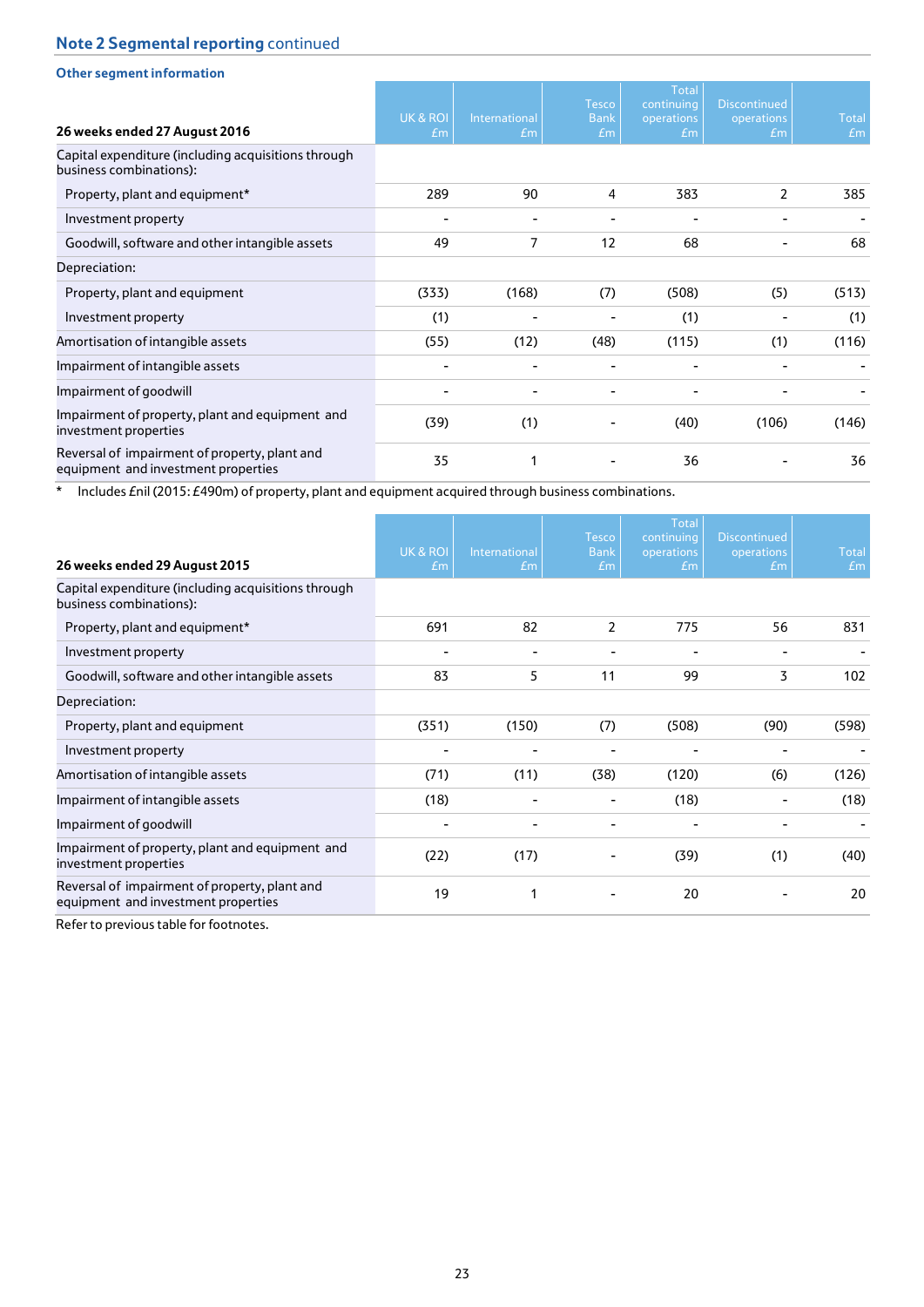## **Cash flow statement**

The following tables provide further analysis of the Group cash flow statement, including a split of cash flows between Retail and Tesco Bank as well as continuing operations and discontinued operations.

|                                                                                         | <b>Retail</b> |            | <b>Tesco Bank</b>        |                              | <b>Tesco Group</b> |            |
|-----------------------------------------------------------------------------------------|---------------|------------|--------------------------|------------------------------|--------------------|------------|
|                                                                                         | 2016<br>Em    | 2015<br>Em | 2016<br>Em               | 2015<br>Em                   | 2016<br>Em         | 2015<br>Em |
| Operating profit of continuing operations*                                              | 493           | 286        | 22                       | 86                           | 515                | 372        |
| Operating profit/ (loss) of discontinued operations                                     | (118)         | 51         | $\overline{\phantom{a}}$ | $\qquad \qquad \blacksquare$ | (118)              | 51         |
| Depreciation and amortisation                                                           | 575           | 679        | 55                       | 45                           | 630                | 724        |
| ATM net income                                                                          | (22)          | (20)       | 22                       | 20                           |                    |            |
| (Profit)/loss arising on sale of property, plant and equipment<br>and intangible assets | (20)          | 5          | $\overline{2}$           | (1)                          | (18)               | 4          |
| Loss/ (profit) arising on sale of subsidiaries and other<br>investments                 | 4             |            | (4)                      |                              |                    |            |
| Profit arising on sale of joint ventures and associates                                 | (5)           | (6)        | $\overline{\phantom{a}}$ | $\overline{\phantom{a}}$     | (5)                | (6)        |
| Net reversal of impairment of other investments                                         | (5)           | (7)        | ٠                        | -                            | (5)                | (7)        |
| Impairment of loans/investments in joint ventures and<br>associates                     |               | 2          |                          |                              |                    | 2          |
| Net impairment charge of property, plant and equipment<br>and intangible assets         | 110           | 38         |                          |                              | 110                | 38         |
| Adjustment for non-cash element of pensions charge                                      | 4             | 104        | $\blacksquare$           | $\overline{\phantom{a}}$     | $\overline{4}$     | 104        |
| Additional contribution into pension schemes                                            | (111)         | (93)       |                          | $\overline{\phantom{a}}$     | (111)              | (93)       |
| Share-based payments                                                                    | (56)          | 160        | (1)                      | 6                            | (57)               | 166        |
| Tesco Bank non-cash items included in operating profit                                  |               |            | 28                       | 22                           | 28                 | 22         |
| Cash flow from operations excluding working capital                                     | 849           | 1,199      | 124                      | 178                          | 973                | 1,377      |
| Decrease/ (increase) in working capital                                                 | 115           | (194)      | 32                       | (613)                        | 147                | (807)      |
| Cash generated from/ (used in) operations                                               | 964           | 1,005      | 156                      | (435)                        | 1,120              | 570        |
| Interest paid                                                                           | (203)         | (173)      | (2)                      | (2)                          | (205)              | (175)      |
| Corporation tax (paid)/ received                                                        | (17)          | (53)       | 2                        | 5                            | (15)               | (48)       |
| Net cash generated from/ (used in) operating activities                                 | 744           | 779        | 156                      | (432)                        | 900                | 347        |

\* Tesco Bank operating profit as per Bank income statement excluding ATM net income segmental adjustment.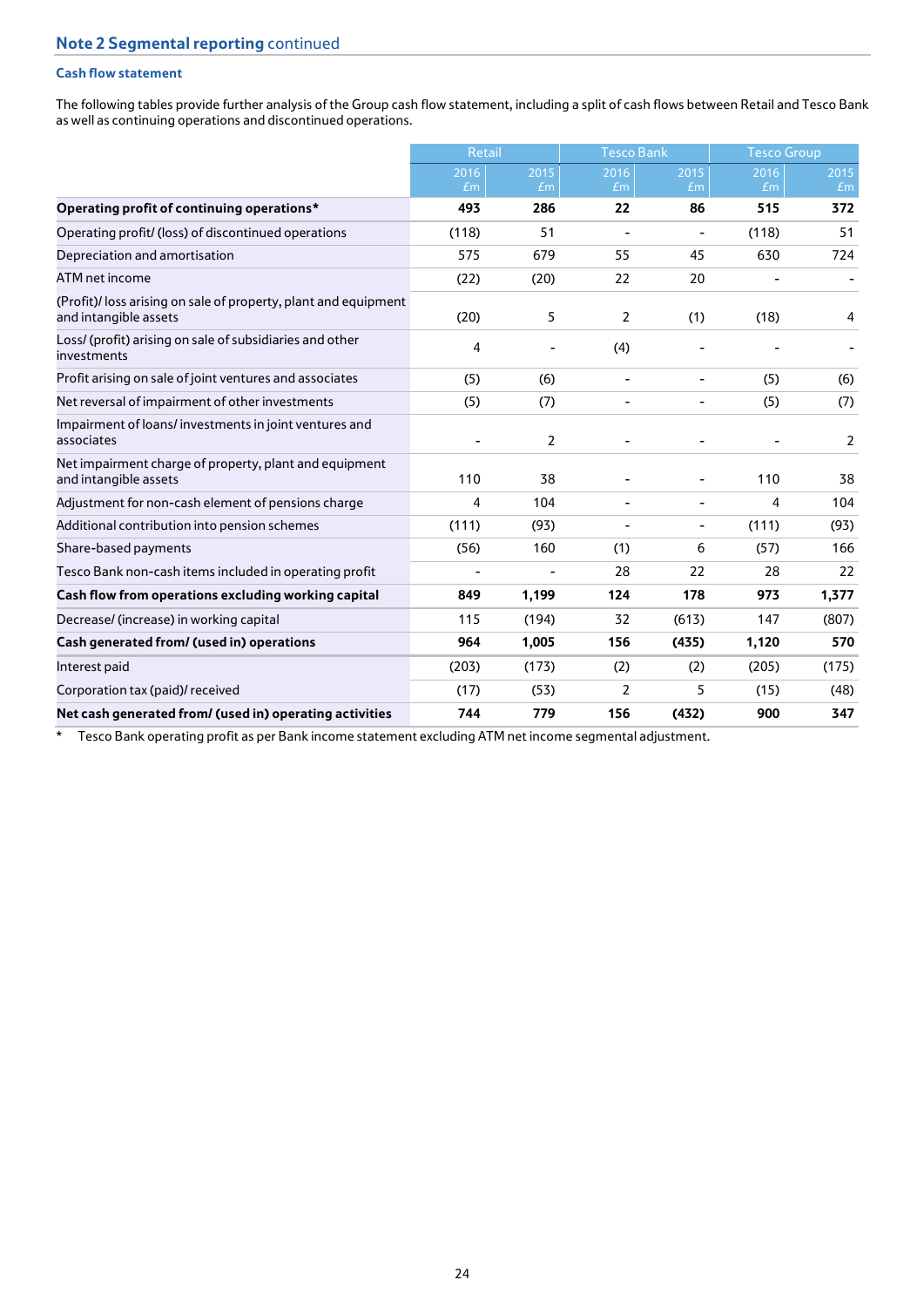| <b>Cash flow statement continued</b>                                                                                                                 |               |              |                              |                              |                              |              |
|------------------------------------------------------------------------------------------------------------------------------------------------------|---------------|--------------|------------------------------|------------------------------|------------------------------|--------------|
|                                                                                                                                                      | <b>Retail</b> |              | <b>Tesco Bank</b>            |                              | <b>Tesco Group</b>           |              |
|                                                                                                                                                      | 2016<br>Em    | 2015<br>Em   | 2016<br>Em                   | 2015<br>Em                   | 2016<br>Em                   | 2015<br>Em   |
| Net cash generated from/ (used in) operating activities                                                                                              | 744           | 779          | 156                          | (432)                        | 900                          | 347          |
| Purchase of property, plant and equipment, investment<br>property and non-current assets classified as held for sale                                 | (484)         | (427)        | (2)                          | (6)                          | (486)                        | (433)        |
| Purchase of intangible assets                                                                                                                        | (57)          | (71)         | (19)                         | (9)                          | (76)                         | (80)         |
| Alternative performance measure: Free cash flow                                                                                                      | 203           | 281          | 135                          | (447)                        | 338                          | (166)        |
| Disposal of subsidiaries, net of cash disposed                                                                                                       | 211           |              | ÷,                           | $\overline{\phantom{0}}$     | 211                          |              |
| Acquisition of subsidiaries, net of cash acquired                                                                                                    | (12)          | (23)         | $\frac{1}{2}$                | $\blacksquare$               | (12)                         | (23)         |
| Proceeds from sale of property, plant and equipment,<br>investment property, intangible assets and non-current assets<br>classified as held for sale | 236           | 147          | 3                            | $\overline{\phantom{a}}$     | 239                          | 147          |
| Proceeds from sale of joint ventures and associates                                                                                                  |               | 129          | $\overline{\phantom{a}}$     | $\blacksquare$               |                              | 129          |
| Net decrease in loans to joint ventures and associates                                                                                               | 16            | 3            | $\overline{\phantom{a}}$     | $\overline{\phantom{a}}$     | 16                           | 3            |
| Investments in joint ventures and associates                                                                                                         |               | (77)         |                              | L,                           |                              | (77)         |
| Net (investments in)/ proceeds from sale of short-term<br>investments                                                                                | (970)         | 293          |                              |                              | (970)                        | 293          |
| Net proceeds from sale of other investments                                                                                                          | 95            | 16           | 62                           | 94                           | 157                          | 110          |
| Dividends received from joint ventures and associates                                                                                                | 11            | 18           | $\overline{\phantom{a}}$     |                              | 11                           | 18           |
| Interest received                                                                                                                                    | 9             | $\mathbf{1}$ | $\qquad \qquad \blacksquare$ | $\overline{\phantom{a}}$     | 9                            | $\mathbf{1}$ |
| Net cash (used in)/ from investing activities                                                                                                        | (945)         | 9            | 44                           | 79                           | (901)                        | 88           |
| Proceeds from issue of ordinary share capital                                                                                                        |               | 1            | $\qquad \qquad \blacksquare$ |                              |                              | $\mathbf 1$  |
| Increase in borrowings                                                                                                                               | 213           | 118          | $\bar{\phantom{a}}$          | 300                          | 213                          | 418          |
| Repayment of borrowings                                                                                                                              | (31)          | (869)        | ۰                            |                              | (31)                         | (869)        |
| Net cash flows from derivative financial instruments                                                                                                 | 104           | 186          | $\overline{\phantom{a}}$     | $\overline{\phantom{a}}$     | 104                          | 186          |
| Repayments of obligations under finance leases                                                                                                       | (5)           | (7)          |                              |                              | (5)                          | (7)          |
| Net cash from/ (used in) financing activities                                                                                                        | 281           | (571)        | $\qquad \qquad \blacksquare$ | 300                          | 281                          | (271)        |
| Intra-Group funding and intercompany transactions                                                                                                    | (17)          | 11           | 17                           | (11)                         | $\qquad \qquad \blacksquare$ |              |
| Net increase/ (decrease) in cash and cash equivalents                                                                                                | 63            | 228          | 217                          | (64)                         | 280                          | 164          |
| Cash and cash equivalents at the beginning of the period                                                                                             | 2,528         | 1,558        | 554                          | 616                          | 3,082                        | 2,174        |
| Effect of foreign exchange rate changes                                                                                                              | 4             | (31)         | $\qquad \qquad \blacksquare$ | $\qquad \qquad \blacksquare$ | 4                            | (31)         |
| Cash and cash equivalents including cash held in disposal<br>groups at the end of the period                                                         | 2,595         | 1,755        | 771                          | 552                          | 3,366                        | 2,307        |
| Cash held in disposal groups*                                                                                                                        | (11)          | (121)        | $\overline{\phantom{a}}$     |                              | (11)                         | (121)        |
| Cash and cash equivalents at the end of the period                                                                                                   | 2,584         | 1,634        | 771                          | 552                          | 3,355                        | 2,186        |

\* This relates to the cash held within discontinued operations reported within assets of the disposal groups.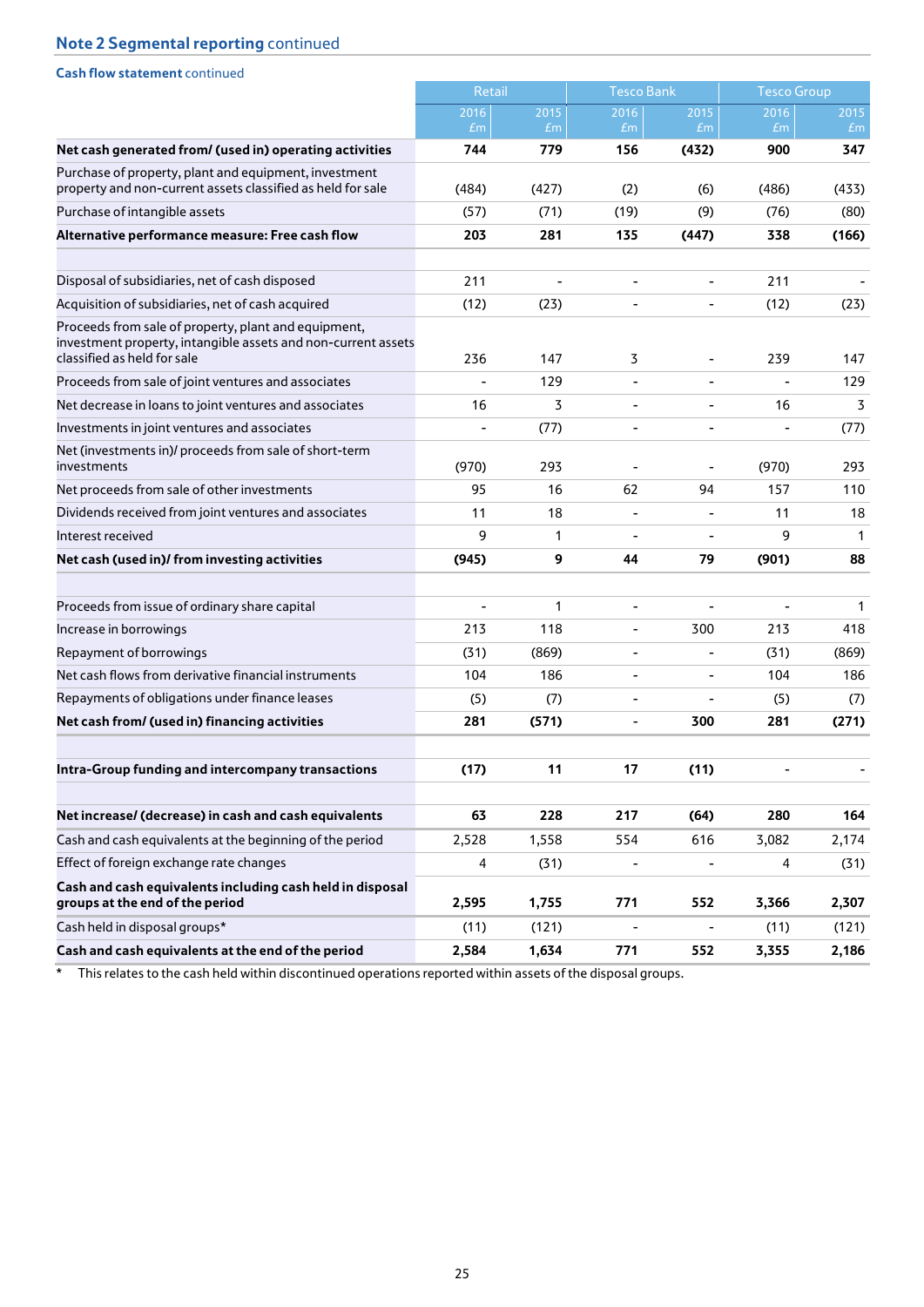| <b>Cash flow statement continued</b>                                                                                 |                              |       |                                |                          |               |       |
|----------------------------------------------------------------------------------------------------------------------|------------------------------|-------|--------------------------------|--------------------------|---------------|-------|
|                                                                                                                      | <b>Continuing operations</b> |       | <b>Discontinued operations</b> |                          | <b>Retail</b> |       |
|                                                                                                                      | 2016                         | 2015  | 2016                           | 2015                     | 2016          | 2015  |
|                                                                                                                      | Em                           | Em    | £m                             | Em                       | Em            | Em    |
| <b>Operating profit/ (loss)</b>                                                                                      | 493                          | 286   | (118)                          | 51                       | 375           | 337   |
| Depreciation and amortisation                                                                                        | 569                          | 583   | 6                              | 96                       | 575           | 679   |
| ATM net income                                                                                                       | (22)                         | (20)  | $\overline{\phantom{0}}$       | $\overline{\phantom{a}}$ | (22)          | (20)  |
| (Profit)/ loss arising on sale of property, plant and equipment<br>and intangible assets                             | (24)                         | 5     | 4                              |                          | (20)          | 5     |
| Loss arising on sale of subsidiaries & other investments                                                             | 4                            |       | $\overline{\phantom{0}}$       | $\blacksquare$           | 4             |       |
| Profit arising on sale of joint ventures and associates                                                              | (5)                          | (6)   | L,                             | $\blacksquare$           | (5)           | (6)   |
| Net reversal of impairment of other investments                                                                      | (5)                          | (7)   | $\overline{\phantom{0}}$       | $\overline{\phantom{a}}$ | (5)           | (7)   |
| Impairment of loans/investments in joint ventures and<br>associates                                                  |                              | 2     |                                |                          |               | 2     |
| Net impairment charge of property, plant and equipment and<br>intangible assets                                      | 4                            | 37    | 106                            | 1                        | 110           | 38    |
| Adjustment for non-cash element of pensions charge                                                                   | 4                            | 104   | $\overline{\phantom{a}}$       | $\overline{\phantom{a}}$ | 4             | 104   |
| Additional contribution into pension schemes                                                                         | (111)                        | (93)  | ۰                              | $\overline{\phantom{a}}$ | (111)         | (93)  |
| Share-based payments                                                                                                 | (57)                         | 157   | 1                              | 3                        | (56)          | 160   |
| Cash flow from operations excluding working capital                                                                  | 850                          | 1,048 | (1)                            | 151                      | 849           | 1,199 |
| Decrease/ (increase) in working capital                                                                              | 105                          | (257) | 10                             | 63                       | 115           | (194) |
| <b>Cash generated from operations</b>                                                                                | 955                          | 791   | 9                              | 214                      | 964           | 1,005 |
| Interest paid                                                                                                        | (195)                        | (149) | (8)                            | (24)                     | (203)         | (173) |
| Corporation tax paid                                                                                                 | (17)                         | (44)  | $\blacksquare$                 | (9)                      | (17)          | (53)  |
| Net cash generated from operating activities                                                                         | 743                          | 598   | 1                              |                          | 744           | 779   |
| Purchase of property, plant and equipment, investment<br>property and non-current assets classified as held for sale | (480)                        | (390) | (4)                            | (37)                     | (484)         | (427) |
| Purchase of intangible assets                                                                                        | (57)                         | (68)  |                                | (3)                      | (57)          | (71)  |
| Alternative performance measure: Free cash flow                                                                      | 206                          | 140   | (3)                            | 141                      | 203           | 281   |

# **Note 3 Income and expenses**

| <b>Continuing operations</b>                                                                | 2016<br><b><i><u>tm</u></i></b> | 2015<br>Em    |
|---------------------------------------------------------------------------------------------|---------------------------------|---------------|
| Profit/ (loss) before tax is stated after charging/ (crediting) the following:              |                                 |               |
| Property rental income, of which £17m (2015: £20m) relates to investment properties         | (169)                           | (159)         |
| Other rental income                                                                         | (28)                            | (27)          |
| Direct operating expenses arising on rental earning investment properties                   | 9                               | 11            |
| Costs of inventories recognised as an expense                                               | 20,098                          | 19,802        |
| Inventory losses and provisions                                                             | 570                             | 549           |
| Depreciation and amortisation                                                               | 624                             | 628           |
| Operating lease expenses, of which £42m (2015: £52m) relates to hire of plant and machinery | 514                             | 557           |
| Net impairment losses on property, plant and equipment and investment property              | 4                               | 19            |
| Impairment of goodwill, software and other intangibles                                      |                                 | 18            |
| Impairment of investment in and loans to joint ventures and associates                      |                                 | $\mathcal{P}$ |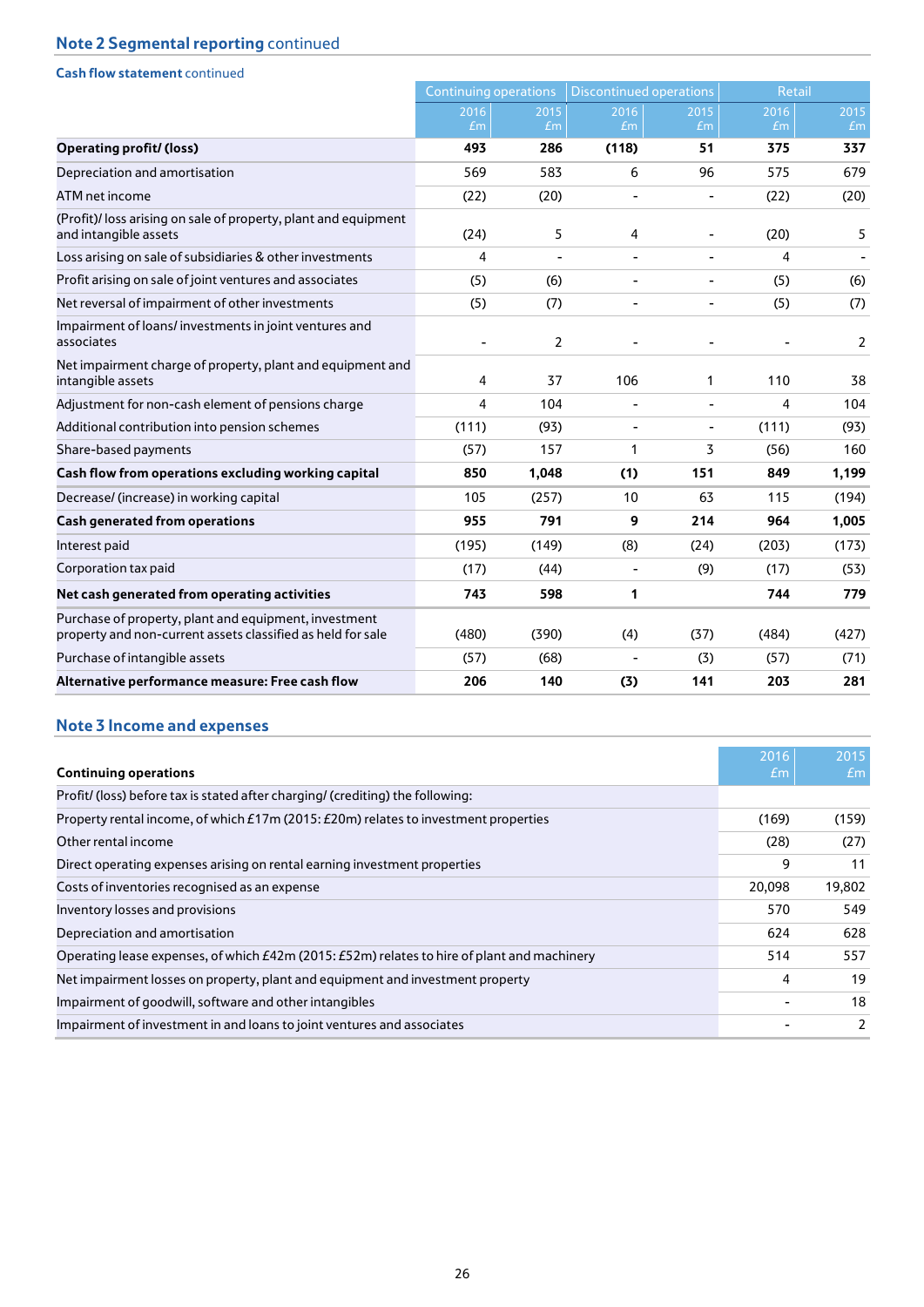## **Income statement**

## **26 weeks ended 27 August 2016**

Profit/ (loss) for the period includes the following exceptional items:

| <b>Exceptional items included in:</b>                                                                 | Cost<br>of sales<br>£m | Administrative<br>expenses<br>E <sub>m</sub> | related<br>items<br>E <sub>m</sub> | Property-Total exceptional items<br>included within<br>operating profit<br>£m | Finance<br>costs<br>E <sub>m</sub> | <b>Taxation</b><br>Em | Exceptional<br>items within<br>discontinued<br>operations<br>Em |
|-------------------------------------------------------------------------------------------------------|------------------------|----------------------------------------------|------------------------------------|-------------------------------------------------------------------------------|------------------------------------|-----------------------|-----------------------------------------------------------------|
| Net restructuring and redundancy costs <sup>(a)</sup>                                                 | (73)                   | (17)                                         | (5)                                | (95)                                                                          |                                    | 21                    |                                                                 |
| Provision for customer redress <sup>(b)</sup>                                                         | (45)                   |                                              |                                    | (45)                                                                          |                                    |                       |                                                                 |
| Property transactions <sup>(c)</sup>                                                                  | ٠                      |                                              | 59                                 | 59                                                                            |                                    | 37                    |                                                                 |
| Foreign exchange losses on GBP short-<br>term investments held in overseas<br>entities <sup>(d)</sup> |                        |                                              |                                    | ۰                                                                             | (200)                              |                       |                                                                 |
| Exceptional items relating to discontinued<br>operations <sup>(e)</sup>                               |                        |                                              |                                    |                                                                               |                                    |                       | (113)                                                           |
| Total                                                                                                 | (118)                  | (17)                                         | 54                                 | (81)                                                                          | (200)                              | 58                    | (113)                                                           |

(a) This includes £73m relating to ongoing UK & ROI changes to store colleague structures and working practices and £22m relating to Tesco Bank business simplification and head office relocation costs.

(b) Updated guidance from the Financial Conduct Authority ('FCA') proposing an extension to the expected Payment Protection Insurance ('PPI') settlement deadline, inclusion of items that had previously been out of scope for settlement and higher operational costs and claim rates than previously estimated, have resulted in a provision of £45m.

(c) In the period, the Group has continued with its strategy of strengthening its balance sheet through the disposal of some properties and a development site in UK & ROI, and a mall in Central Europe, resulting in profit of £59m. There is a tax credit of £37m on these property disposals primarily due to a lower book value than tax value of assets disposed. Refer to item \*\* below for cash proceeds.

(d) The group holds £2.5bn of proceeds from the sale of the Korean operations in GBP money market funds in an intermediate entity with a Euro functional currency. The £200m loss represents foreign exchange losses arising on the revaluation of these sterling-denominated funds into Euros. The loss does not represent an economic loss to the Group since there is an offset within other comprehensive income.

(e) On 10 June 2016, the Group announced the proposed sale of its Turkish operations. This includes an impairment of £106m following a re-measurement of the assets and liabilities of the Turkish operations to fair value less costs to sell, £2m of costs to sell the Turkish operations and £5m loss due to foreign exchange movements on provisions held on previous disposals. Refer to Note 7 for further details.

#### **Income statement**

## **26 weeks ended 29 August 2015**

Loss for the period includes the following exceptional items:

|                                        |         |                |                          |                                  |         |                 | <b>Exceptional</b> |
|----------------------------------------|---------|----------------|--------------------------|----------------------------------|---------|-----------------|--------------------|
|                                        |         |                |                          | Property Total exceptional items |         |                 | items within       |
|                                        | Cost of | Administrative | - related                | included within                  | Finance |                 | discontinued       |
|                                        | sales   | expenses       | <i>items</i>             | operating profit                 | costs   | <b>Taxation</b> | operations         |
| <b>Exceptional items included in:</b>  | £ml     | fm.            | fm                       | Em l                             | fm.     | fm.             | fm.                |
| Deferred tax and costs to sell – Korea |         |                | $\overline{\phantom{0}}$ | $\overline{\phantom{a}}$         | -       |                 | (419)              |

At 27 February 2016, in assessing whether income and expense items met the Group's criteria as exceptional for the full year, items totalling  $£4$ m reflected in operating profit as non-exceptional cost in the first half of the year were subsequently reclassified to exceptional. This is as a result of restructuring activities extended beyond the original scope in the prior year, as well as two further property transactions where the Group regained sole ownership of stores and distribution centres.

#### **Cash flow statement**

The table below shows the impact of exceptional items on the cash flow statement:

|                                                                                          |       | Cash flows from operating activities |      | Cash flows from investing activities |  |
|------------------------------------------------------------------------------------------|-------|--------------------------------------|------|--------------------------------------|--|
|                                                                                          | 2016  | 2015                                 | 2016 | 2015                                 |  |
| <b>Exceptional items included in:</b>                                                    | Em    | Em                                   | Em   | Em                                   |  |
| Restructuring costs and other exceptional costs<br>including trading store redundancies* | (66)  | (278)                                |      |                                      |  |
| Utilisation of onerous lease provisions                                                  | (48)  | (123)                                |      |                                      |  |
| Property transactions**                                                                  | 13    |                                      | 227  |                                      |  |
| Provision for customer redress***                                                        | (15)  | (11)                                 |      |                                      |  |
| <b>Total</b>                                                                             | (116) | (412)                                | 227  |                                      |  |

Cash outflows on settlement of restructuring and redundancy costs.

The proceeds from property transactions totalled  $£240m$  comprising,  $£227m$  net proceeds from the sale of a mall in Central Europe and other properties in the UK & ROI, and £13m for a development site in UK & ROI. Refer to item (c) above.

\*\*\* Settlement of claims for customer redress in Tesco Bank.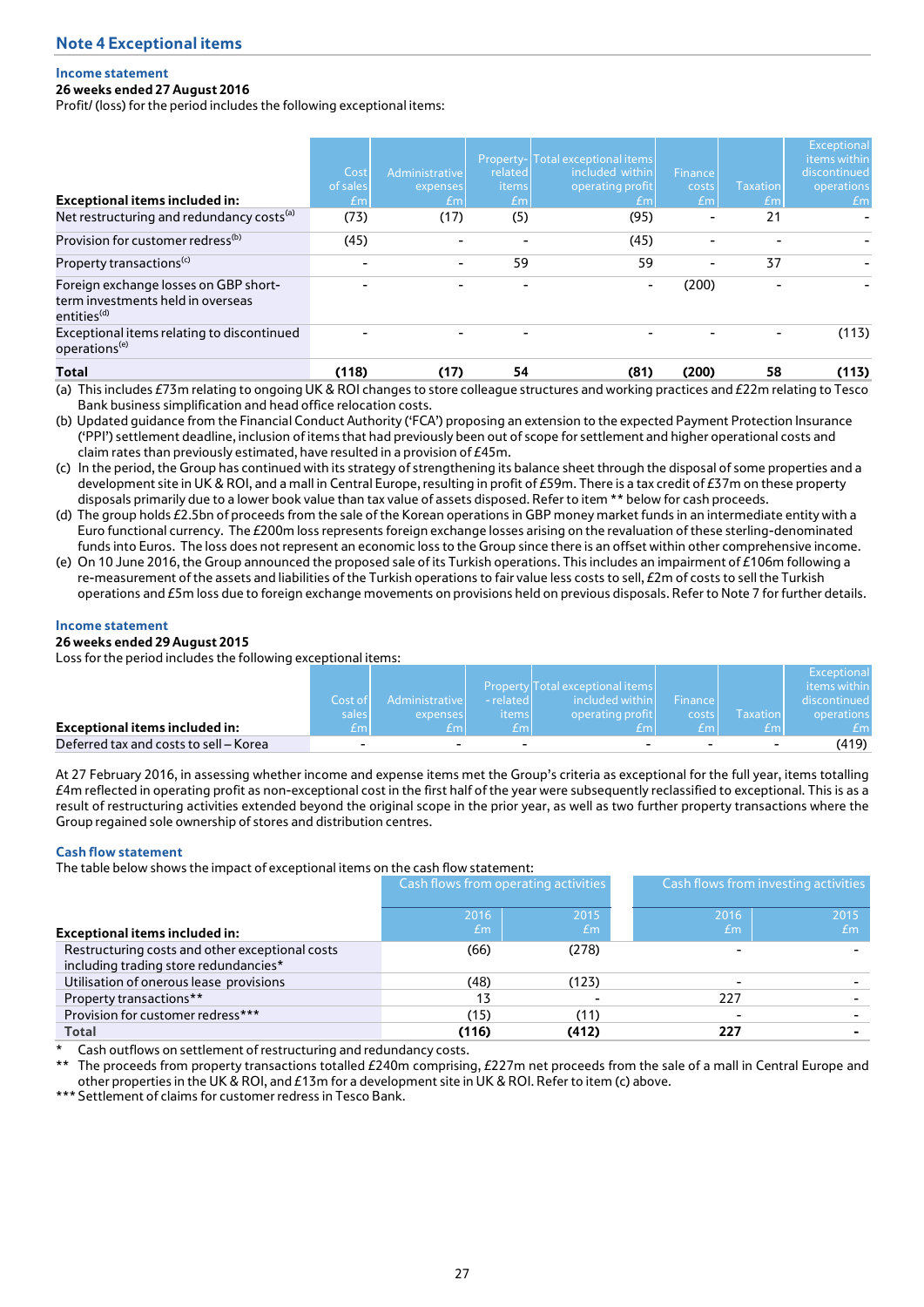|                                                                                          | 2016  | 2015  |
|------------------------------------------------------------------------------------------|-------|-------|
| <b>Continuing operations</b>                                                             | Em    | Em    |
| <b>Finance income</b>                                                                    |       |       |
| Interest receivable and similar income                                                   | 26    | 10    |
| Financial instruments - fair value remeasurements                                        | 57    | 34    |
| <b>Total finance income</b>                                                              | 83    | 44    |
| <b>Finance costs</b>                                                                     |       |       |
| <b>GBP MTNs and Loans</b>                                                                | (114) | (86)  |
| <b>EUR MTNs</b>                                                                          | (67)  | (61)  |
| <b>USD Bonds</b>                                                                         | (46)  | (43)  |
| Finance charges payable under finance leases and hire purchase contracts                 | (4)   | (5)   |
| Other interest payable                                                                   | (43)  | (57)  |
| Capitalised interest*                                                                    | 3     | 6     |
| Total finance costs before exceptional items and net pension finance costs               | (271) | (246) |
| Net pension finance costs (Note 15)                                                      | (58)  | (84)  |
| Foreign exchange losses on GBP short-term investments held in overseas entities (Note 4) | (200) |       |
| <b>Total finance costs</b>                                                               | (529) | (330) |
| <b>Net finance cost</b>                                                                  | (446) | (286) |

\* A deferred tax liability is recognised in respect of capitalised interest at the applicable rate in the country in which the interest is capitalised.

## **GBP MTNs and Loans**

Interest payable on the 4% RPI GBP MTN 2016 includes £nil (2015: £(1)m) of Retail Price Index ('RPI') related accretion. Interest payable on the 3.322% LPI GBP MTN 2025 includes £2m (2015: £3m) of RPI-related accretion. Interest payable on the 1.982% RPI GBP MTN 2036 includes £1m (2015: £nil) of RPI-related accretion.

# **Note 6 Taxation**

| <b>Recognised in the Group income statement</b> |      |      |
|-------------------------------------------------|------|------|
|                                                 | 2016 | 2015 |
| <b>Continuing operations</b>                    | Em   | Em   |
| UK                                              | (3)  | ス1   |
| Overseas                                        | 43   |      |
| <b>Taxation charge/ (credit)</b>                | 40   | 52   |

The tax charge in the Group income statement is based on management's best estimate of the full year effective tax rate based on expected full year profits to 25 February 2017.

The Finance Bill 2016 includes legislation to reduce the main rate of corporation tax to 17% from 1 April 2020. This rate reduction had not been substantively enacted at the balance sheet date and has therefore not been reflected in this condensed consolidated interim financial statements.

## **Note 7 Discontinued operations and non-current assets classified as held for sale**

**Assets and liabilities of the disposal groups and non-current assets classified as held for sale**

|                                                                                            | 27 August<br>2016<br>Em | 27 February<br>2016<br>Em | 29 August<br>2015<br>Em |
|--------------------------------------------------------------------------------------------|-------------------------|---------------------------|-------------------------|
| Assets of the disposal group - Turkey                                                      | 248                     |                           |                         |
| Assets of the disposal groups - Korea and US                                               |                         |                           | 4,962                   |
| Non-current assets classified as held for sale                                             | 224                     | 236                       | 192                     |
| Total assets of the disposal groups and non-current assets classified as held for sale     | 472                     | 236                       | 5,154                   |
| Total liabilities of the disposal group - Turkey                                           | (201)                   |                           |                         |
| Total liabilities of the disposal groups - Korea and US                                    |                         |                           | (1,528)                 |
| Total net assets of the disposal groups and non-current assets classified as held for sale | 271                     | 236                       | 3,626                   |

The non-current assets classified as held for sale consist mainly of properties in the UK and Central Europe due to be sold within one year.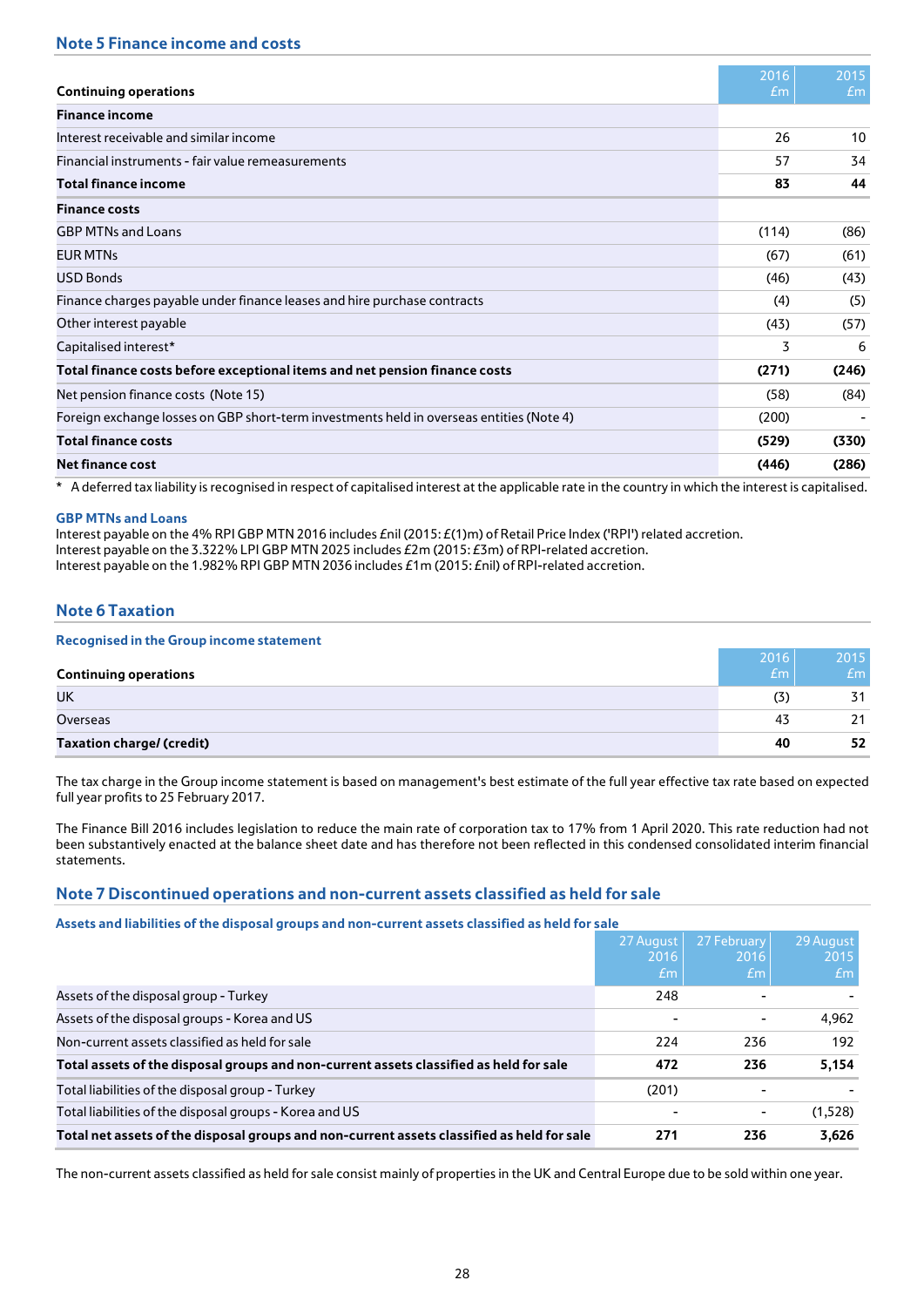## **Discontinued operations**

On 10 June 2016, the Group announced the proposed sale of its 95.5% controlling interest in Tesco Kipa Kitle Pazarlama Ticaret Lojistik ve Gıda Sanayi A.Ş. (referred to as 'Turkish operations' or Turkey') to Migros Ticaret A.Ş ('Migros'). In accordance with IFRS 5 'Non-current Assets Held for sale and Discontinued Operations', the assets and liabilities related to the Turkish operations have been classified as a disposal group held for sale within the period. The sale is subject to local regulatory approvals with completion expected in the financial year.

An impairment of £106m was recognised in property, plant and equipment, based on the expected realisable value on sale, immediately prior to reclassification of the business as a disposal group held for sale. These impairments have been included as exceptional items within discontinued operations. The gain/(loss) on disposal at completion will also reflect the impact of recycling of the Turkey currency translation reserve; at the period end the recycling would have reduced the profit/increased the loss on sale by £113m.

The tables below show the results of the discontinued operations which are included in the Group income statement, Group balance sheet and Group cash flow statement respectively.

#### **Income statement**

| <u>THEOTHE SURVEITIENT</u>                                         | 2016         |                                 | 2015        |                    |
|--------------------------------------------------------------------|--------------|---------------------------------|-------------|--------------------|
|                                                                    | Total*<br>Em | <b>Turkey</b><br>E <sub>m</sub> | Korea<br>Em | <b>Total</b><br>Em |
| Revenue                                                            | 270          | 261                             | 2,635       | 2,896              |
| Expenses**                                                         | (288)        | (286)                           | (2,564)     | (2,850)            |
| Profit/ (loss) before tax before exceptional items                 | (18)         | (25)                            | 71          | 46                 |
| Taxation                                                           |              |                                 | (42)        | (42)               |
| Profit/ (loss) after tax before exceptional items                  | (18)         | (25)                            | 29          | 4                  |
| Impairment losses - Turkey                                         | (106)        |                                 |             |                    |
| Costs to sell and other provisions - Turkey                        | (2)          |                                 |             |                    |
| Deferred tax charge - Korea                                        |              | ۰.                              | (408)       | (408)              |
| Costs to sell and other items - Korea                              |              | ۰                               | (11)        | (11)               |
| Foreign exchange gain/ (loss) on tax liabilities on past disposals | (5)          |                                 |             |                    |
| Total profit/ (loss) after tax of discontinued operations***       | (131)        | (25)                            | (390)       | (415)              |

These figures represent the results of Turkey for the current period and the foreign exchange gain/ (loss) of  $E(5)$ m on the Group's tax liabilities relating to businesses previously disposed.

\*\* Intercompany recharges totalling £1m (2015: £2m) between continuing operations and the Turkey discontinued operation have been eliminated, and intercompany recharges and intercompany loan interest totalling £39m between continuing operations and the Korea discontinued operation have been eliminated in 2015. These eliminations impact the performance of continuing and discontinued operations, reducing the profit/ (loss) before tax of continuing operations by £1m (2015: £41m), whilst increasing the profit/ (loss) before tax of Turkey and Korea discontinued operations by the same respective amounts.

<sup>\*\*\*</sup> Total profit/ (loss) after tax of discontinued operations includes losses of £6m attributable to non-controlling interests (2015: loss of  $f1m$ 

| Loss per share impact from discontinued operations | 2016<br>Pence/share | 2015<br>Pence/share               |
|----------------------------------------------------|---------------------|-----------------------------------|
| <b>Basic</b>                                       | (1.54)p             | (5.09)p                           |
| <b>Diluted</b>                                     | (1.54)p             | (5.07)p                           |
| <b>Balance Sheet</b>                               |                     | <b>Total Turkey</b><br>2016<br>Em |
| Assets of the disposal group                       |                     |                                   |
| Goodwill and other intangible assets               |                     | 10                                |
| Property, plant and equipment                      |                     | 135                               |
| Investment property                                |                     |                                   |
| Inventories                                        |                     | 55                                |
| Trade and other receivables                        |                     | 37                                |
| Cash and cash equivalents                          |                     | 11                                |
| Total assets of the disposal group                 |                     | 248                               |
| Trade and other payables                           |                     | (115)                             |
| Borrowings                                         |                     | (75)                              |
| Other liabilities                                  |                     | (11)                              |
| Total liabilities of the disposal group            |                     | (201)                             |
| Total net assets of the disposal group             |                     | 47                                |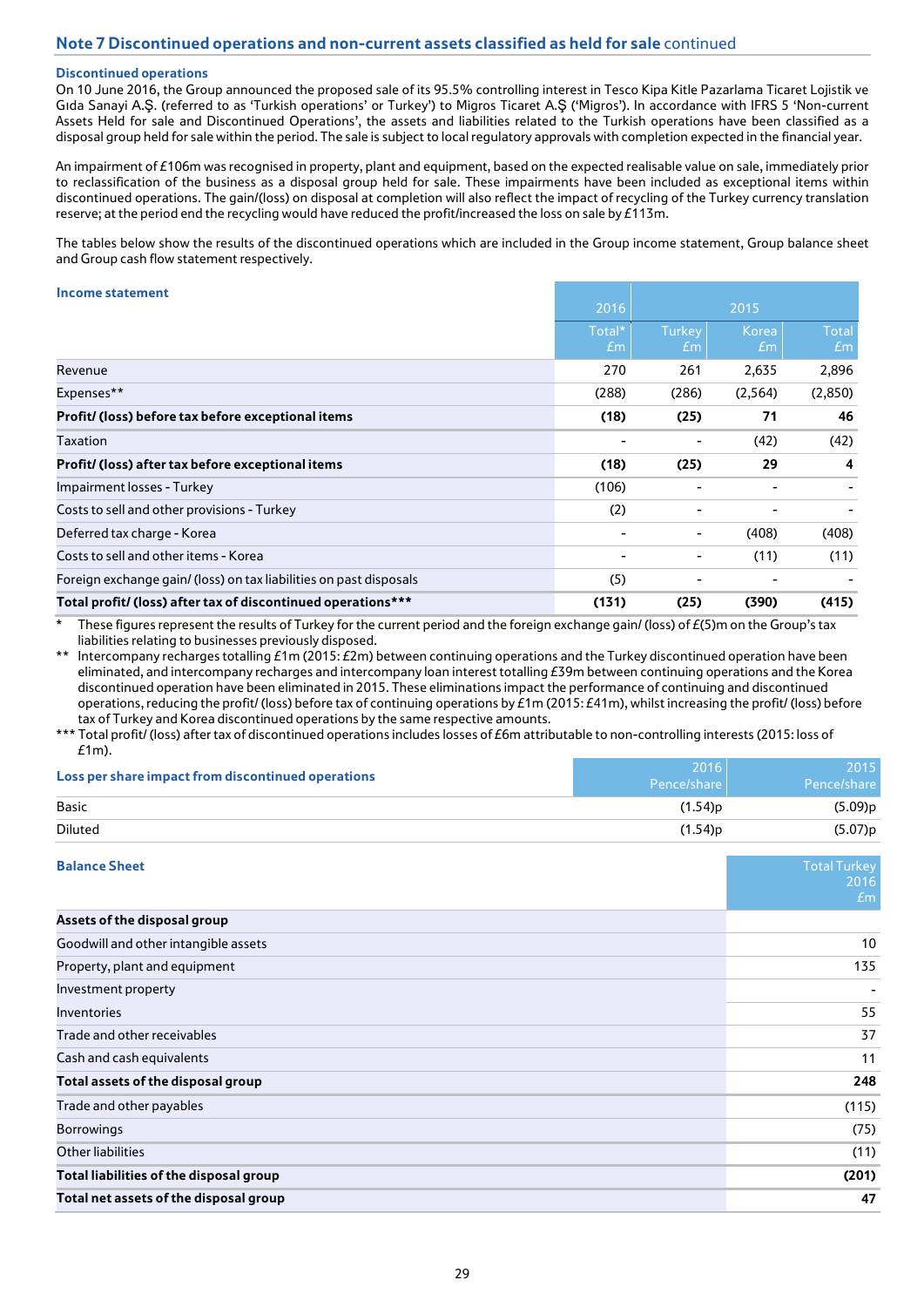# **Note 7 Discontinued operations and non-current assets classified as held for sale** continued

| <b>Cash flow statement</b>                                       | 2016<br>Em | Total Turkey   Total Turkey, Korea & US<br>2015<br><i><b>£m</b></i> |
|------------------------------------------------------------------|------------|---------------------------------------------------------------------|
| Net cash flows from operating activities                         |            | 181                                                                 |
| Net cash flows from investing activities                         | (3)        | 14                                                                  |
| Net cash flows from financing activities                         | 12         | (91)                                                                |
| Net cash flows from discontinued operations                      | 10         | 104                                                                 |
| Intra-Group funding and intercompany transactions                | (3)        | (60)                                                                |
| Net cash flows from discontinued operations, net of intercompany |            | 44                                                                  |

## **Note 8 Dividends**

|                                                                        | 2016                     |                          | 2015                     |    |
|------------------------------------------------------------------------|--------------------------|--------------------------|--------------------------|----|
|                                                                        | Pence/<br>share          | Em <sub>1</sub>          | Pence/<br>share          | Em |
| Amounts recognised as distributions to owners in the financial period: |                          |                          |                          |    |
| Prior financial period final dividend                                  | $\overline{\phantom{0}}$ | ٠                        |                          |    |
| Current financial period interim dividend                              | $\overline{\phantom{a}}$ | $\overline{\phantom{0}}$ | $\overline{\phantom{0}}$ |    |
| Dividends paid to equity owners in the financial period                |                          |                          |                          |    |

# **Note 9 Earnings/(losses) per share and diluted earnings/ (losses) per share**

Basic earnings/ (losses) per share amounts are calculated by dividing the profit/ (loss) attributable to owners of the parent by the weighted average number of ordinary shares in issue during the financial period.

Diluted earnings/ (losses) per share amounts are calculated by dividing the profit/ (loss) attributable to owners of the parent by the weighted average number of ordinary shares in issue during the financial period adjusted for the effects of potentially dilutive options. The dilutive effect is calculated on the full exercise of all potentially dilutive ordinary share options granted by the Group, including performance-based options which the Group considers to have been earned.

As at the 27 August 2016 there were 3m (2015: 45m) potentially dilutive share options. As the Group has recognised a profit for the period from its continuing operations dilutive effects have been considered in calculating diluted earnings per share.

|                                              | 2016              |                                             | 2015              |                   |                                             |                   |
|----------------------------------------------|-------------------|---------------------------------------------|-------------------|-------------------|---------------------------------------------|-------------------|
|                                              | <b>Basic</b>      | Potentially<br>dilutive<br>share<br>options | <b>Diluted</b>    | <b>Basic</b>      | Potentially<br>dilutive<br>share<br>options | <b>Diluted</b>    |
| Profit/(loss)(£m)                            |                   |                                             |                   |                   |                                             |                   |
| Continuing operations*                       | 34                | ۰                                           | 34                | 49                | -                                           | 49                |
| Discontinued operations**                    | (125)             | ۰                                           | (125)             | (414)             | ۰                                           | (414)             |
| Total                                        | (91)              | ۰                                           | (91)              | (365)             | ۰                                           | (365)             |
| Weighted average number of shares (millions) | 8,142             | 3                                           | 8,145             | 8,122             | 45                                          | 8,167             |
| Earnings/ (losses) per share                 |                   |                                             |                   |                   |                                             |                   |
| Continuing operations                        | 0.42 <sub>p</sub> | ۰                                           | 0.42 <sub>p</sub> | 0.60 <sub>p</sub> | ۰                                           | 0.60 <sub>p</sub> |
| Discontinued operations                      | (1.54)p           | ۰                                           | (1.54)p           | (5.09)p           | 0.02 <sub>p</sub>                           | (5.07)p           |
| Total                                        | (1.12)p           | ۰                                           | (1.12)p           | (4.49)p           | 0.02 <sub>p</sub>                           | (4.47)p           |

Excludes losses from non-controlling interests of  $E3m$  (2015:  $E2m$ ).

\*\* Excludes losses from non-controlling interests of £6m (2015: £1m).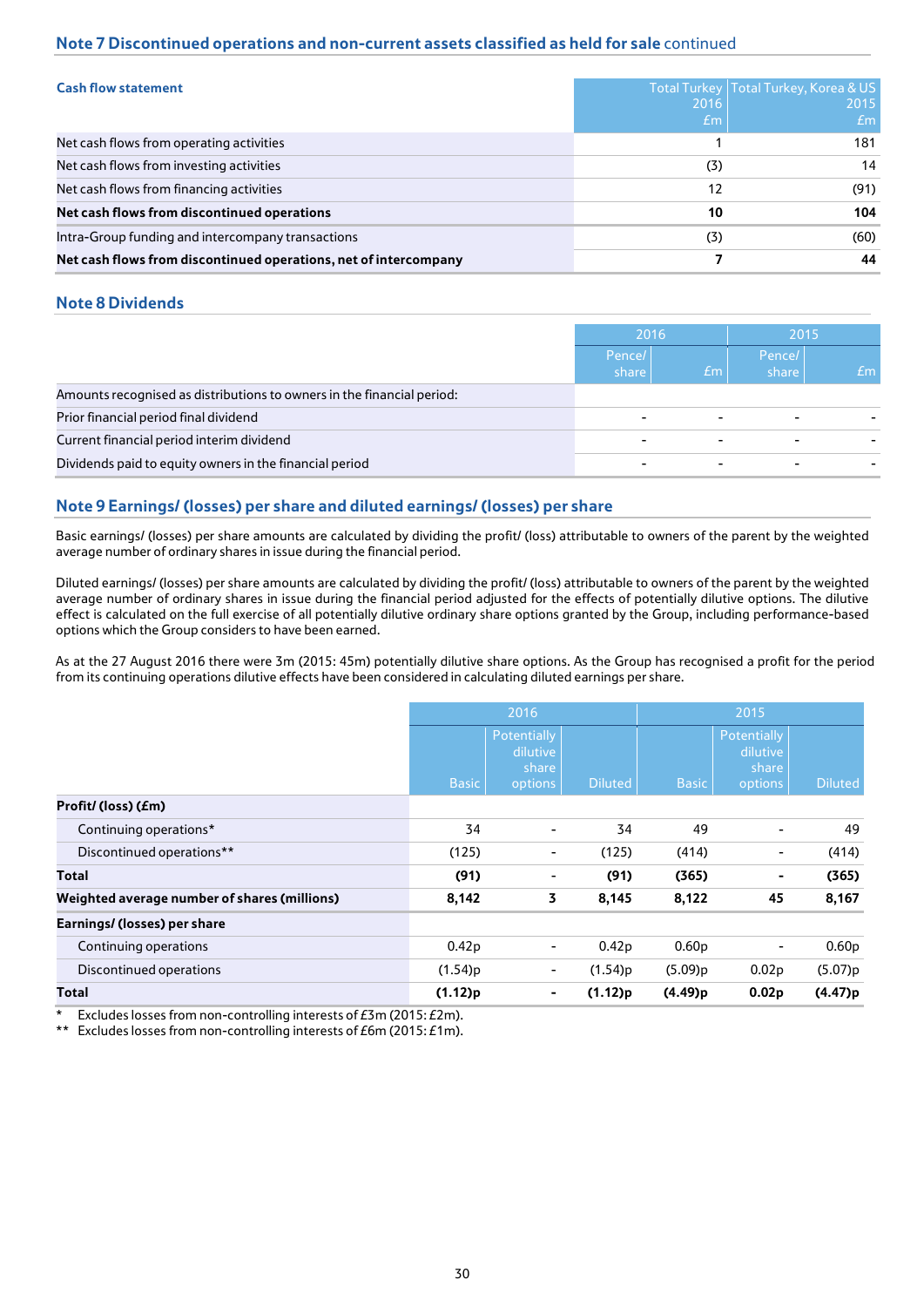# **Note 9 Earnings/ (losses) per share and diluted earnings/ (losses) per share** continued

**Alternative performance measure: Earnings/ (losses) and diluted earnings/ (losses) per share from continuing operations before exceptional items**

|                                              |                   | 2016                                        |                   | 2015              |                                                    |                   |  |
|----------------------------------------------|-------------------|---------------------------------------------|-------------------|-------------------|----------------------------------------------------|-------------------|--|
|                                              | <b>Basic</b>      | Potentially<br>dilutive<br>share<br>options | <b>Diluted</b>    | <b>Basic</b>      | <b>Potentially</b><br>dilutive<br>share<br>options | <b>Diluted</b>    |  |
| Profit/(loss)(£m)                            |                   |                                             |                   |                   |                                                    |                   |  |
| Continuing operations*                       | 257               | $\blacksquare$                              | 257               | 49                | $\blacksquare$                                     | 49                |  |
| Discontinued operations**                    | (17)              | ۰                                           | (17)              | 5                 | $\overline{\phantom{0}}$                           | 5                 |  |
| Total                                        | 240               | ٠                                           | 240               | 54                | ٠                                                  | 54                |  |
| Weighted average number of shares (millions) | 8,142             | 3                                           | 8,145             | 8,122             | 45                                                 | 8,167             |  |
| Earnings/ (losses) per share                 |                   |                                             |                   |                   |                                                    |                   |  |
| Continuing operations                        | 3.16 <sub>p</sub> | ۰                                           | 3.16 <sub>p</sub> | 0.60 <sub>p</sub> |                                                    | 0.60 <sub>p</sub> |  |
| Discontinued operations                      | (0.21)p           | ۰.                                          | (0.21)p           | 0.06 <sub>p</sub> | $\blacksquare$                                     | 0.06 <sub>p</sub> |  |
| Total                                        | 2.95 <sub>p</sub> | ۰                                           | 2.95 <sub>p</sub> | 0.66 <sub>p</sub> | $\blacksquare$                                     | 0.66 <sub>p</sub> |  |

\* Excludes losses from non-controlling interests before exceptional items of  $E3m$  (2015:  $E2m$ ).<br>\*\* Excludes losses from non-controlling interests before exceptional items of  $E1m$  (2015:  $E1m$ ).

Excludes losses from non-controlling interests before exceptional items of  $£1m (2015: £1m)$ .

#### **Alternative performance measure: Diluted earnings/ (losses) per share from continuing operations before exceptional items and net pension finance costs**

|                                                                                                                                                                           | 2016              | 2015  |
|---------------------------------------------------------------------------------------------------------------------------------------------------------------------------|-------------------|-------|
| Profit before tax from continuing operations before exceptional items (£m)                                                                                                | 352               | 99    |
| Add: Net pension finance costs ( <i>£m</i> ) (Note 15)                                                                                                                    | 58                | 84    |
| Profit before tax from continuing operations before exceptional items and net pension finance costs ( $Em$ )                                                              | 410               | 183   |
| Profit before tax from continuing operations before exceptional items and net pension finance costs attributable<br>to the owners of the parent ( <i>E</i> m)             | 413               | 185   |
| Taxation on profit before tax from continuing operations before exceptional items and net pension finance costs<br>attributable to the owners of the parent ( <i>E</i> m) | (108)             | (69)  |
| Profit after tax from continuing operations before exceptional items and net pension finance costs<br>attributable to the owners of the parent (£m)                       | 305               | 116   |
| Diluted weighted average number of shares (millions)                                                                                                                      | 8,145             | 8,167 |
| Diluted earnings per share from continuing operations before exceptional items and net pension finance<br>costs                                                           | 3.74 <sub>p</sub> | 1.42p |

There have been no transactions involving ordinary shares between the reporting date and the date of approval of the condensed consolidated interim financial statements which would significantly change the earnings per share calculations shown above.

## **Note 10 Goodwill and other intangible assets**

Goodwill and other intangible assets of £2,818m (27 February 2016: £2,874m, 29 August 2015: £3,122m) comprise £1,832m goodwill (27 February 2016: £1,827m, 29 August 2015: £1,768m), £925m software (27 February 2016: £975m, 29 August 2015: £1,268m) and other intangible assets £61m (27 February 2016: £72m, 29 August 2015: £86m).

#### **Goodwill**

The impairment review methodology for goodwill is unchanged from that described in the 2016 Annual Report and Group financial statements. There were no indicators of goodwill impairment in the period; the annual goodwill impairment review will occur in the second half of the year.

| The components of goodwill are as follows: | 2016  | 27 August 27 February<br>2016 | 29 August<br>2015 |
|--------------------------------------------|-------|-------------------------------|-------------------|
|                                            | Em    | Em                            | Em                |
| Malaysia                                   | 77    | 70                            | 63                |
| <b>Tesco Bank</b>                          | 802   | 802                           | 802               |
| Thailand                                   | 174   | 159                           | 143               |
| UK                                         | 750   | 767                           | 731               |
| Other                                      | 29    | 29                            | 29                |
|                                            | 1,832 | 1,827                         | 1,768             |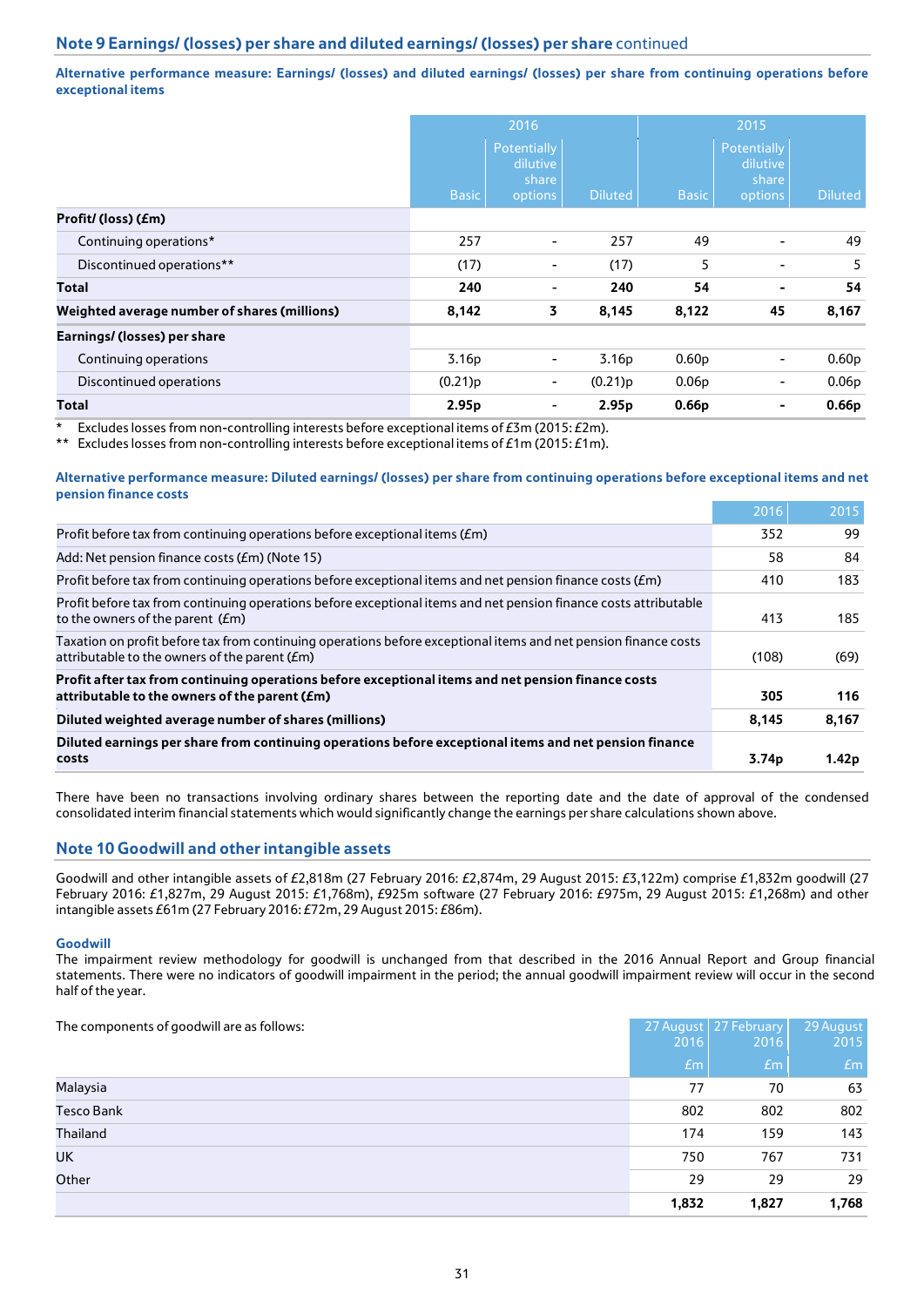## **Note 11 Property, plant and equipment**

| Cost                                                   | Land and<br><b>buildings</b><br>Em | Other*<br>E <sub>m</sub> | <b>Total</b><br>Em       |
|--------------------------------------------------------|------------------------------------|--------------------------|--------------------------|
| At 27 February 2016                                    | 22,557                             | 10,468                   | 33,025                   |
| Foreign currency translation                           | 704                                | 305                      | 1,009                    |
| Additions**                                            | 241                                | 144                      | 385                      |
| Acquired through business combinations                 | $\overline{\phantom{0}}$           |                          | $\overline{\phantom{a}}$ |
| Reclassification                                       | (21)                               | 17                       | (4)                      |
| Classified as held for sale                            | (149)                              | (5)                      | (154)                    |
| <b>Disposals</b>                                       | (497)                              | (262)                    | (759)                    |
| Transfer to disposal group classified as held for sale | (317)                              | (151)                    | (468)                    |
| <b>At 27 August 2016</b>                               | 22,518                             | 10,516                   | 33,034                   |

## **Accumulated depreciation and impairment losses**

| At 27 February 2016                                    | 7,198 | 7,927 | 15,125 |
|--------------------------------------------------------|-------|-------|--------|
| Foreign currency translation                           | 259   | 229   | 488    |
| Charge for the period                                  | 195   | 318   | 513    |
| Impairment losses                                      | 145   |       | 146    |
| Reversal of impairment losses                          | (36)  |       | (36)   |
| Reclassification                                       | (1)   | (1)   | (2)    |
| Classified as held for sale                            | (43)  | (3)   | (46)   |
| <b>Disposals</b>                                       | (207) | (226) | (433)  |
| Transfer to disposal group classified as held for sale | (232) | (102) | (334)  |
| <b>At 27 August 2016</b>                               | 7,278 | 8,143 | 15,421 |

## **Net carrying value**

| <b>At 27 August 2016</b> | 15.240 | 2.373 | 17,613 |
|--------------------------|--------|-------|--------|
| At 29 August 2015        | 13.928 | 2,493 | 16.421 |

#### **Construction in progress included above\*\*\***

| <b>At 27 August 2016</b> | 103 | 64                       | $\overline{1}$<br>10 |
|--------------------------|-----|--------------------------|----------------------|
| At 29 August 2015        |     | $\overline{\phantom{a}}$ | າ 72                 |

Other assets consist of fixtures and fittings with a net carrying value of £1,985m (29 August 2015: £2,123m), office equipment with a net carrying value of £124m (29 August 2015: £166m) and motor vehicles with a net carrying value of £264m (29 August 2015: £204m).

\*\* Includes £3m (29 August 2015: £7m) in respect of interest capitalised, principally relating to land and building assets. The capitalisation rate used to determine the amount of finance costs capitalised during the financial period was 4.9% (29 August 2015: 4.4%). Interest capitalised is deducted in determining taxable profit in the financial period in which it is incurred.

\*\*\* Construction in progress does not include land.

The impairment review methodology for property, plant and equipment is unchanged from that described in the 2016 Annual Report and Group financial statements. The United Kingdom's electorate decision to leave the European Union (Brexit) has resulted in increased uncertainty, including uncertainty over property fair values. Consequently, the Group assessed changes to the key factors affecting impairment, covering discount rates, trading performance, and a review of the impact of Brexit on property fair values, in conjunction with independent professional valuers. The review concluded that there were no indicators of impairment. The Group continues to monitor for any potential impacts of Brexit on property fair values and impairment.

As a result of the Group's decision to sell its Turkish operations an impairment charge has been recognised upon reclassification of these assets to assets of the disposal group. This impairment has been classified as an exceptional item; refer to Note 4 and Note 7 for further details.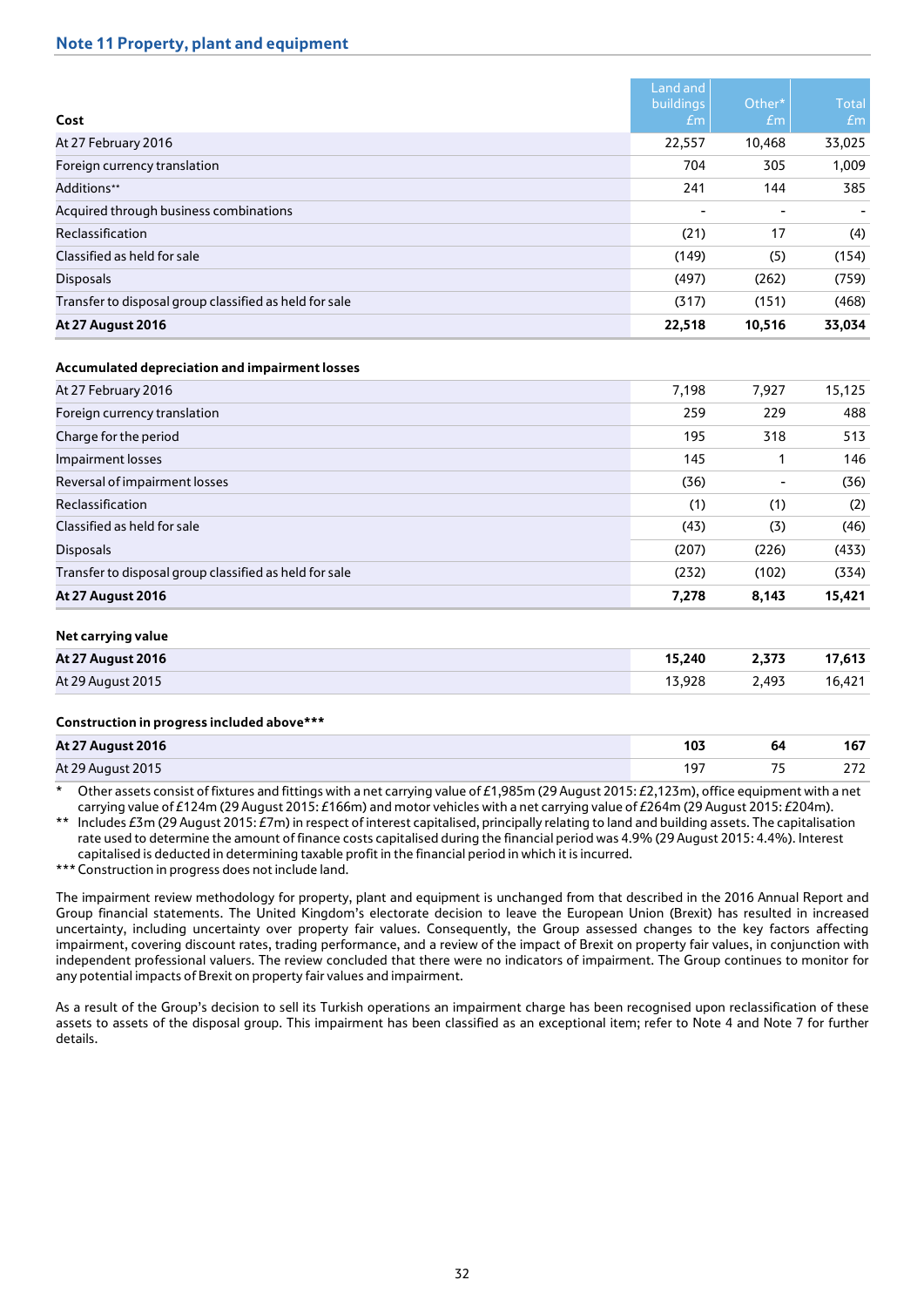# **Note 11 Property, plant and equipment** continued

| Cost                                                   | Land and<br><b>buildings</b><br>Em | Other*<br>Em | <b>Total</b><br>Em |
|--------------------------------------------------------|------------------------------------|--------------|--------------------|
| At 28 February 2015                                    | 25,298                             | 11,493       | 36,791             |
| Foreign currency translation                           | (544)                              | (234)        | (778)              |
| Additions**                                            | 128                                | 213          | 341                |
| Acquired through business combinations                 | 477                                | 13           | 490                |
| Reclassification                                       | (30)                               | (8)          | (38)               |
| Classified as held for sale                            | (379)                              | (19)         | (398)              |
| <b>Disposals</b>                                       | (295)                              | (60)         | (355)              |
| Transfer to disposal group classified as held for sale | (3,584)                            | (1,202)      | (4,786)            |
| <b>At 29 August 2015</b>                               | 21,071                             | 10,196       | 31,267             |

## **Accumulated depreciation and impairment losses**

| At 28 February 2015                                    | 8,021 | 8,330 | 16,351   |
|--------------------------------------------------------|-------|-------|----------|
| Foreign currency translation                           | (120) | (147) | (267)    |
| Charge for the period                                  | 214   | 384   | 598      |
| Impairment losses                                      | 32    |       | 39       |
| Reversal of impairment losses                          | (14)  | (1)   | (15)     |
| Reclassification                                       | (18)  | (8)   | (26)     |
| Classified as held for sale                            | (279) | (16)  | (295)    |
| <b>Disposals</b>                                       | (214) | (38)  | (252)    |
| Transfer to disposal group classified as held for sale | (479) | (808) | (1, 287) |
| <b>At 29 August 2015</b>                               | 7,143 | 7,703 | 14,846   |
| <b>PC.</b> P. L. L. L. C. C. L. L.                     |       |       |          |

Refer to previous table for footnotes.

Following a re-evaluation of the allocation of the prior period impairment between the components of cash generating units, the prior period movement table has been re-presented. There is no impact on the net carrying value, income statement, depreciation or impairment loss.

Commitments for capital expenditure contracted for, but not incurred, at 27 August 2016 were £271m (27 February 2016: £215m, 29 August 2015: £290m), principally relating to store development. This excludes balances associated with the discontinued operations in Korea and Turkey of £nil (27 February 2016: £nil, 29 August 2015: £11m).

## **Note 12 Borrowings**

| Current                                     | Par value | <b>Maturity</b>          | 27 August<br>2016<br>Em | 27 February<br>2016<br>Em | 29 August<br>2015<br>Em |
|---------------------------------------------|-----------|--------------------------|-------------------------|---------------------------|-------------------------|
| Commercial paper, bank loans and overdrafts | -         | ٠                        | 971                     | 845                       | 1,203                   |
| Loans from joint ventures                   | ٠         | ٠                        | 6                       | 6                         | 6                       |
| $4\%$ RPI MTN <sup>(a)</sup>                | £310m     | Sep 2016                 | 317                     | 316                       |                         |
| 5.875% MTN                                  | €1,039m   | Sep 2016                 | 940                     | 877                       |                         |
| 2.7% USD Bond                               | \$500m    | Jan 2017                 | 381                     | 361                       |                         |
| 5.4478% Term Loan                           | £382m     | Jan 2017                 | 389                     | 396                       |                         |
| 5.5457% Secured Bond <sup>(d)(e)</sup>      | £373m     | Feb 2029                 | 15                      | 14                        |                         |
| <b>Finance leases</b>                       | ۰         | $\overline{\phantom{0}}$ | 6                       | 11                        | 10                      |
|                                             |           |                          | 3,025                   | 2,826                     | 1,219                   |

Refer to the next table for footnotes.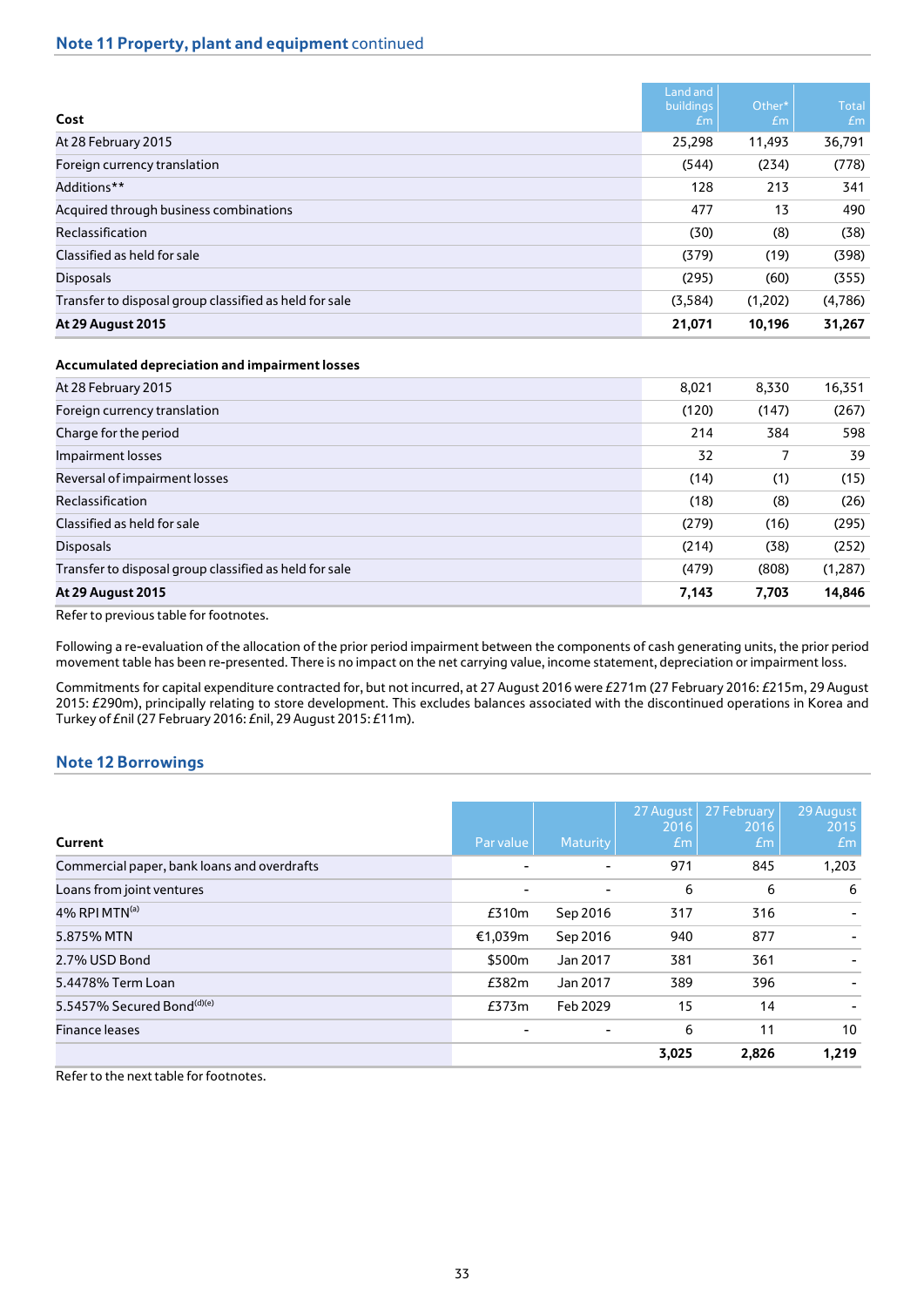|                                          |           |                 | 27 August              | 27 February    | 29 August               |
|------------------------------------------|-----------|-----------------|------------------------|----------------|-------------------------|
| Non-current                              | Par value | <b>Maturity</b> | 2016<br>E <sub>m</sub> | 2016<br>£m     | 2015<br>Em <sub>1</sub> |
| 4% RPI MTN(a)                            | £310m     | Sep 2016        | $\blacksquare$         | $\blacksquare$ | 312                     |
| 5.875% MTN                               | €1,039m   | Sep 2016        |                        |                | 869                     |
| 2.7% USD Bond                            | \$500m    | Jan 2017        |                        |                | 326                     |
| LIBOR +0.5% Term Loan                    | £488m     | Oct 2017        | 481                    | 478            | 476                     |
| 1.250% MTN                               | €500m     | Nov 2017        | 430                    | 394            | 368                     |
| 5.5% USD Bond                            | \$850m    | Nov 2017        | 687                    | 666            | 621                     |
| 5.2% Tesco Bank Retail Bond              | £125m     | Aug 2018        | 131                    | 132            | 134                     |
| 3.375% MTN                               | €750m     | Nov 2018        | 656                    | 595            | 562                     |
| LIBOR + 0.45% Tesco Bank Bond            | £150m     | May 2019        | 150                    | 150            | 150                     |
| 1.375% MTN                               | €1,250m   | Jul 2019        | 1,066                  | 990            | 913                     |
| 5.5% MTN                                 | £350m     | Dec 2019        | 363                    | 353            | 363                     |
| 1% RPI Tesco Bank Retail Bond            | £66m      | Dec 2019        | 66                     | 66             | 65                      |
| LIBOR + 0.65% Tesco Bank Bond            | £300m     | Apr 2020        | 299                    | 299            | 299                     |
| 2.125% MTN                               | €500m     | Nov 2020        | 432                    | 394            | 370                     |
| 5% Tesco Bank Retail Bond                | £200m     | Nov 2020        | 213                    | 211            | 203                     |
| LIBOR + 0.65% Tesco Bank Bond            | £350m     | May 2021        | 349                    | 349            | 349                     |
| 6.125% MTN                               | £900m     | Feb 2022        | 923                    | 896            | 923                     |
| <b>5% MTN</b>                            | £389m     | Mar 2023        | 403                    | 411            | 397                     |
| 2.5% MTN                                 | €750m     | Jul 2024        | 637                    | 595            | 545                     |
| 3.322% LPI MTN <sup>(b)</sup>            | £319m     | Nov 2025        | 322                    | 320            | 318                     |
| 5.5457% Secured Bond(d)(e)               | £373m     | Feb 2029        | 347                    | 353            |                         |
| 6.067% Secured Bond <sup>(d)</sup>       | £200m     | Feb 2029        | 189                    | 189            |                         |
| LIBOR + 1.2% Secured Bond <sup>(d)</sup> | £50m      | Feb 2029        | 30                     | 30             |                         |
| <b>6% MTN</b>                            | £200m     | Dec 2029        | 261                    | 257            | 265                     |
| 5.5% MTN                                 | £200m     | Jan 2033        | 263                    | 259            | 266                     |
| 1.982% RPI MTN <sup>(c)</sup>            | £264m     | Mar 2036        | 266                    | 265            | 263                     |
| 6.15% USD Bond                           | \$1,150m  | Nov 2037        | 1,106                  | 1,035          | 902                     |
| 4.875% MTN                               | £173m     | Mar 2042        | 171                    | 175            | 171                     |
| 5.125% MTN <sup>(f)</sup>                | €600m     | Apr 2047        | 515                    | 486            | 559                     |
| 5.2% MTN                                 | £279m     | Mar 2057        | 275                    | 275            | 275                     |
| <b>Finance leases</b>                    |           |                 | 99                     | 88             | 121                     |
|                                          |           |                 | 11,130                 | 10,711         | 11,385                  |

(a) The 4% RPI MTN is redeemable at par, including indexation for increases in the Retail Price Index (RPI) over the life of the MTN. (b) The 3.322% Limited Price Inflation (LPI) MTN is redeemable at par, indexed for increases in the RPI over the life ofthe MTN. The

maximum indexation of the principal in any one year is 5%, with a minimum of 0%.

(c) The 1.982% RPI MTN is redeemable at par, including indexation for increases in the RPI over the life of the MTN.

(d) The bonds are secured by a charge over the property, plant and equipment held within the Tesco Property Limited Partnership, a 100% owned subsidiary of Tesco PLC.

(e) This is an amortising bond which matures in Feb 2029. £15m is the principal repayment due within the next 12 months, and is payable quarterly. The remainder is payable in quarterly instalments until maturity in Feb 2029.

(f) The decrease in carrying value of the bond from 29 August 2015 to 27 February 2016 was due to a change of the hedge relationship from a fair value to a cash flow hedge, which was recognised in the statement of comprehensive income in the prior year.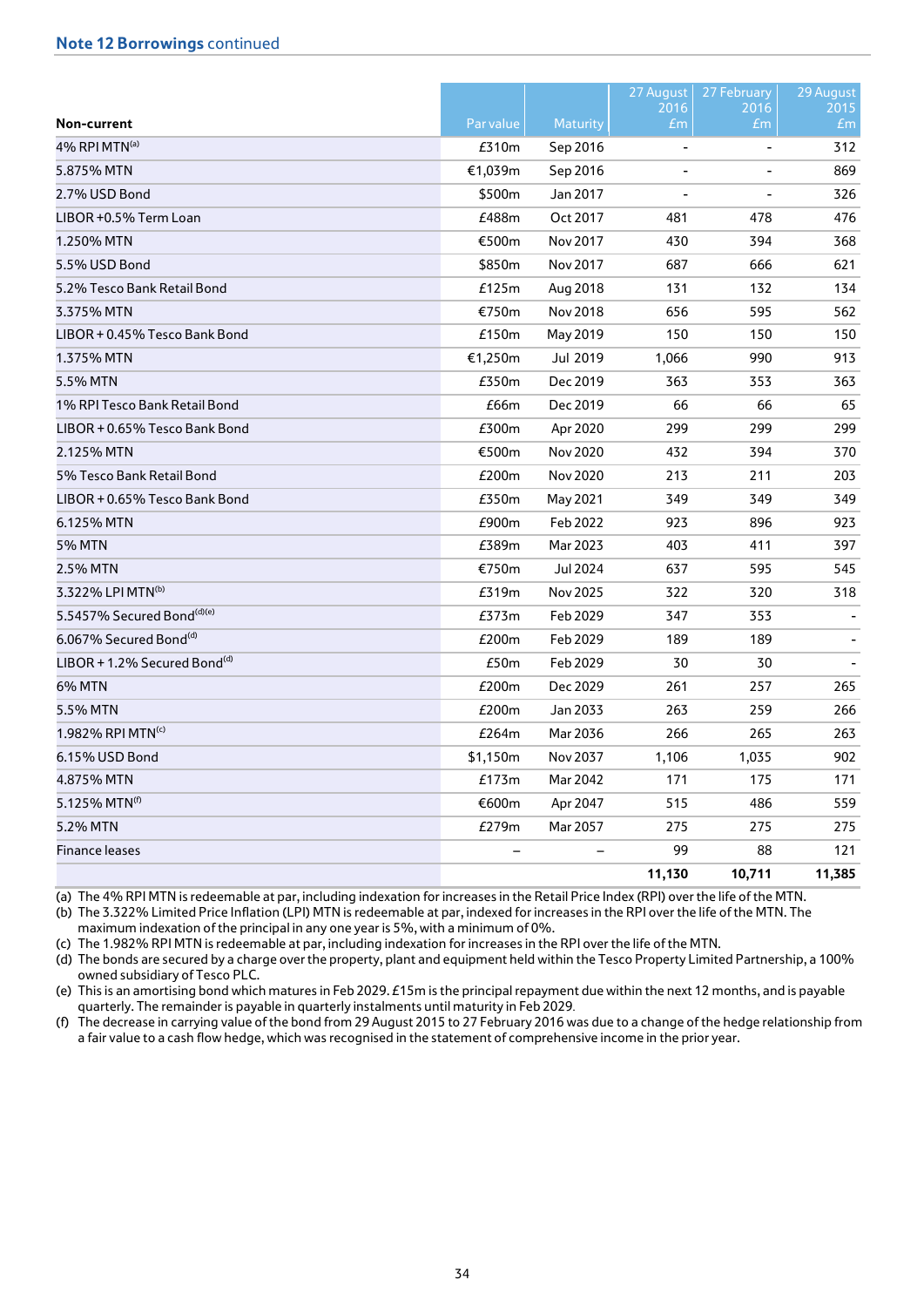## **Borrowing facilities**

The Group has the following undrawn committed facilities available at 27 August 2016, in respect of which all conditions precedent had been met as at that date:

|                                    | 27 August | 27 February | 29 August |
|------------------------------------|-----------|-------------|-----------|
|                                    | 2016      | 2016        | 2015      |
|                                    | Em        | Em/         | Em        |
| Expiring in less than one year     | ۰         | 100         | 100       |
| Expiring between one and two years | 600       | 2,200       |           |
| Expiring in more than two years    | 4,428     | 2,700       | 4,916     |
|                                    | 5,028     | 5,000       | 5,016     |

The current year undrawn committed facilities include £2.4bn (27 February 2016: £2.4bn, 29 August 2015: £2.4bn) of bilateral facilities and a £2.6bn (27 February 2016: £2.6bn, 29 August 2015: £2.6bn) revolving credit facility. During the period £1.8bn equivalent of bilateral facilities were refinanced in a tenor of three years to a final maturity of August 2019.

All facilities incur commitment fees at market rates and would provide funding at floating rates.

## **Note 13 Financial instruments**

The following table presents the Group's financial assets and liabilities that are measured at fair value at 27 August 2016, by level of fair value hierarchy:

- quoted prices (unadjusted) in active markets for identical assets or liabilities (Level 1);
- inputs other than quoted prices included within Level 1 that are observable for the asset or liability either directly (from prices) or indirectly (derived from prices) (Level 2); and
- inputs for the asset or liability that are not based on observable market data (from unobservable inputs) (Level 3).

| 27 August 2016                                | Level 1<br>$\pounds$ m   | Level 2<br>Em | Level 3<br>$\pounds$ m   | <b>Total</b><br>Em |
|-----------------------------------------------|--------------------------|---------------|--------------------------|--------------------|
| <b>Assets</b>                                 |                          |               |                          |                    |
| Available-for-sale financial assets           | 954                      | ٠             | 123                      | 1,077              |
| Derivative financial instruments:             |                          |               |                          |                    |
| - Interest rate swaps and similar instruments | $\overline{\phantom{a}}$ | 36            | $\overline{\phantom{a}}$ | 36                 |
| - Cross currency swaps                        | ۰                        | 1,272         | ۰                        | 1,272              |
| - Index-linked swaps                          | $\blacksquare$           | 797           | ۰                        | 797                |
| - Forward contracts                           | ٠                        | 136           | ۰                        | 136                |
| <b>Total assets</b>                           | 954                      | 2,241         | 123                      | 3,318              |
| <b>Liabilities</b>                            |                          |               |                          |                    |
| Derivative financial instruments:             |                          |               |                          |                    |
| - Interest rate swaps and similar instruments | $\overline{\phantom{a}}$ | (484)         | ۰                        | (484)              |
| - Cross currency swaps                        | $\blacksquare$           | (7)           | ۰                        | (7)                |
| - Index-linked swaps                          | $\overline{\phantom{a}}$ | (520)         | ۰                        | (520)              |
| - Forward contracts                           | $\overline{\phantom{a}}$ | (77)          | ۰                        | (77)               |
| <b>Total liabilities</b>                      | $\blacksquare$           | (1,088)       | ۰                        | (1,088)            |
| Total                                         | 954                      | 1,153         | 123                      | 2,230              |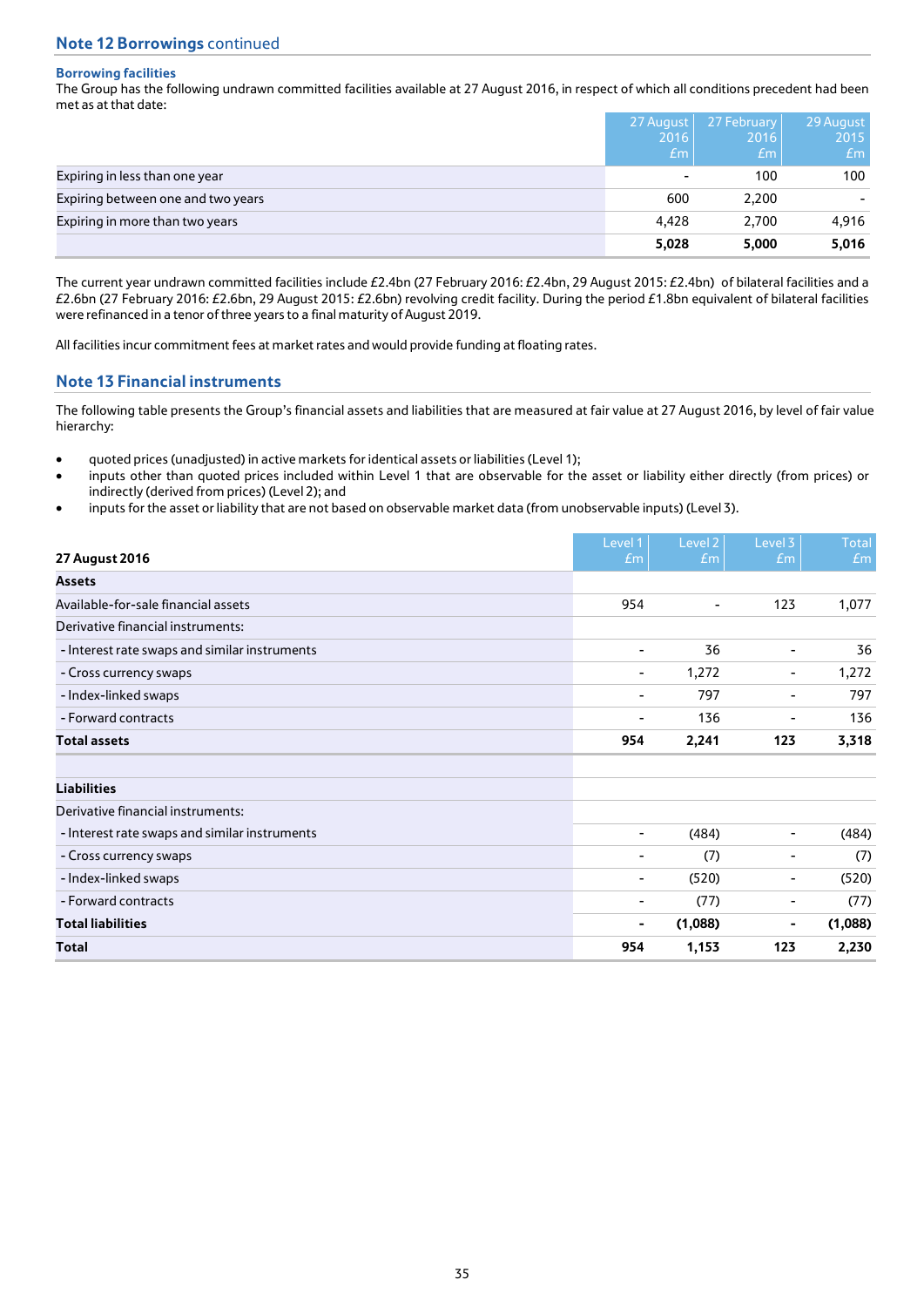# **Note 13 Financial instruments** continued

| Level 2<br>Level 1<br>Level 3<br><b>Total</b><br>27 February 2016<br>Em<br>Em<br>Em<br>Em<br><b>Assets</b><br>Available-for-sale financial assets<br>980<br>125<br>1,105<br>٠<br>Derivative financial instruments:<br>35<br>35<br>- Interest rate swaps and similar instruments<br>$\overline{\phantom{a}}$<br>$\overline{\phantom{a}}$<br>935<br>935<br>- Cross currency swaps<br>۰<br>۰<br>- Index-linked swaps<br>637<br>637<br>۰<br>٠<br>- Forward contracts<br>101<br>101<br>٠<br>۰<br>980<br>1,708<br>125<br><b>Total assets</b><br>2,813<br><b>Liabilities</b><br>Derivative financial instruments:<br>- Interest rate swaps and similar instruments<br>(406)<br>(406)<br>۰<br>۰<br>(67)<br>(67)<br>- Cross currency swaps<br>۰<br>۰<br>- Index-linked swaps<br>(421)<br>(421)<br>۰<br>۰<br>- Forward contracts<br>(57)<br>(57)<br>۰<br>۰<br><b>Total liabilities</b><br>(951)<br>(951)<br>۰<br>۰<br>757<br>125<br><b>Total</b><br>980<br>1,862 |  |  |  |
|--------------------------------------------------------------------------------------------------------------------------------------------------------------------------------------------------------------------------------------------------------------------------------------------------------------------------------------------------------------------------------------------------------------------------------------------------------------------------------------------------------------------------------------------------------------------------------------------------------------------------------------------------------------------------------------------------------------------------------------------------------------------------------------------------------------------------------------------------------------------------------------------------------------------------------------------------------|--|--|--|
|                                                                                                                                                                                                                                                                                                                                                                                                                                                                                                                                                                                                                                                                                                                                                                                                                                                                                                                                                        |  |  |  |
|                                                                                                                                                                                                                                                                                                                                                                                                                                                                                                                                                                                                                                                                                                                                                                                                                                                                                                                                                        |  |  |  |
|                                                                                                                                                                                                                                                                                                                                                                                                                                                                                                                                                                                                                                                                                                                                                                                                                                                                                                                                                        |  |  |  |
|                                                                                                                                                                                                                                                                                                                                                                                                                                                                                                                                                                                                                                                                                                                                                                                                                                                                                                                                                        |  |  |  |
|                                                                                                                                                                                                                                                                                                                                                                                                                                                                                                                                                                                                                                                                                                                                                                                                                                                                                                                                                        |  |  |  |
|                                                                                                                                                                                                                                                                                                                                                                                                                                                                                                                                                                                                                                                                                                                                                                                                                                                                                                                                                        |  |  |  |
|                                                                                                                                                                                                                                                                                                                                                                                                                                                                                                                                                                                                                                                                                                                                                                                                                                                                                                                                                        |  |  |  |
|                                                                                                                                                                                                                                                                                                                                                                                                                                                                                                                                                                                                                                                                                                                                                                                                                                                                                                                                                        |  |  |  |
|                                                                                                                                                                                                                                                                                                                                                                                                                                                                                                                                                                                                                                                                                                                                                                                                                                                                                                                                                        |  |  |  |
|                                                                                                                                                                                                                                                                                                                                                                                                                                                                                                                                                                                                                                                                                                                                                                                                                                                                                                                                                        |  |  |  |
|                                                                                                                                                                                                                                                                                                                                                                                                                                                                                                                                                                                                                                                                                                                                                                                                                                                                                                                                                        |  |  |  |
|                                                                                                                                                                                                                                                                                                                                                                                                                                                                                                                                                                                                                                                                                                                                                                                                                                                                                                                                                        |  |  |  |
|                                                                                                                                                                                                                                                                                                                                                                                                                                                                                                                                                                                                                                                                                                                                                                                                                                                                                                                                                        |  |  |  |
|                                                                                                                                                                                                                                                                                                                                                                                                                                                                                                                                                                                                                                                                                                                                                                                                                                                                                                                                                        |  |  |  |
|                                                                                                                                                                                                                                                                                                                                                                                                                                                                                                                                                                                                                                                                                                                                                                                                                                                                                                                                                        |  |  |  |
|                                                                                                                                                                                                                                                                                                                                                                                                                                                                                                                                                                                                                                                                                                                                                                                                                                                                                                                                                        |  |  |  |
|                                                                                                                                                                                                                                                                                                                                                                                                                                                                                                                                                                                                                                                                                                                                                                                                                                                                                                                                                        |  |  |  |
|                                                                                                                                                                                                                                                                                                                                                                                                                                                                                                                                                                                                                                                                                                                                                                                                                                                                                                                                                        |  |  |  |
|                                                                                                                                                                                                                                                                                                                                                                                                                                                                                                                                                                                                                                                                                                                                                                                                                                                                                                                                                        |  |  |  |

| 29 August 2015                                | Level 1<br>Em            | Level 2<br>E <sub>m</sub> | Level 3<br>E <sub>m</sub> | <b>Total</b><br>Em |
|-----------------------------------------------|--------------------------|---------------------------|---------------------------|--------------------|
| <b>Assets</b>                                 |                          |                           |                           |                    |
| Available-for-sale financial assets           | 739                      | ٠                         | 113                       | 852                |
| Derivative financial instruments:             |                          |                           |                           |                    |
| - Interest rate swaps and similar instruments | ۰                        | 25                        | ٠                         | 25                 |
| - Cross currency swaps                        | ۰                        | 549                       | ۰                         | 549                |
| - Index-linked swaps                          | ۰                        | 680                       |                           | 680                |
| - Forward contracts                           | ۰                        | 77                        | $\overline{\phantom{a}}$  | 77                 |
| <b>Total assets</b>                           | 739                      | 1,331                     | 113                       | 2,183              |
| <b>Liabilities</b>                            |                          |                           |                           |                    |
| Derivative financial instruments:             |                          |                           |                           |                    |
| - Interest rate swaps and similar instruments | $\overline{\phantom{a}}$ | (330)                     | ۰                         | (330)              |
| - Cross currency swaps                        | ۰                        | (151)                     | ۰.                        | (151)              |
| - Index-linked swaps                          | ۰.                       | (443)                     | ۰                         | (443)              |
| - Forward contracts                           |                          | (51)                      |                           | (51)               |
| <b>Total liabilities</b>                      | ۰                        | (975)                     | ۰                         | (975)              |
| <b>Total</b>                                  | 739                      | 356                       | 113                       | 1,208              |

There were no transfers between Levels 1 and 2 during the period (27 February 2016: no transfers, 29 August 2015: no transfers) and no transfers into or out of Level 3 fair value measurements (27 February 2016: no transfers, 29 August 2015: no transfers).

The Group's policy is to recognise transfers into and transfers out of fair value hierarchy levels as of the date of the event or change in circumstances that caused the transfer.

## **Carrying amounts versus fair values**

The carrying amounts of the following financial assets and financial liabilities are a reasonable approximation of their fair value: cash and cash equivalents, short-term and other investments, other receivables, derivative financial assets/liabilities and deposits from banks (Tesco Bank).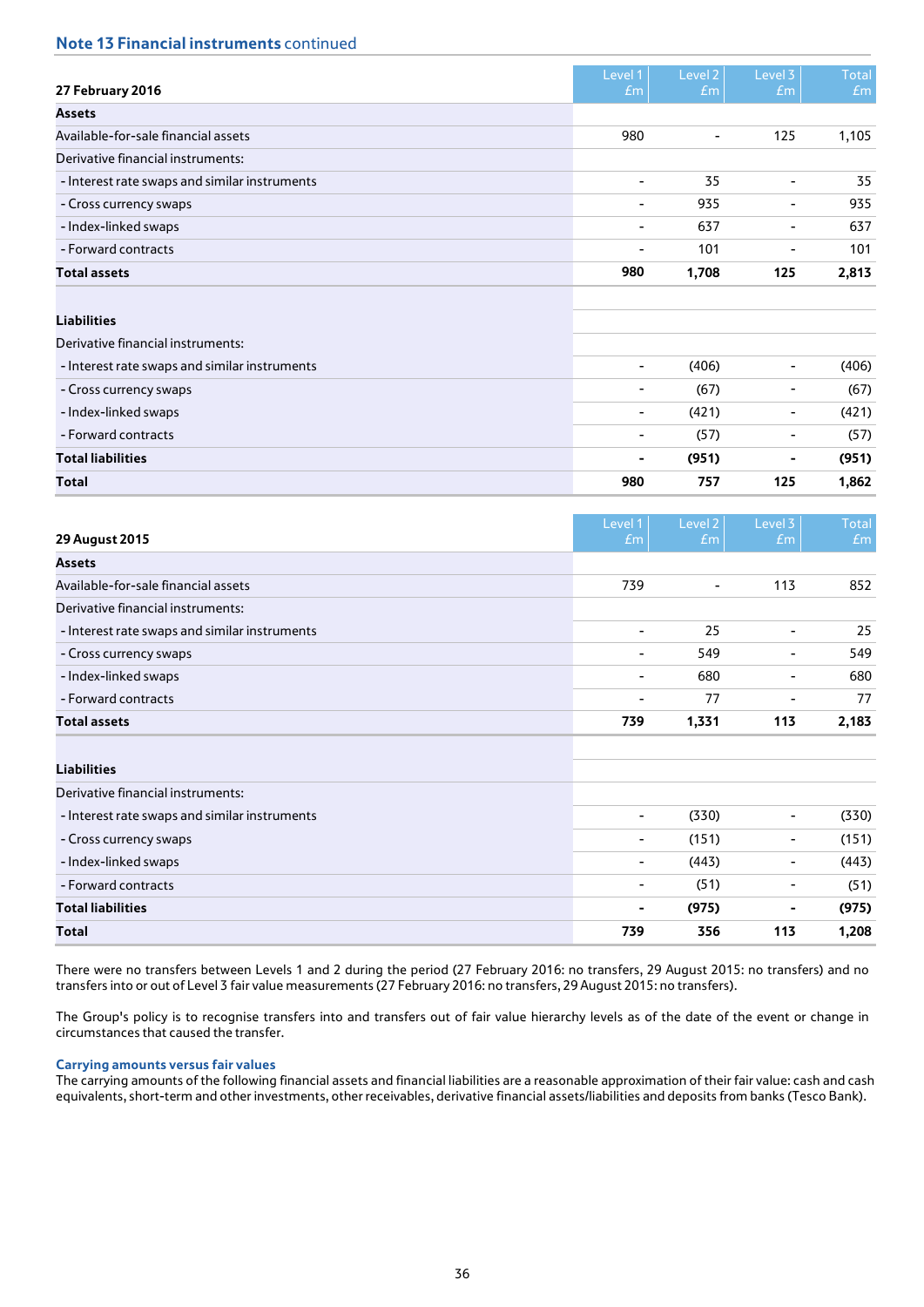# **Note 13 Financial instruments** continued

## The carrying value and fair value of the remaining financial assets and liabilities are as follows:

|                                              | 27 August 2016    |               | 27 February 2016  |               | 29 August 2015    |               |
|----------------------------------------------|-------------------|---------------|-------------------|---------------|-------------------|---------------|
|                                              | Carrying<br>Value | Fair<br>Value | Carrying<br>Value | Fair<br>Value | Carrying<br>Value | Fair<br>Value |
|                                              | Em                | Em            | Em                | Em            | Em                | Em            |
| <b>Assets</b>                                |                   |               |                   |               |                   |               |
| Loans and advances to customers - Tesco Bank | 9,262             | 9,437         | 8,542             | 8,822         | 8,293             | 8,338         |
| Joint venture and associate loan receivables | 137               | 164           | 149               | 163           | 148               | 153           |
| <b>Liabilities</b>                           |                   |               |                   |               |                   |               |
| Short-term borrowings:                       |                   |               |                   |               |                   |               |
| - Amortised cost                             | (2,079)           | (2,083)       | (1,938)           | (1,936)       | (1,209)           | (1,209)       |
| - Bonds in fair value hedge relationships    | (940)             | (940)         | (877)             | (865)         | -                 |               |
| Long-term borrowings:                        |                   |               |                   |               |                   |               |
| - Amortised cost                             | (9,873)           | (10,361)      | (9, 512)          | (9, 136)      | (8,510)           | (8, 420)      |
| - Bonds in fair value hedge relationships    | (1, 158)          | (900)         | (1, 111)          | (800)         | (2,754)           | (2, 415)      |
| Customer deposits - Tesco Bank               | (8, 107)          | (8, 138)      | (7, 397)          | (7, 405)      | (6,580)           | (6, 566)      |
| Finance lease liabilities                    | (105)             | (115)         | (99)              | (101)         | (131)             | (131)         |

## **Note 14 Commercial income**

Commercial income relates to volume-related allowances, promotional and marketing allowances and various other fees and discounts received in connection with the purchase of goods for resale from suppliers. Most of the income received from suppliers relates to adjustments to a core cost price of a product, and as such is considered part of the purchase price for that product. Accounting for the amount and timing of recognition of commercial income may require the exercise of judgement, as detailed in the 2016 Annual Report and Group financial statements.

Commercial income is recognised when earned by the Group, which occurs when all obligations conditional for earning income have been discharged, and the income can be measured reliably based on the terms of the contract. The income is recognised as a credit within cost of sales. Where the income earned relates to inventories which are held by the Group at period ends, the income is included within the cost of those inventories, and recognised in cost of sales upon sale of those inventories. Amounts due relating to commercial income are recognised within other receivables, except in cases where the Group currently has a legally enforceable right of set-off and intends to offset amounts due from suppliers against amounts owed to those suppliers, in which case only the net amount receivable or payable is recognised. Accrued commercial income is recognised within accrued income when commercial income earned has not been invoiced at the balance sheet date.

Below are the commercial income balances included within inventories and trade and other receivables, or netted against trade and other payables. Amounts received in advance of income being earned are included in accruals and deferred income.

|                                | 27 August<br>2016 | 27 February<br>2016 | 29 August<br>2015 |
|--------------------------------|-------------------|---------------------|-------------------|
|                                | Em                | Em                  | Em                |
| <b>Current assets</b>          |                   |                     |                   |
| <b>Inventories</b>             | (53)              | (75)                | (71)              |
| Trade and other receivables    |                   |                     |                   |
| - Other receivables            | 188               | 201                 | 83                |
| - Accrued income               | 93                | 100                 | 95                |
| <b>Current liabilities</b>     |                   |                     |                   |
| Trade and other payables       |                   |                     |                   |
| - Trade payables               | 186               | 305                 | 178               |
| - Accruals and deferred income | (27)              | (43)                | (39)              |

The 27 February 2016 accruals and deferred income disclosure in this note included amounts that were unrelated to commercial income, and has therefore been amended accordingly.

Whilst the commercial income balances disclosed above are based on our contracts with suppliers, they only represent part of the overall economic relationship with the suppliers. Accordingly, these balances should be viewed together with other balances related to the purchase of goods in order to understand the overall economic impact to the Group.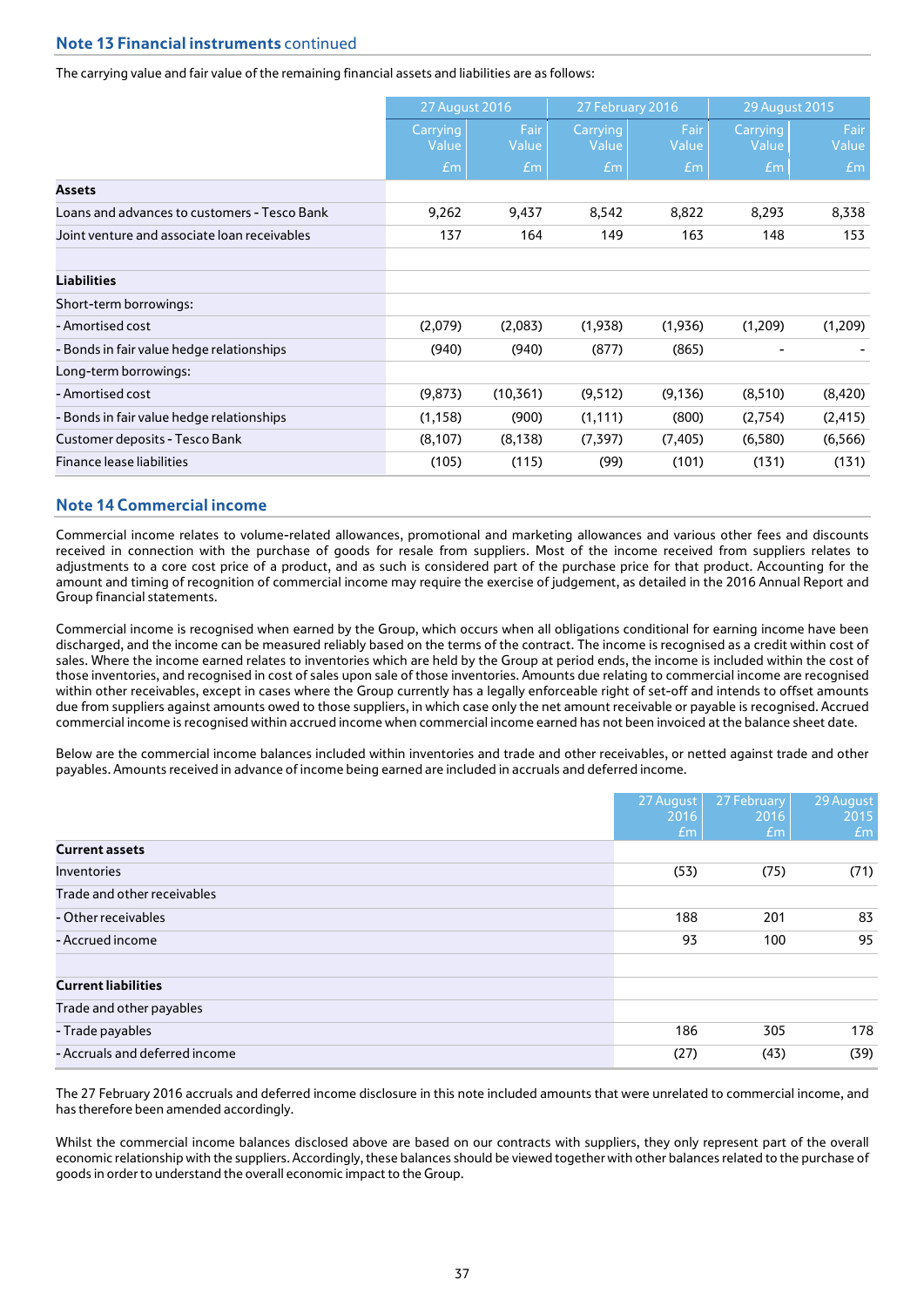# **Note 15 Post-employment benefits**

## **Pensions**

The Group operates a variety of post-employment benefit arrangements, covering both funded and unfunded defined benefit schemes and funded defined contribution schemes. The most significant of these are the funded defined benefit pension schemes for the Group's employees in the UK (now closed to future accrual) and the Republic of Ireland, and the funded defined contribution pension scheme for employees in the UK. Of these schemes, the UK defined benefit pension deficit represents 96% of the Group deficit (2015: 96%).

The principal plan within the Group is the Tesco PLC Pension Scheme (the 'Scheme'), which is a funded defined benefit pension scheme in the UK, the assets of which are held as a segregated fund and administered by the Trustee.

The Career Average section of the Scheme ('Pension Builder') was closed to new members and future accrual on 21 November 2015. The Final Salary section of the Scheme, which was closed to new entrants in 2001, was also closed to future accrual on 21 November 2015. In their place, a defined contribution scheme, Tesco Retirement Savings Plan, was opened on 22 November 2015 and is open to all Tesco colleagues in the UK.

At 31 March 2014, the deficit valuation arising from the triennial actuarial assessment was £2.8bn. A plan to contribute £270m a year has been agreed with the Trustee, to fund the UK deficit and to meet the expenses of the scheme.

## **UK Principal assumptions**

The major assumptions, on a weighted average basis, used by the actuaries to value the defined benefit obligation as at 27 August 2016 were as follows:

|                                             | 2016<br>$\overline{Q_0}$ | 27 August 27 February<br>2016<br>$\%$ | 29 August<br>2015<br>$\frac{0}{0}$ |
|---------------------------------------------|--------------------------|---------------------------------------|------------------------------------|
| Discount rate                               | 2.1                      | 3.8                                   | 3.8                                |
| Price inflation                             | 2.8                      | 2.9                                   | 3.2                                |
| Rate of increase in deferred pensions*      | 1.8                      | 1.9                                   | 2.2                                |
| Rate of increase in salaries                | N/A                      | N/A                                   | 3.3                                |
| Rate of increase in pensions in payment*    |                          |                                       |                                    |
| Benefits accrued before 1 June 2012         | 2.6                      | 2.7                                   | 3.0                                |
| Benefits accrued after 1 June 2012          | 1.8                      | 1.9                                   | 2.2                                |
| Rate of increase in career average benefits |                          |                                       |                                    |
| Benefits accrued before 1 June 2012         | N/A                      | N/A                                   | 3.2                                |
| Benefits accrued after 1 June 2012          | N/A                      | N/A                                   | 2.2                                |

In excess of any Guaranteed Minimum Pension ('GMP') element.

The rate of increase in salaries and career average benefits are no longer applicable, as the Scheme has closed to future accrual.

The main financial assumption is the discount rate. If the discount rate increased by 0.1% or 1.0%, the UK defined benefit obligation would decrease by approximately £533m or £4,620m respectively. If this assumption decreased by 0.1% or 1.0%, the UK defined benefit obligation would increase by approximately £533m or £6,673m respectively.

#### **Summary of movements in Group deficit during the financial period**

Changes in the Group deficit, including movements of discontinued operations up to classification as held for sale, are as follows:

|                                                                  | 2016<br>Em | 27 August 27 February<br>2016<br>Em | 29 August<br>2015<br>Em |
|------------------------------------------------------------------|------------|-------------------------------------|-------------------------|
| Deficit in schemes at beginning of the period                    | (3, 175)   | (4,842)                             | (4,842)                 |
| Current service cost                                             | (22)       | (570)                               | (386)                   |
| Past service credit                                              |            | 535                                 |                         |
| Net pension finance cost                                         | (58)       | (155)                               | (84)                    |
| Contributions by employer                                        | 128        | 656                                 | 374                     |
| Foreign currency translation                                     | (18)       | (8)                                 | 5                       |
| Remeasurements                                                   | (3,983)    | 1,164                               | (308)                   |
| Transfer to disposal group classified as held for sale*          | 5          | 45                                  | 45                      |
| Deficit in schemes at the end of the period                      | (7, 123)   | (3, 175)                            | (5, 196)                |
| Deferred tax asset **                                            | 1,270      | 563                                 | 1,029                   |
| Deficit in schemes at the end of the period, net of deferred tax | (5,853)    | (2,612)                             | (4, 167)                |

Value after deferred tax is £5m (29 August 2015: £34m).

The deferred tax assets in relation to the retirement benefit obligation has been partly offset with group deferred tax liabilities in the balance sheet.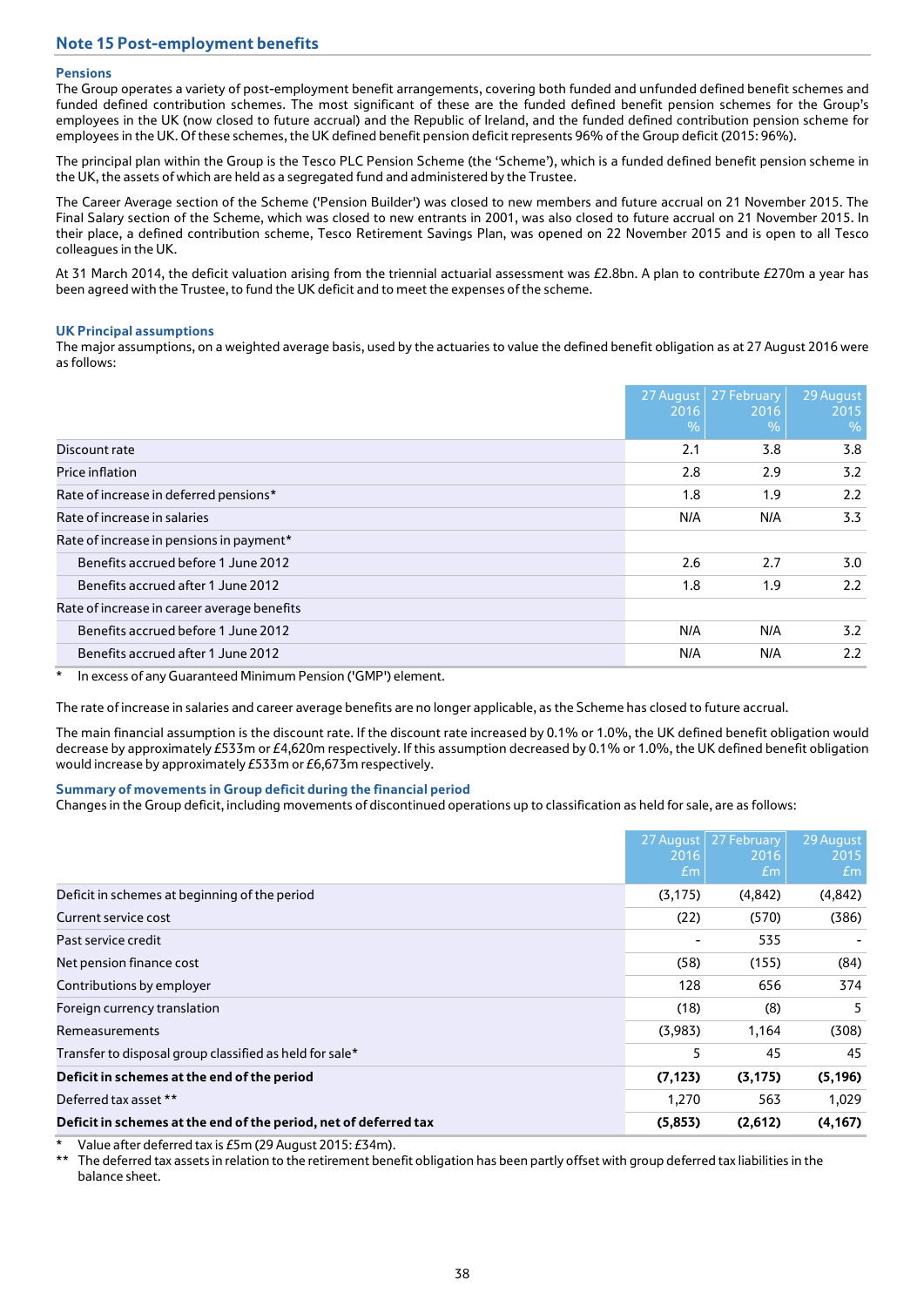# **Note 16 Analysis of changes in net debt**

|                                         | At<br>27 February<br>2016<br>$\pounds$ m | Cash<br>flow<br>Em       | Fair value and<br>foreign<br>exchange<br>movements<br>£m | Interest<br>(charge)/<br>income<br>$\pounds$ m | Other<br>non-cash<br>movements<br>£m | Reclassifications<br>of movements<br>in net debt of<br>the disposal<br>group<br>£m | At<br>27 August<br>2016<br>Em |
|-----------------------------------------|------------------------------------------|--------------------------|----------------------------------------------------------|------------------------------------------------|--------------------------------------|------------------------------------------------------------------------------------|-------------------------------|
| <b>Total Group</b>                      |                                          |                          |                                                          |                                                |                                      |                                                                                    |                               |
| Cash and cash equivalents               | 3,082                                    | 280                      | 4                                                        |                                                |                                      | (11)                                                                               | 3,355                         |
| Short-term investments                  | 3,463                                    | 970                      | $\overline{2}$                                           |                                                |                                      |                                                                                    | 4,435                         |
| Joint ventures loans                    | 149                                      | (16)                     |                                                          |                                                | 3                                    |                                                                                    | 136                           |
| Interest and other receivables          | 1                                        | (16)                     |                                                          | 16                                             |                                      |                                                                                    | 1                             |
| Bank and other borrowings               | (13, 253)                                | (182)                    | (442)                                                    | (5)                                            |                                      | 75                                                                                 | (13, 807)                     |
| Interest payables                       | (185)                                    | 205                      | (11)                                                     | (252)                                          |                                      | ÷                                                                                  | (243)                         |
| Finance lease payables                  | (99)                                     | 5                        | (8)                                                      | $\qquad \qquad \blacksquare$                   | (3)                                  | $\overline{\phantom{0}}$                                                           | (105)                         |
| Net derivative financial<br>instruments | 698                                      | (104)                    | 494                                                      | 3                                              |                                      |                                                                                    | 1,091                         |
| Net derivative interest                 | 59                                       | 7                        | $\overline{\phantom{0}}$                                 | (4)                                            |                                      |                                                                                    | 62                            |
| Net debt of the disposal group          |                                          |                          |                                                          |                                                |                                      | (64)                                                                               | (64)                          |
| <b>Total Group</b>                      | (6,085)                                  | 1,149                    | 39                                                       | (242)                                          |                                      |                                                                                    | (5, 139)                      |
|                                         |                                          |                          |                                                          |                                                |                                      |                                                                                    |                               |
| <b>Tesco Bank</b>                       |                                          |                          |                                                          |                                                |                                      |                                                                                    |                               |
| Cash and cash equivalents               | 554                                      | 217                      | ٠                                                        |                                                |                                      | ÷,                                                                                 | 771                           |
| Joint ventures loans                    | 34                                       | ۰                        |                                                          |                                                |                                      |                                                                                    | 34                            |
| Bank and other borrowings               | (1, 441)                                 | $\overline{\phantom{a}}$ | (3)                                                      |                                                |                                      |                                                                                    | (1, 444)                      |
| Interest payables                       | (1)                                      | $\overline{2}$           |                                                          | (2)                                            |                                      |                                                                                    | (1)                           |
| Net derivative financial<br>instruments | (121)                                    |                          | (26)                                                     |                                                |                                      |                                                                                    | (147)                         |
| Tesco Bank                              | (975)                                    | 219                      | (29)                                                     | (2)                                            | ۰                                    | $\overline{\phantom{0}}$                                                           | (787)                         |
|                                         |                                          |                          |                                                          |                                                |                                      |                                                                                    |                               |
| <b>Retail</b>                           |                                          |                          |                                                          |                                                |                                      |                                                                                    |                               |
| Cash and cash equivalents               | 2,528                                    | 63                       | 4                                                        |                                                |                                      | (11)                                                                               | 2,584                         |
| Short-term investments                  | 3,463                                    | 970                      | $\overline{2}$                                           |                                                |                                      |                                                                                    | 4,435                         |
| Joint ventures loans                    | 115                                      | (16)                     |                                                          |                                                | 3                                    |                                                                                    | 102                           |
| Interest and other receivables          | 1                                        | (16)                     | $\overline{\phantom{a}}$                                 | 16                                             | $\qquad \qquad \blacksquare$         | $\blacksquare$                                                                     | $\mathbf{1}$                  |
| Bank and other borrowings               | (11, 812)                                | (182)                    | (439)                                                    | (5)                                            |                                      | 75                                                                                 | (12, 363)                     |
| Interest payables                       | (184)                                    | 203                      | (11)                                                     | (250)                                          | $\qquad \qquad \blacksquare$         | $\overline{\phantom{a}}$                                                           | (242)                         |
| Finance lease payables                  | (99)                                     | 5                        | (8)                                                      | $\qquad \qquad \blacksquare$                   | (3)                                  | $\overline{\phantom{0}}$                                                           | (105)                         |
| Net derivative financial<br>instruments | 819                                      | (104)                    | 520                                                      | 3                                              |                                      |                                                                                    | 1,238                         |
| Net derivative interest                 | 59                                       | 7                        | $\overline{\phantom{a}}$                                 | (4)                                            | $\overline{\phantom{a}}$             |                                                                                    | 62                            |
| Net debt of the disposal group          |                                          | L,                       |                                                          |                                                |                                      | (64)                                                                               | (64)                          |
| <b>Net debt</b>                         | (5, 110)                                 | 930                      | 68                                                       | (240)                                          | ۰                                    | $\overline{\phantom{0}}$                                                           | (4, 352)                      |

Net debt excludes the net debt of Tesco Bank but includes that of discontinued operations. Balances and movements in respect of the total Group and Tesco Bank are presented to allow reconciliation between the Group balance sheet and the Group cash flow statement.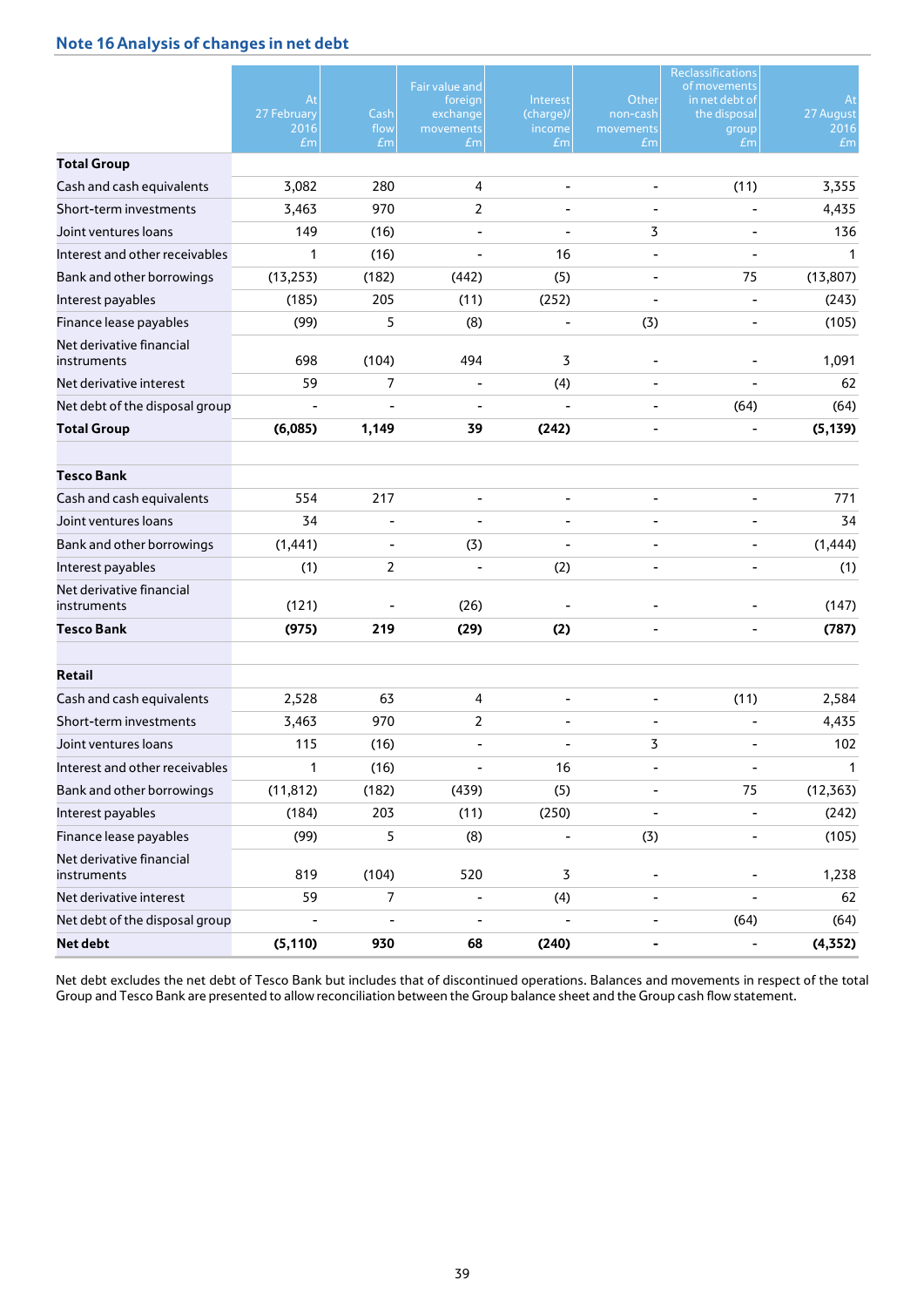# **Note 16 Analysis of changes in net debt** continued

| Reconciliation of net cash flow to movement in net debt         | 27 August<br>2016<br>$\pounds$ m | 29 August<br>2015<br>Em |
|-----------------------------------------------------------------|----------------------------------|-------------------------|
| Net increase in cash and cash equivalents                       | 280                              | 164                     |
| Elimination of Tesco Bank movement in cash and cash equivalents | (217)                            | 64                      |
| Retail cash movement in other net debt items                    |                                  |                         |
| Net increase/ (decrease) in short-term investments              | 970                              | (293)                   |
| Net decrease in joint venture loans                             | (16)                             | (3)                     |
| Net (increase)/ decrease in borrowings and lease financing      | (177)                            | 758                     |
| Net cash flows from derivative financial instruments            | (104)                            | (186)                   |
| Net interest paid on components of net debt                     | 194                              | 172                     |
| Change in net debt resulting from cash flow                     | 930                              | 676                     |
| Retail net interest charge on components of net debt            | (240)                            | (221)                   |
| Retail fair value and foreign exchange movements                | 68                               | 31                      |
| Debt acquired on business combinations                          |                                  | (561)                   |
| Retail other non-cash movements                                 |                                  | (32)                    |
| Decrease/ (increase) in net debt for the period                 | 758                              | (107)                   |
| Opening net debt                                                | (5, 110)                         | (8,481)                 |
| <b>Closing net debt</b>                                         | (4,352)                          | (8,588)                 |

## **Note 17 Disposals**

On 10 June 2016, the Group announced the proposed sale of its 95.5% controlling interest in its Turkish operations to Migros. The assets and liabilities related to the Turkish operations have been classified as a disposal group held for sale within the period. The sale is subject to local regulatory approvals with completion expected in the financial year. Refer to Note 7 for further information*.*

During the period, the Group sold its interests in Dobbies Garden Centres, Giraffe and Harris + Hoole and closed its Nutricentre business, further enhancing the focus of the UK retail business on its core strengths. The Group received £213m in cash net of costs incurred and cash disposed, of which £198m related to Dobbies, and recognised £1m in deferred consideration. The Group disposed of net assets of £243m and incurred costs to sell of £12m. In addition, the Group disposed of a 6.9% interest (on a fully diluted basis) in Lazada Group S.A. ('Lazada') for net cash consideration of US\$115m (£81m), retaining an 8.8% shareholding. The total loss of £4m from these transactions has been included within the Group's underlying results.

## **Note 18 Contingent liabilities**

There are a number of contingent liabilities that arise in the normal course of business which if realised are not expected to result in a material liability to the Group. The Group recognises provisions for liabilities when it is more likely than not that a settlement will be required and the value of such a payment can be reliably estimated.

On 22 September 2014, the Group announced that it had identified an overstatement of its expected profit for the first half of the year, as contained in guidance it had issued in August 2014, relating to the recognition of commercial income and the deferral of costs. The Serious Fraud Office ('SFO') commenced an investigation into accounting practices at the Group on 29 October 2014.

On 9 September 2016, the SFO announced its decision to prosecute three former Group employees for fraud and false accounting, while the Group's position is still under consideration. The timing and outcome of the SFO investigation in relation to the Group remains unclear and there is the possibility of fines and/or other consequences. The Group is co-operating with the SFO.

The Group has reached agreements to settle both a class action and an opt out action brought by US investors who dealt through the American Depository Receipts ('ADRs') programme which represented approximately 2.46% of issued share capital. As previously reported, law firms in the UK have announced the intention of forming claimant groups to commence litigation against the Group for matters arising out of or in connection with its overstatement, and purport to have secured third party funding for such litigation. In this regard, the Group has received two letters before action from two law firms. No such litigation has yet been formally commenced and the Group is consequently unable to make any assessment of the likely outcome.

Prior to the disposal of its Korean operations ('Homeplus'), Tesco PLC provided guarantees in respect of thirteen Homeplus lease agreements in Korea in the event of termination of the relevant lease agreement by the landlord due to Homeplus's default. Entities controlled by MBK and CPPIB, as the purchasers of Homeplus, undertook to procure Tesco PLC's release from these guarantees following the disposal of Homeplus, which currently remains outstanding. The maximum potential liability as at 27 February 2016 under these guarantees was approximately KRW627bn (£427m). This liability decreases over time with all relevant leases expiring in the period between 2026 and 2033. Tesco PLC has the benefit of an indemnity from the purchasers of Homeplus for any claims made under such guarantees.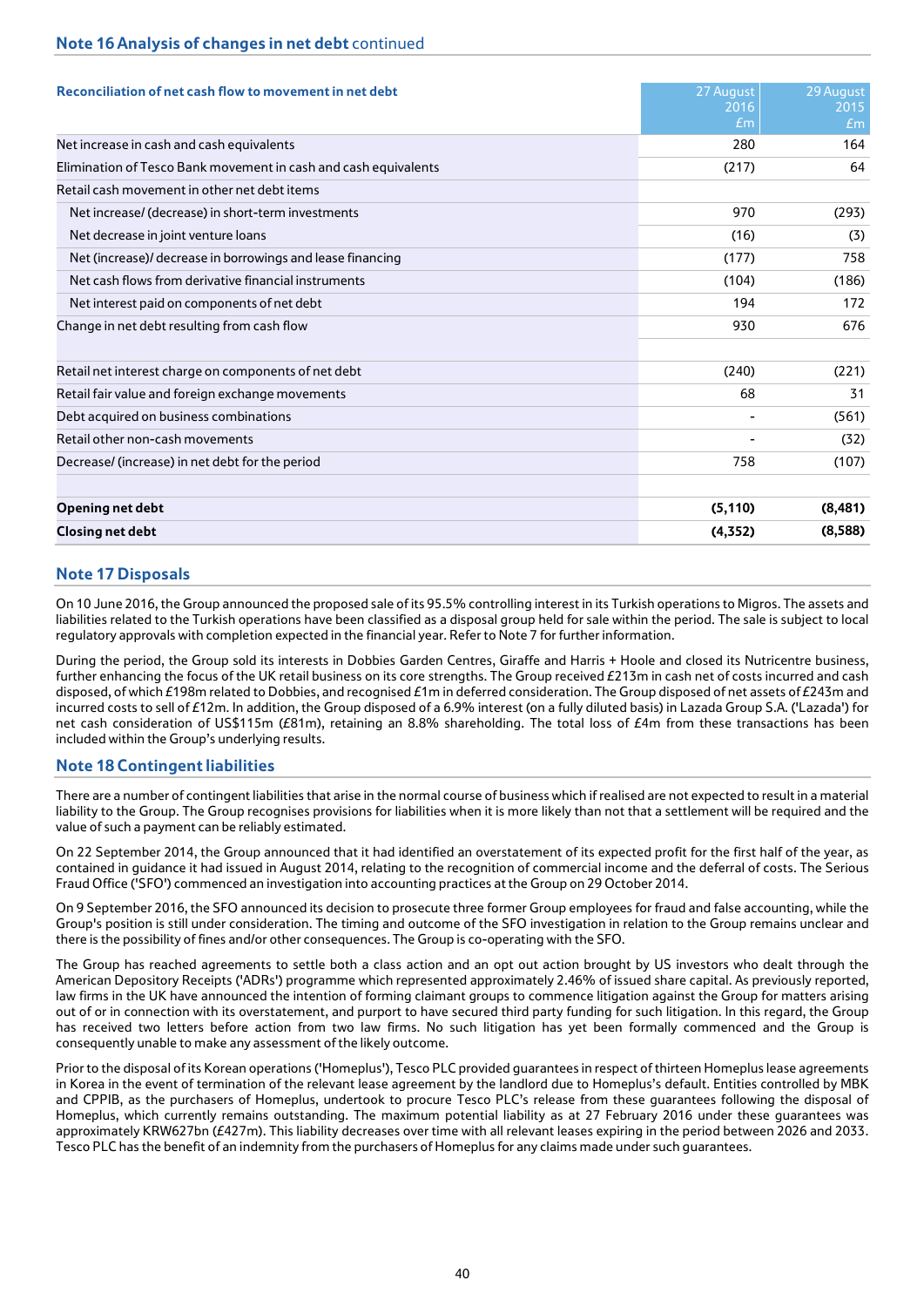## **Operating lease commitments – Group as lessee**

Future minimum rentals payable under non-cancellable operating leases are as follows:

|                                                |                 | 27 August 27 February | 29 August |
|------------------------------------------------|-----------------|-----------------------|-----------|
|                                                | 2016            | 2016                  | 2015      |
|                                                | Em <sub>1</sub> | Em <sub>1</sub>       | Em        |
| Within one year                                | 1.266           | 1.296                 | 1,163     |
| Greater than one year but less than five years | 3,890           | 3.918                 | 4,172     |
| After five years                               | 7.751           | 7.831                 | 8,669     |
| Total minimum lease payments                   | 12.907          | 13.045                | 14,004    |

Future minimum rentals payable under non-cancellable operating leases after five years are analysed further as follows:

|                                                    | 2016<br>$\pounds$ m | 27 August 27 February<br>2016<br>/ <i>Em</i> | 29 August<br>2015<br>Em |
|----------------------------------------------------|---------------------|----------------------------------------------|-------------------------|
| Greater than five years but less than ten years    | 3.310               | 3,272                                        | 3,669                   |
| Greater than ten years but less than fifteen years | 2.335               | 2.303                                        | 2,586                   |
| After fifteen years                                | 2.106               | 2.256                                        | 2,414                   |
| Total minimum lease payments - after five years    | 7.751               | 7.831                                        | 8,669                   |

The Group has used operating lease commitments from continuing operations discounted at 7% (27 February 2016: 7%, 29 August 2015: 7%) of £7,771m (27 February 2016: £7,814m, 29 August 2015: £9,091m) in its calculation of total indebtedness. Total operating lease commitments included for Turkey were £27m at 27 February 2016 and £41m at 29 August 2015.

Operating lease payments represent rentals payable by the Group for certain of its retail, distribution and office properties and other assets such as motor vehicles. The leases have varying terms, purchase options, escalation clauses and renewal rights. Purchase options and renewal rights where they occur are at market value. Escalation clauses are in line with market practices and include inflation linked, fixed rates, resets to market rents and hybrids of these.

The Group has lease break options on certain sale and leaseback transactions. These options are exercisable if the Group exercises an existing option to buy back, at market value and at a specified date, either the leased assets or the equity of the other joint venture partner. No commitment has been included in respect of the buy-back option as the option is at the Group's discretion. The Group is not obliged to pay lease rentals after that date, therefore minimum lease payments exclude those falling after the buy-back date. The current market value of these properties is £3.0bn (27 February 2016: £3.2bn, 29 August 2015: £4.0bn) and the total lease rentals, if they were to be incurred following the option exercise date, would be £2.5bn (27 February 2016: £2.6bn, 29 August 2015: £3.1bn) using current rent values. These lease break options are between 2016 and 2023.

The additional lease rentals if incurred following the option exercise date would be as follows:

|                                                    |       | 27 August 27 February | 29 August |
|----------------------------------------------------|-------|-----------------------|-----------|
|                                                    | 2016  | 2016                  | 2015      |
|                                                    | $E$ m | Em <sub>1</sub>       | Em        |
| Within one year                                    | 36    | 45                    | 10        |
| Greater than one period but less than five years   | 82    | 72                    | 189       |
| Greater than five years but less than ten years    | 667   | 686                   | 819       |
| Greater than ten years but less than fifteen years | 661   | 718                   | 810       |
| After fifteen years                                | 1.054 | 1,115                 | 1,245     |
| Total contingent additional lease rentals          | 2,500 | 2,636                 | 3,073     |

#### **Operating lease commitments with joint ventures and associates**

Since 1988 the Group has entered into several joint ventures and associates, and sold and leased back properties to and from these joint ventures and associates. The terms of these sale and leasebacks vary. However, common factors include: the sale of the properties to the joint venture or associate at market value; options within the lease for the Group to repurchase the properties at market value; market rent reviews; and 20 to 30 full-year lease terms. The Group reviews the substance as well as the form of the arrangements when determining the classification of leases as operating or finance. All of the leases under these arrangements are operating leases.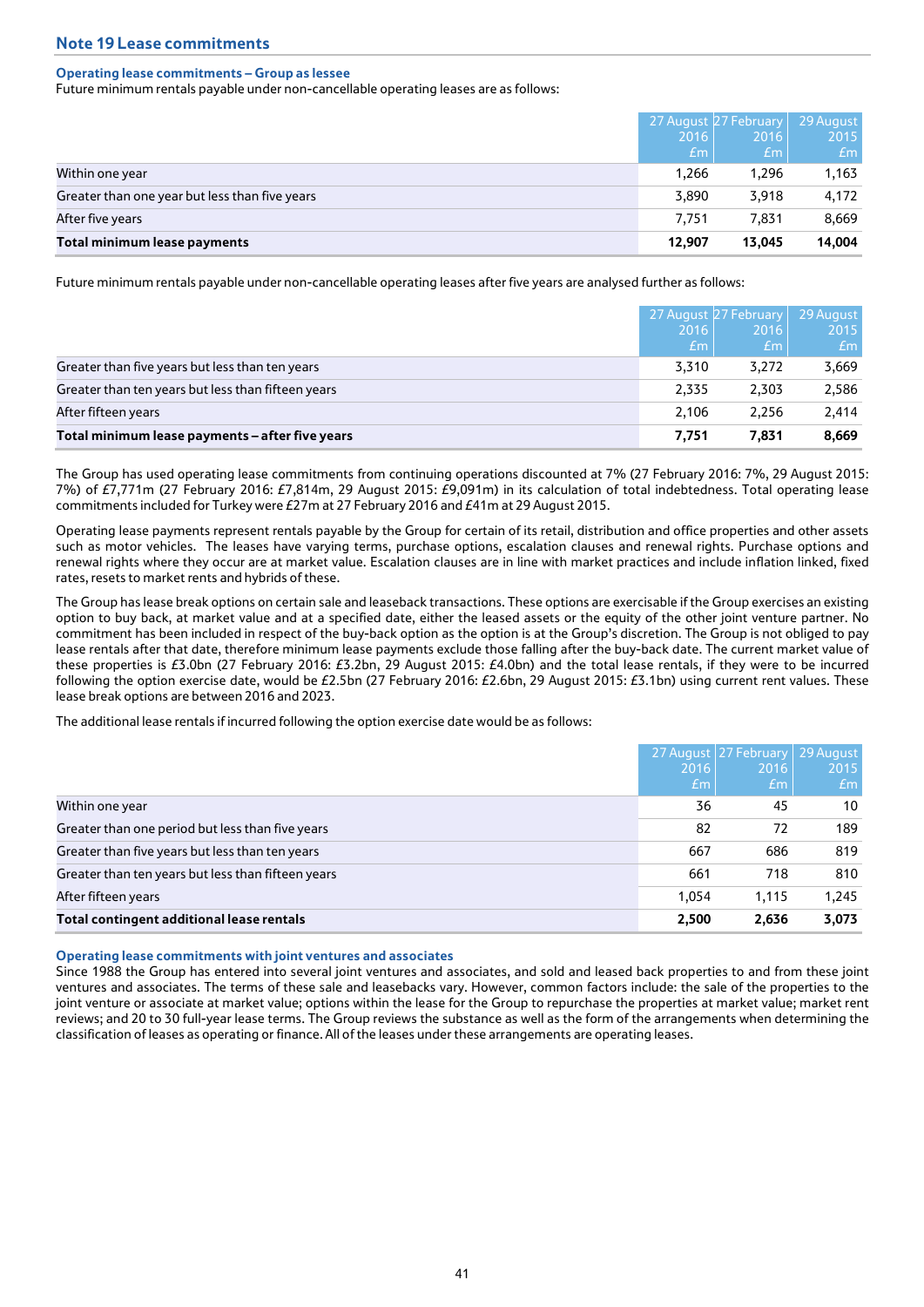# **Independent review report to Tesco PLC**

We have been engaged by the Company to review the condensed set of financial statements in the half-yearly financial report for the 26 weeks ended 27 August 2016 which comprises the Group Income Statement, the Group Statement of Comprehensive Income, the Group Balance Sheet, the Group Statement of Changes in Equity, the Group Cash Flow Statement and related Notes 1 to 19. We have read the other information contained in the half-yearly financial report and considered whether it contains any apparent misstatements or material inconsistencies with the information in the condensed set of financial statements.

This report is made solely to the Company in accordance with International Standard on Review Engagements (UK and Ireland) 2410 "Review of Interim Financial Information Performed by the Independent Auditor of the Entity" issued by the Auditing Practices Board. Our work has been undertaken so that we might state to the Company those matters we are required to state to it in an independent review report and for no other purpose. To the fullest extent permitted by law, we do not accept or assume responsibility to anyone other than the Company, for our review work, for this report, or for the conclusions we have formed.

## **Directors' responsibilities**

The half-yearly financial report is the responsibility of, and has been approved by, the directors. The directors are responsible for preparing the half-yearly financial report in accordance with the Disclosure and Transparency Rules of the United Kingdom's Financial Conduct Authority.

As disclosed in Note 1, the annual financial statements of the Group are prepared in accordance with IFRSs as adopted by the European Union. The condensed set of financial statements included in this half-yearly financial report has been prepared in accordance with International Accounting Standard 34 "Interim Financial Reporting" as adopted by the European Union.

#### **Our responsibility**

Our responsibility is to express to the Company a conclusion on the condensed set of financial statements in the half-yearly financial report based on our review.

## **Scope of review**

We conducted our review in accordance with International Standard on Review Engagements (UK and Ireland) 2410 "Review of Interim Financial Information Performed by the Independent Auditor of the Entity" issued by the Auditing Practices Board for use in the United Kingdom. A review of interim financial information consists of making inquiries, primarily of persons responsible for financial and accounting matters, and applying analytical and other review procedures. A review is substantially less in scope than an audit conducted in accordance with International Standards on Auditing (UK and Ireland) and consequently does not enable us to obtain assurance that we would become aware of all significant matters that might be identified in an audit. Accordingly, we do not express an audit opinion.

## **Conclusion**

Based on our review, nothing has come to our attention that causes us to believe that the condensed set of financial statements in the halfyearly financial report for the 26 weeks ended 27 August 2016 is not prepared, in all material respects, in accordance with International Accounting Standard 34 as adopted by the European Union and the Disclosure and Transparency Rules of the United Kingdom's Financial Conduct Authority.

**Deloitte LLP** Chartered Accountants and Statutory Auditor London, United Kingdom 4 October 2016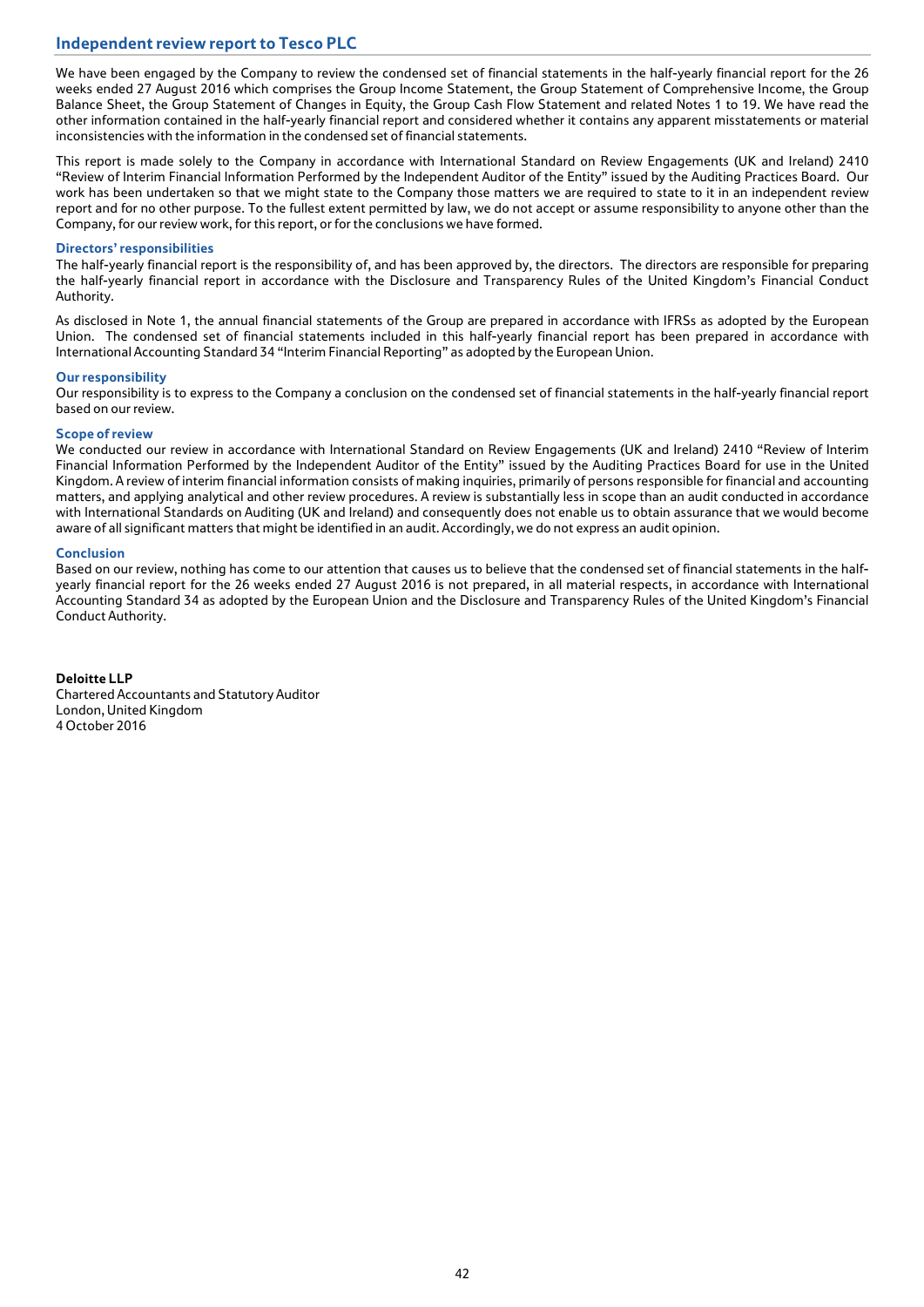## **Alternative performance measures**

The Directors use alternative performance measures as they believe these measures provide additional useful information on the underlying trends, performance and position of the Group. These measures are used for performance analysis. The alternative performance measures are not defined by IFRS and therefore may not be directly comparable with other companies' alternative performance measures. These measures are not intended to be a substitute for, or superior to, IFRS measurements.

### **Diluted earnings per share from continuing operations before exceptional items**

Profit after tax before exceptional items attributable to owners of the parent divided by the weighted average number of ordinary shares in issue during the financial period adjusted for the effects of potentially dilutive options. The dilutive effect is calculated on the full exercise of all potentially dilutive ordinary share options granted by the Group, including performance-based options which the Group considers to have been earned.

### **Diluted earnings per share from continuing operations before exceptional items and net pension finance costs**

Profit after tax before exceptional items and net pension finance costs attributable to owners of the parent divided by the weighted average number of ordinary shares in issue during the financial period adjusted for the effects of potentially dilutive options. The dilutive effect is calculated on the full exercise of all potentially dilutive ordinary share options granted by the Group, including performance-based options which the Group considers to have been earned.

## **Exceptional items**

Exceptional items relate to certain costs or incomes that derive from events or transactions that fall within the normal activities of the Group but which, individually or, if of a similar type, in aggregate, are excluded from the Group's alternative performance measures by virtue of their size and nature in order to better reflect management's view of the performance of the Group.

The Group exercises judgement in assessing whether items should be classified as exceptional. This assessment covers the nature of the item, cause of occurrence and the scale of impact of that item on reported performance. Reversals of previous exceptional items are assessed based on the same criteria.

#### **Free cash flow**

Free cash flow is net cash generated from/ (used in) operating activities less capital expenditure on property, plant and equipment, investment property and intangible assets.

#### **Growth in sales**

The year on year percentage movement in revenue excl. fuel for continuing operations excluding fuel for 26 weeks at a constant foreign exchange rate.

#### **Like-for-like**

Like-for-like is the growth in sales from stores that have been open for at least a year at a constant foreign exchange rate and includes online sales.

#### **Net debt**

Net debt excludes the net debt of Tesco Bank but includes that of the discontinued operations. Net debt comprises bank and other borrowings, finance lease payables, net derivative financial instruments, joint venture loans and other receivables and net interest receivables/payables, offset by cash and cash equivalents, and short-term investments.

## **Operating margin**

Operating margin is based on operating profit before exceptional items and on revenue.

## **Operating profit before exceptional items**

This is the headline measure of the Group's performance, and is based on operating profit before the impact of exceptional items.

### **Profit before tax ('PBT') before exceptional items and net pension finance costs**

This measure excludes exceptional items and the net finance costs of the defined benefit pension deficit as the costs are impacted by corporate bond yields, which can fluctuate significantly.

## **Profit/ (losses) arising on property-related items**

These relate to the Group's property activities including gains and losses on disposal of property assets, development property built for resale and property joint ventures; costs resulting from changes in the Group's store portfolio and distribution network, including pre-opening and post-closure costs; and income/ (charges) associated with impairment of non-trading property and related onerous contracts.

## **Retail cash flow**

Cash generated from/ (used in) operations for retail activities.

#### **Revenue excl. fuel**

This is the headline measure of revenue for the Group. It excludes the impact of sales, predominantly fuel sales, made at petrol filling stations, due to the volatilities associated with movements in fuel prices.

### **Total indebtedness**

Net debt plus IAS19 deficit in the pension schemes (net of associated deferred tax) plus the present value of future minimum rentals payable under non-cancellable operating leases.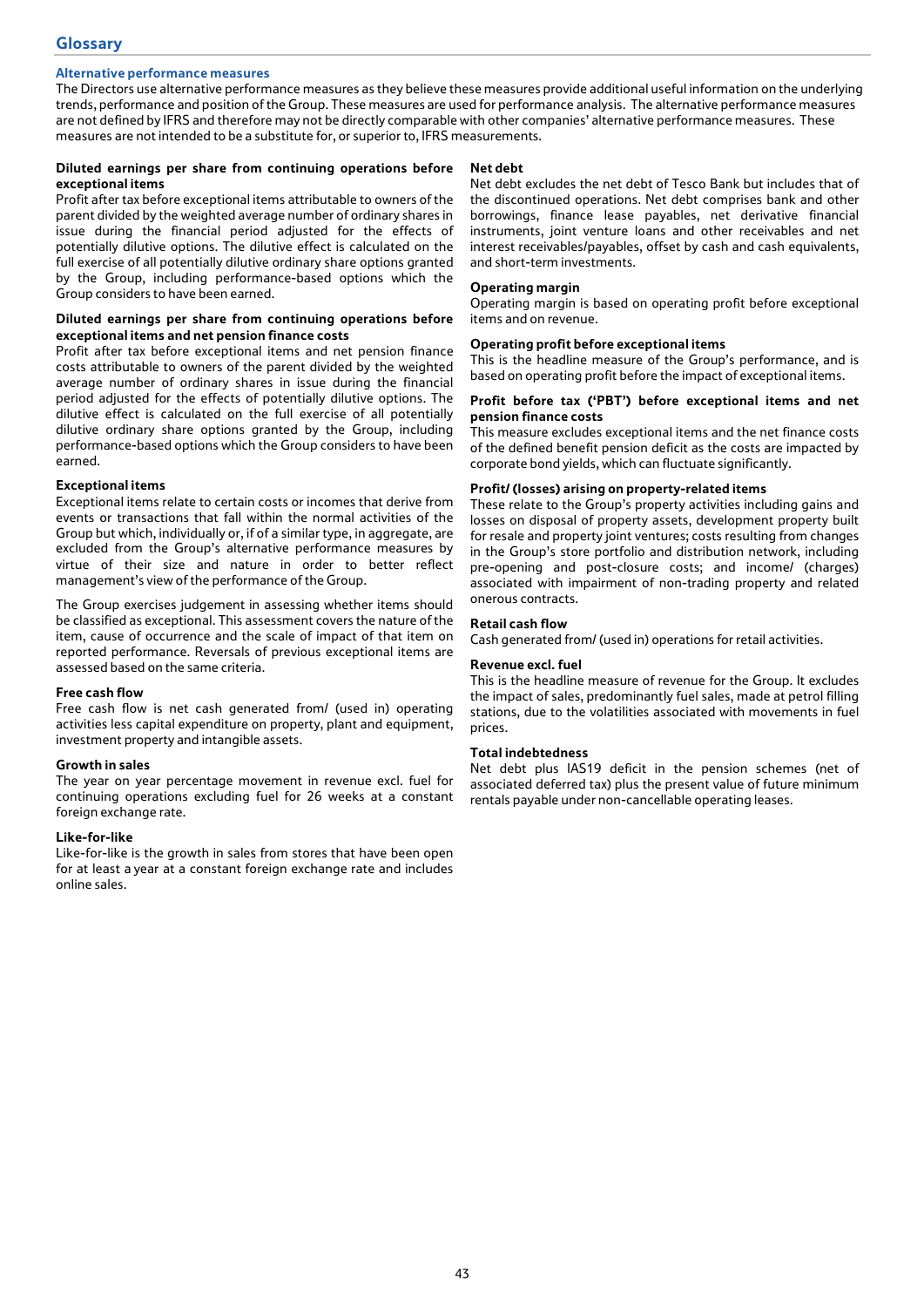## **Other**

## **Capital expenditure ('Capex')**

The additions to property, plant and equipment, investment property and intangible assets (excluding assets acquired under business combinations).

## **Capital employed**

Net assets plus net debt plus dividend creditor less net assets of the disposal groups and non-current assets classified as held for sale.

## **Enterprise Value**

This is calculated as market capitalisation plus net debt.

## **FTE**

FTE refers to full time equivalents.

## **LPI**

LPI refers to Limited Price Inflation.

## **Market capitalisation**

The total value of all Tesco shares calculated as total number of shares multiplied by closing share price at period-end.

## **MTN**

MTN refers to Medium Term Note.

## **Net Promoter Score ('NPS')**

This is a loyalty measure based on a single question requiring a score between 0-10. The NPS is calculated by subtracting the percentage of detractors (scoring 0-6) from the percentage of promoters (scoring 9-10). This generates a figure between -100 and 100 which is the NPS.

## **Pension deficit, IAS 19 basis (post tax)**

This is post-employment benefit obligations net of the related deferred tax.

## **Return on capital employed ('ROCE')**

Return divided by the average of opening and closing capital employed.

## **Return**

Profit before exceptional items and interest, after tax (applied at effective rate of tax).

## **RPI**

RPI refers to Retail Price Index.

## **Total shareholder return ('TSR')**

The notional annualised return from a share, measured as the percentage change in the share price, plus the dividends paid with the gross dividends reinvested in Tesco shares. This is measured over both a one and five-year period.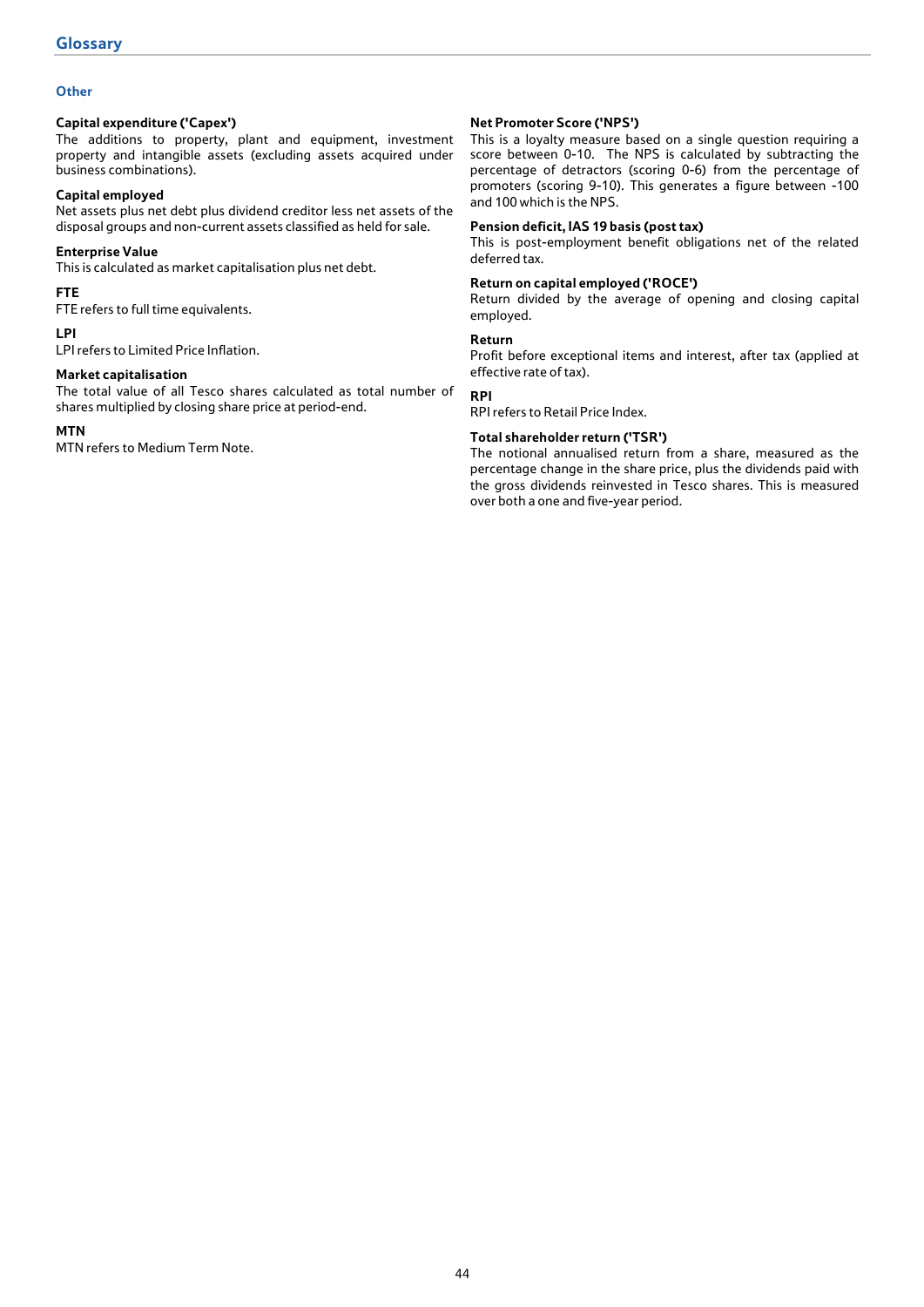## **Registrar and shareholding enquiries**

If you have any administrative enquiries about your holding of Tesco PLC shares (other than ADRs) please contact: Equiniti Limited Aspect House

Spencer Road Lancing West Sussex BN99 6DA Telephone 0371 384 2977

## **Tesco PLC website**

The Directors are responsible for the maintenance and integrity of the financial information on our website. This information has been prepared under relevant accounting standards and legislation. Tesco information, including this press release is available on our website: www.tescoplc.com.

## **Electronic communications**

You can register for Shareview, a free online share information and dealing service operated by Equiniti. Once you have registered you can: • check your shareholding

• access shareholder information

• elect to receive information electronically, getting quick access to these important documents and helping to save the environment by reducing the amount of paper used

• vote on the resolutions at the Annual General Meeting.

To register, log on to www.shareview.co.uk and click on 'register'. Your rights as a shareholder will not be affected in any way. If you have any questions about the service, please call 0371 384 2977.

## **Security reminder**

Under the Companies Act 2006 we are obliged to hold the names and addresses of all shareholders on a register of members and give a copy of this list to the Registrar of Companies every year. The Registrar of Companies makes this list available to anyone who requests it and many companies use this information to market their services. We are aware that some of our shareholders have received unsolicited calls or correspondence from companies concerning investment matters. Tesco has no relationship with and does not endorse any of the services offered by these companies. Details of any facilities that we endorse are included in our communications. If you are concerned about any direct mailing or telephone calls purporting to be from Tesco, please contact us by writing to the Company Secretary, Tesco House, Shire Park**,**  Welwyn Garden City**,** Hertfordshire, AL7 1GA or by calling us on 01992 632222.

## **Customer services**

Tesco Customer Services Freepost SC02298 Dundee DD1 9NF Telephone 0800 505555

## **Investor relations**

Investor relations department Tesco PLC Tesco House Shire Park Welwyn Garden City Hertfordshire AL7 1GA Telephone 01707 912922

#### **Secretary and registered office**

Mr Robert Welch Tesco PLC Tesco House Shire Park Welwyn Garden City Hertfordshire AL7 1GA Telephone 01992 632222

| <b>Financial Calendar</b>      |             |
|--------------------------------|-------------|
|                                | 2017        |
| Financial year-end             | 25 February |
| Preliminary results announced* | 12 April    |

\* Please note that this date is provisional and subject to change.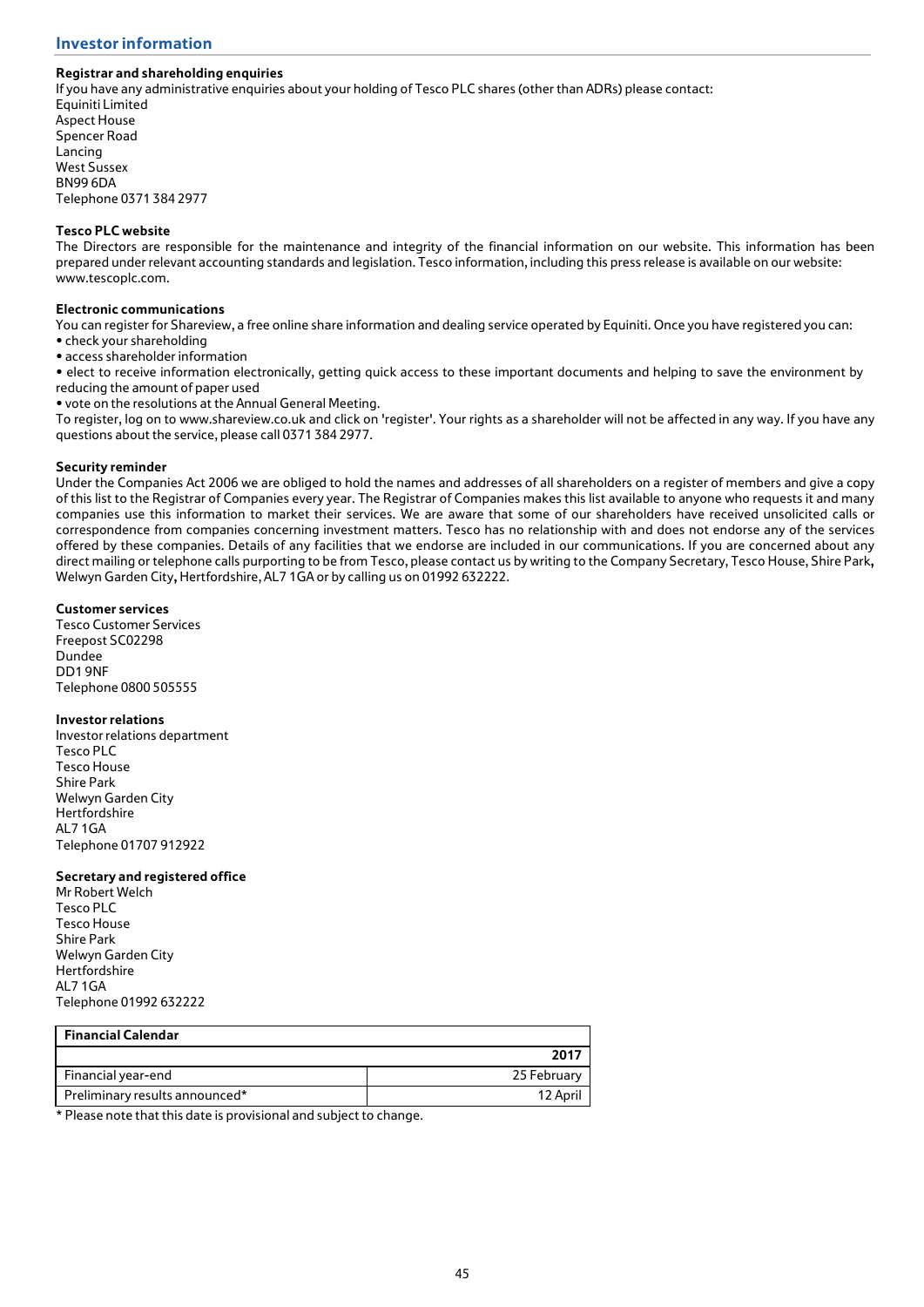# **Total Sales Performance at Actual Rates (Exc. VAT, Exc. Fuel)**

|                      | 1H         | 2H        | FY      | <b>1Q</b> | <b>2Q</b> | 1H      |
|----------------------|------------|-----------|---------|-----------|-----------|---------|
|                      | 2015/16    | 2015/16   | 2015/16 | 2016/17   | 2016/17   | 2016/17 |
| UK & ROI             | (1.2)%     | $(0.6)$ % | (0.9)%  | 0.7%      | 1.7%      | 1.2%    |
| UK                   | (0.6)%     | (0.3)%    | (0.4)%  | 0.3%      | 1.0%      | $0.7\%$ |
| <b>ROI</b>           | $(13.5)\%$ | (5.1)%    | (9.3)%  | 8.7%      | 15.3%     | 11.9%   |
| <b>International</b> | (4.3)%     | (3.1)%    | (3.7)%  | 5.6%      | 16.5%     | 10.9%   |
| <b>Europe</b>        | (8.8)%     | (3.6)%    | (6.2)%  | $8.2\%$   | 15.1%     | 11.6%   |
| Asia                 | 1.5%       | (2.5)%    | (0.5)%  | 2.8%      | 18.2%     | 10.1%   |
| <b>Tesco Bank</b>    | (0.8)%     | 2.4%      | 0.8%    | 3.5%      | 7.2%      | 5.3%    |
| <b>Group</b>         | (1.9)%     | (1.0)%    | (1.4)%  | 1.8%      | 4.7%      | 3.3%    |

# **Appendix 2**

## **Total Sales Performance at Constant Rates (Exc. VAT, Exc. Fuel)**

|                      | 1H        | 2H      | FY      | 10      | 20      | 1H      |
|----------------------|-----------|---------|---------|---------|---------|---------|
|                      | 2015/16   | 2015/16 | 2015/16 | 2016/17 | 2016/17 | 2016/17 |
| <b>UK &amp; ROI</b>  | $(0.6)$ % | (0.3)%  | (0.5)%  | 0.3%    | 1.0%    | 0.6%    |
| UK                   | (0.6)%    | (0.3)%  | (0.4)%  | 0.3%    | 1.0%    | 0.7%    |
| <b>ROI</b>           | (2.2)%    | 0.3%    | (1.0)%  | $0.2\%$ | (0.3)%  | (0.1)%  |
| <b>International</b> | 0.6%      | 3.1%    | 1.9%    | 3.6%    | 2.8%    | 3.2%    |
| <b>Europe</b>        | 2.4%      | 2.2%    | 2.3%    | 2.4%    | $1.2\%$ | 1.8%    |
| Asia                 | (1.7)%    | 4.3%    | 1.3%    | 5.0%    | 4.8%    | 4.9%    |
| <b>Tesco Bank</b>    | (0.8)%    | 2.4%    | 0.8%    | 3.5%    | 7.2%    | 5.3%    |
| Group                | (0.4)%    | 0.4%    | 0.1%    | 1.1%    | 1.5%    | 1.3%    |

**Note** These results have been reported on a continuing operations basis and exclude the results from our operations in Turkey. Growth rates are all based on comparable days. For example, for the UK and ROI, these results are for the 26 weeks ending 27 August 2016 and 29 August 2015 respectively.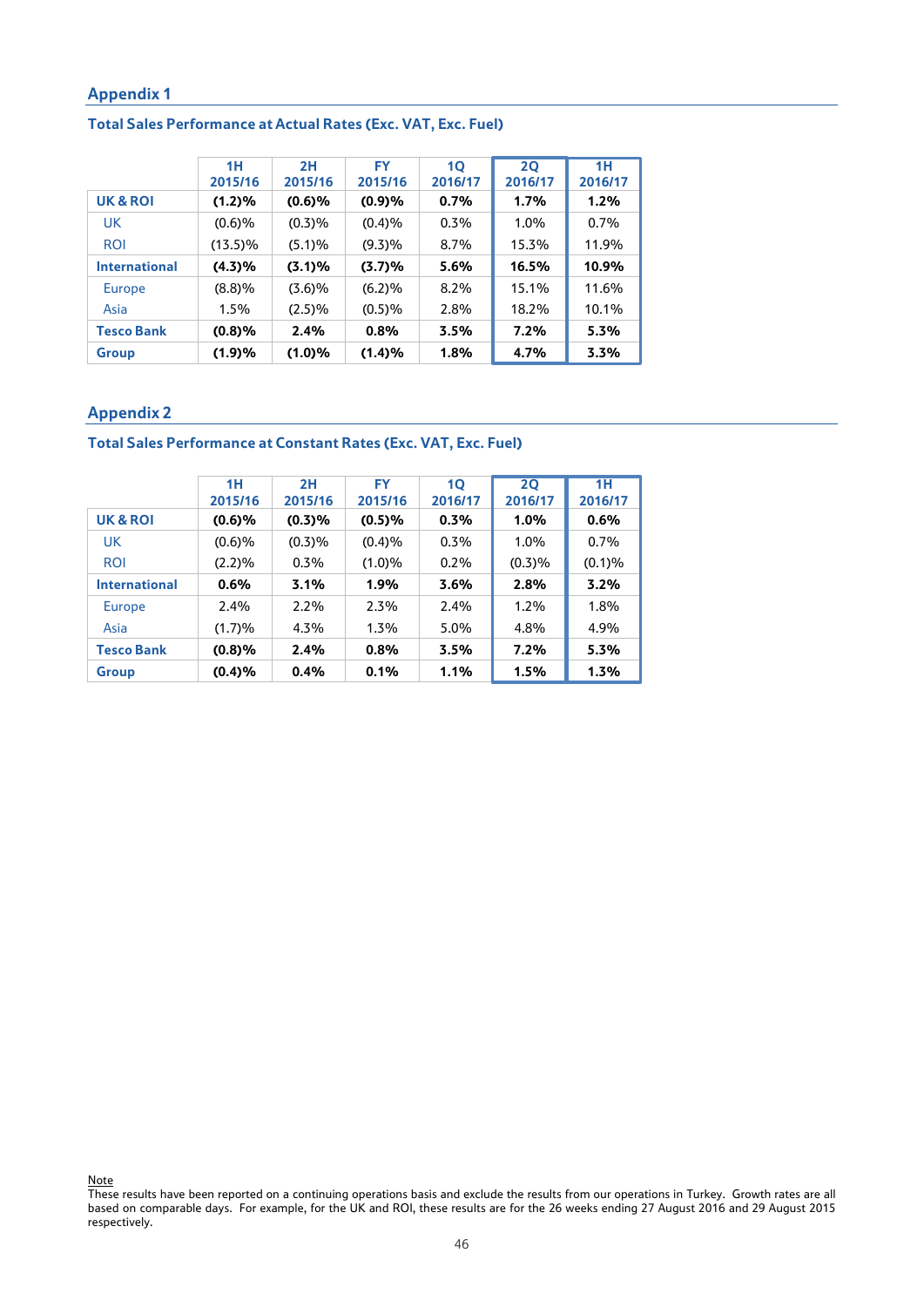# **Country Detail**

|                       | <b>Revenue</b><br>(Exc. VAT, Inc. Fuel) |        |                                    |                                    |
|-----------------------|-----------------------------------------|--------|------------------------------------|------------------------------------|
|                       | Local<br><b>Currency</b><br>(m)         | £m     | <b>Average</b><br>exchange<br>rate | <b>Closing</b><br>exchange<br>rate |
| <b>UK</b>             | 20,465                                  | 20,465 | 1.000                              | 1.000                              |
| <b>ROI</b>            | 1,223                                   | 984    | 1.243                              | 1.171                              |
| <b>Czech Republic</b> | 20,748                                  | 617    | 33.62                              | 31.66                              |
| <b>Hungary</b>        | 294,389                                 | 757    | 388.8                              | 361.9                              |
| Poland                | 5,388                                   | 996    | 5.409                              | 5.069                              |
| Slovakia              | 690                                     | 555    | 1.243                              | 1.171                              |
| <b>Malaysia</b>       | 2,181                                   | 389    | 5.612                              | 5.293                              |
| <b>Thailand</b>       | 100,615                                 | 2,053  | 49.01                              | 45.53                              |
|                       |                                         |        |                                    |                                    |

# **Memo:** Turkey 1,098 270 4.064 3.881

# **Appendix 4**

# **UK Sales Area by Size of Store**

|                    | August 2016      |                         |                     | August 2015      |                         |                     |
|--------------------|------------------|-------------------------|---------------------|------------------|-------------------------|---------------------|
|                    | No. of<br>stores | <b>Million</b><br>sq ft | % of total<br>sg ft | No. of<br>stores | <b>Million</b><br>sq ft | % of total<br>sq ft |
| $0 - 3,000$        | 2,504            | 5.2                     | 13.0%               | 2,474            | 5.1                     | 12.3%               |
| $3,001 - 20,000$   | 283              | 3.4                     | 8.6%                | 289              | 3.5                     | 8.4%                |
| $20,001 - 40,000$  | 277              | 8.1                     | 20.4%               | 283              | 8.3                     | 20.0%               |
| $40,001 - 60,000$  | 181              | 9.2                     | 23.1%               | 202              | 10.1                    | 24.4%               |
| $60,001 - 80,000$  | 130              | 8.7                     | 21.9%               | 127              | 8.9                     | 21.4%               |
| $80,001 - 100,000$ | 45               | 4.2                     | 10.6%               | 50               | 4.6                     | 11.1%               |
| Over 100,000       | 9                | 1.0                     | 2.4%                | 9                | 1.0                     | 2.4%                |
| Total <sup>1</sup> | 3,429            | 39.9                    | 100.0%              | 3.434            | 41.4                    | 100.0%              |

Note 1**.** Excludes franchise stores.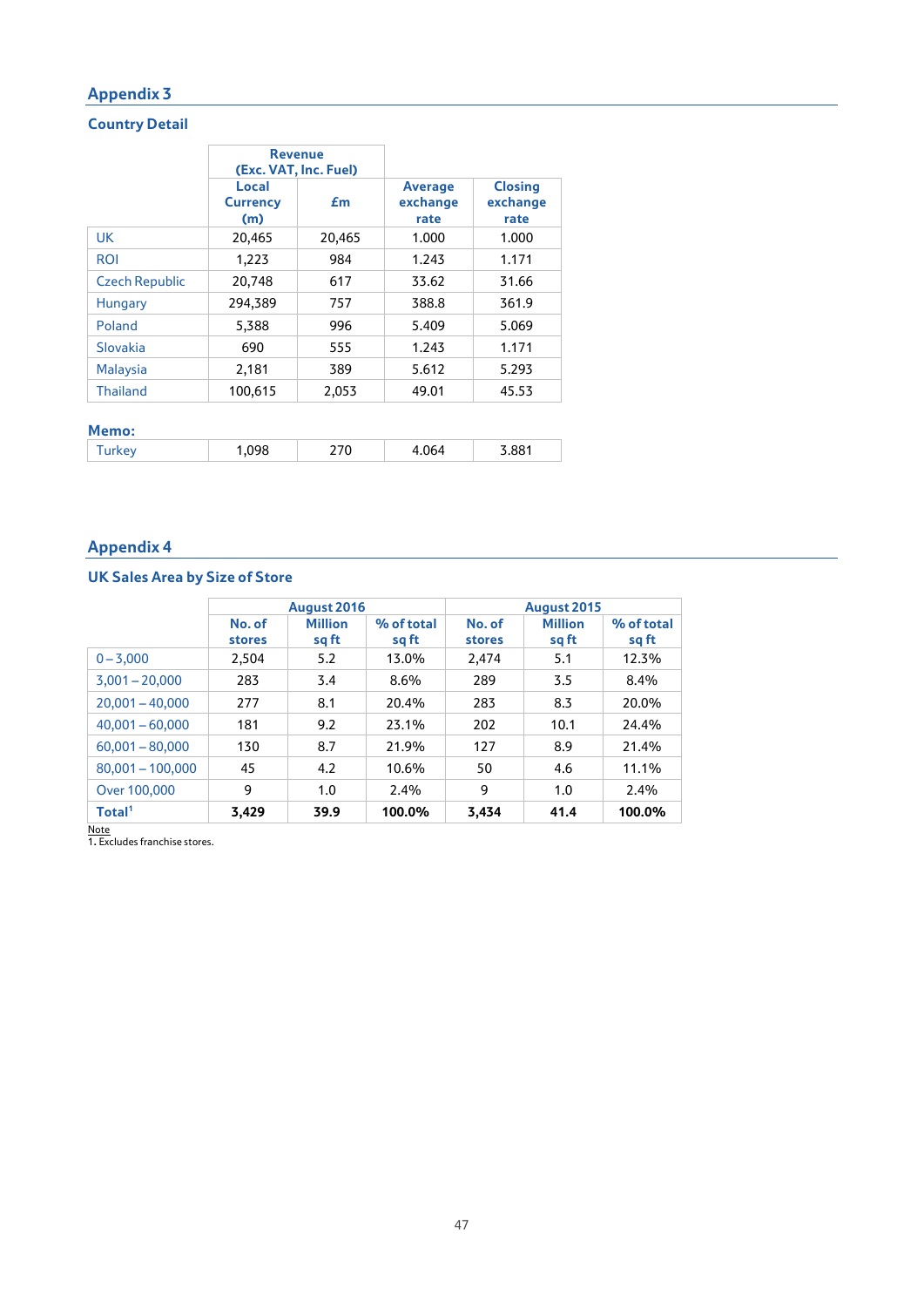## **Actual Group Space – store numbers1**

|                             | 2015/16<br>year end | <b>As at 27</b><br><b>Aug 2016</b> | Net gain/<br>reduction <sup>2</sup> | <b>Openings</b>          | <b>Closures/</b><br>disposals | Repurposing/<br>extensions |
|-----------------------------|---------------------|------------------------------------|-------------------------------------|--------------------------|-------------------------------|----------------------------|
| <b>Extra</b>                | 252                 | 252                                |                                     |                          |                               | 1                          |
| Superstore                  | 478                 | 478                                |                                     | 1                        | (1)                           |                            |
| <b>Metro</b>                | 177                 | 176                                | (1)                                 |                          | (1)                           |                            |
| <b>Express</b>              | 1,732               | 1,734                              | $\overline{2}$                      | 8                        | (6)                           |                            |
| Dotcom only                 | 6                   | 6                                  |                                     |                          |                               |                            |
| <b>Total Tesco</b>          | 2,645               | 2,646                              | 1                                   | 9                        | (8)                           | 1                          |
| One Stop <sup>3</sup>       | 779                 | 783                                | 4                                   | 12                       | (8)                           |                            |
| <b>Dobbies</b>              | 36                  | $\overline{\phantom{a}}$           | (36)                                | $\overline{\phantom{a}}$ | (36)                          |                            |
| UK <sup>3</sup>             | 3,460               | 3,429                              | (31)                                | 21                       | (52)                          | 1                          |
| <b>ROI</b>                  | 149                 | 148                                | (1)                                 | ۰                        | (1)                           |                            |
| UK & ROI <sup>3</sup>       | 3,609               | 3,577                              | (32)                                | 21                       | (53)                          | 1                          |
| Czech Republic <sup>3</sup> | 201                 | 200                                | (1)                                 | $\overline{\phantom{0}}$ | (1)                           | 1                          |
| Hungary                     | 208                 | 208                                |                                     |                          |                               |                            |
| Poland                      | 440                 | 437                                | (3)                                 |                          | (3)                           |                            |
| Slovakia                    | 161                 | 155                                | (6)                                 |                          | (6)                           | $\overline{2}$             |
| Europe <sup>3</sup>         | 1,010               | 1,000                              | (10)                                |                          | (10)                          | 3                          |
| Malaysia                    | 62                  | 65                                 | 3                                   | 3                        |                               | $\mathbf{1}$               |
| <b>Thailand</b>             | 1,815               | 1,869                              | 54                                  | 56                       | (2)                           | 9                          |
| <b>Asia</b>                 | 1,877               | 1,934                              | 57                                  | 59                       | (2)                           | 10                         |
| International <sup>3</sup>  | 2,887               | 2,934                              | 47                                  | 59                       | (12)                          | 13                         |
| Group <sup>3</sup>          | 6,496               | 6,511                              | 15                                  | 80                       | (65)                          | 14                         |
| UK (One Stop)               | 134                 | 146                                | 12                                  | 16                       | (4)                           | $\overline{\phantom{0}}$   |
| <b>Czech Republic</b>       | 103                 | 100                                | (3)                                 |                          | (3)                           |                            |
| <b>Franchise stores</b>     | 237                 | 246                                | 9                                   | 16                       | (7)                           |                            |

Group store numbers above exclude the 168 stores in Turkey as at 27 August 2016.

Notes

1. Continuing operations.

3. Excludes franchise stores.

<sup>2.</sup> The net gain/reduction reflects the number of store openings less the number of store closures/disposals.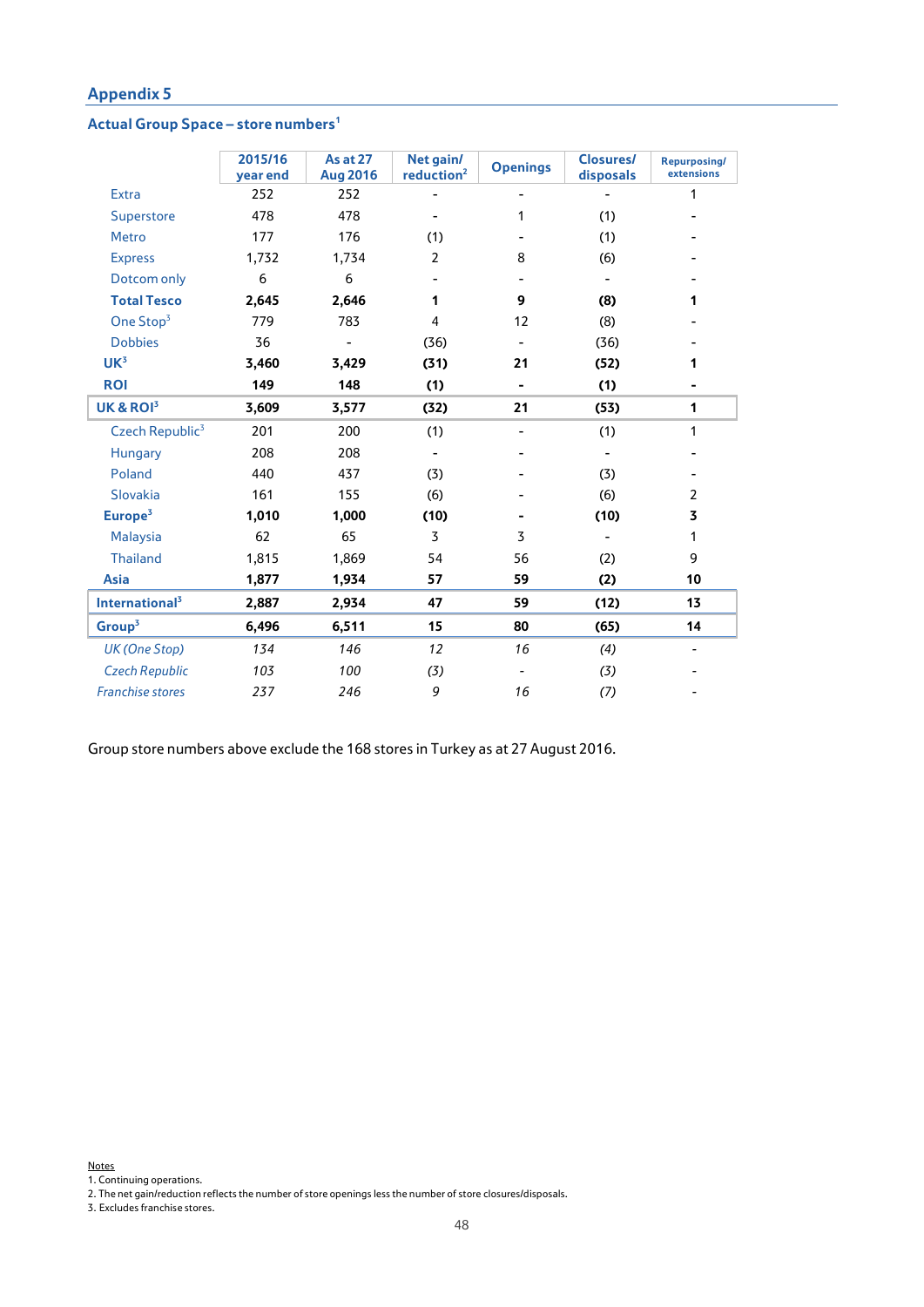|                             | 2015/16<br>year end | <b>As at 27</b><br><b>Aug 2016</b> | Net gain/<br>reduction   | <b>Openings</b>          | <b>Closures/</b><br>disposals | Repurposing/<br>extensions |
|-----------------------------|---------------------|------------------------------------|--------------------------|--------------------------|-------------------------------|----------------------------|
| <b>Extra</b>                | 17,846              | 17,841                             | (5)                      | ٠                        |                               | (5)                        |
| Superstore                  | 14,002              | 14,038                             | 36                       | 59                       | (23)                          | ٠                          |
| <b>Metro</b>                | 2,005               | 1,993                              | (12)                     | $\overline{\phantom{a}}$ | (12)                          |                            |
| <b>Express</b>              | 4,031               | 4,040                              | 9                        | 19                       | (10)                          |                            |
| Dotcom only                 | 716                 | 716                                |                          |                          |                               |                            |
| <b>Total Tesco</b>          | 38,600              | 38,628                             | 28                       | 78                       | (45)                          | (5)                        |
| One Stop <sup>2</sup>       | 1,256               | 1,268                              | 12                       | 23                       | (11)                          |                            |
| <b>Dobbies</b>              | 1,652               |                                    | (1,652)                  | -                        | (1,652)                       | $\overline{\phantom{a}}$   |
| UK <sup>2</sup>             | 41,508              | 39,896                             | (1,612)                  | 101                      | (1,708)                       | (5)                        |
| <b>ROI</b>                  | 3,560               | 3,543                              | (17)                     | ۰                        | (17)                          | $\blacksquare$             |
| UK & ROI <sup>2</sup>       | 45,068              | 43,439                             | (1,629)                  | 101                      | (1,725)                       | (5)                        |
| Czech Republic <sup>2</sup> | 5,558               | 5,506                              | (52)                     | $\overline{\phantom{a}}$ | (1)                           | (51)                       |
| Hungary                     | 6,931               | 6,931                              | $\overline{\phantom{a}}$ |                          |                               |                            |
| Poland                      | 9,688               | 9,667                              | (21)                     |                          | (21)                          |                            |
| <b>Slovakia</b>             | 3,969               | 3,870                              | (99)                     |                          | (72)                          | (27)                       |
| Europe <sup>2</sup>         | 26,146              | 25,974                             | (172)                    |                          | (94)                          | (78)                       |
| <b>Malaysia</b>             | 4,164               | 4,134                              | (30)                     | 35                       |                               | (65)                       |
| <b>Thailand</b>             | 15,536              | 15,551                             | 15                       | 213                      | (11)                          | (187)                      |
| <b>Asia</b>                 | 19,700              | 19,685                             | (15)                     | 248                      | (11)                          | (252)                      |
| International <sup>2</sup>  | 45,846              | 46,659                             | (187)                    | 248                      | (105)                         | (330)                      |
| Group <sup>2</sup>          | 90,914              | 89,098                             | (1,816)                  | 349                      | (1, 830)                      | (335)                      |
| UK (One Stop)               | 185                 | 199                                | 14                       | 20                       | (6)                           |                            |
| <b>Czech Republic</b>       | 96                  | 94                                 | (2)                      |                          | (2)                           |                            |
| <b>Franchise stores</b>     | 281                 | 293                                | 12                       | 20                       | (8)                           |                            |
|                             |                     |                                    |                          |                          |                               |                            |

# **Actual Group Space – '000 sq ft1**

Group space numbers above exclude the 3,489k sq ft in Turkey as at 27 August 2016.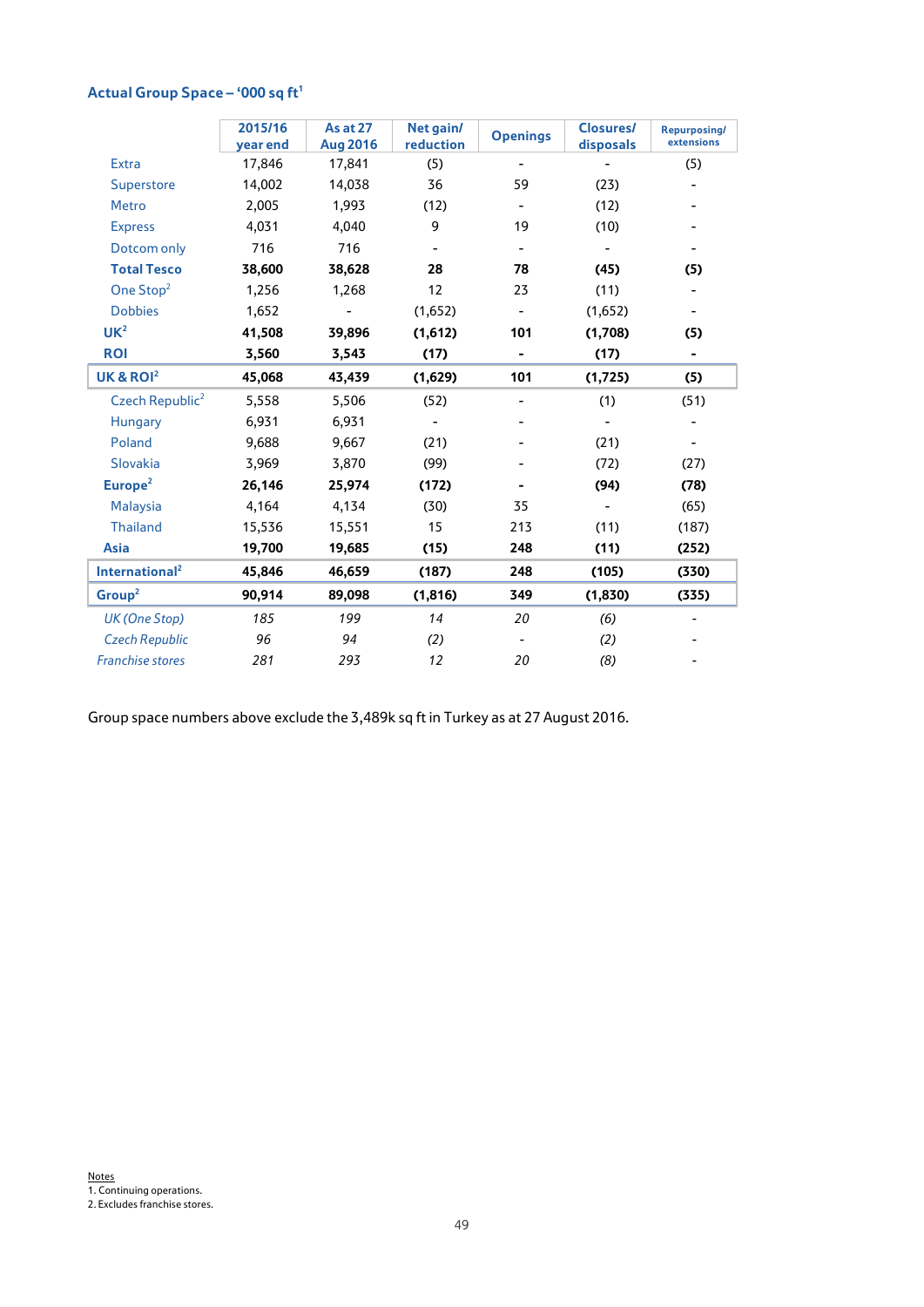# Group Space Forecast to 25 February 2017 – '000 sq ft<sup>1</sup>

|                             | <b>As at 27</b><br><b>Aug 2016</b> | 2016/17<br>year end | Net gain/<br><b>reduction</b> | <b>Openings</b>          | <b>Closures/</b><br>disposals | Repurposing/<br>extensions |
|-----------------------------|------------------------------------|---------------------|-------------------------------|--------------------------|-------------------------------|----------------------------|
| <b>Extra</b>                | 17,841                             | 17,740              | (101)                         |                          |                               | (101)                      |
| Superstore                  | 14,038                             | 14,090              | 52                            | 52                       |                               |                            |
| <b>Metro</b>                | 1,993                              | 1,993               |                               |                          |                               |                            |
| <b>Express</b>              | 4,040                              | 4,065               | 25                            | 29                       | (4)                           |                            |
| Dotcom only                 | 716                                | 716                 |                               | $\overline{\phantom{a}}$ |                               |                            |
| <b>Total Tesco</b>          | 38,628                             | 38,604              | (24)                          | 81                       | (4)                           | (101)                      |
| One Stop <sup>2</sup>       | 1,268                              | 1,264               | (4)                           | 29                       | (33)                          |                            |
| UK <sup>2</sup>             | 39,896                             | 39,868              | (28)                          | 110                      | (37)                          | (101)                      |
| <b>ROI</b>                  | 3,543                              | 3,543               |                               | ۰                        | $\blacksquare$                |                            |
| UK & ROI <sup>2</sup>       | 43,439                             | 43,411              | (28)                          | 110                      | (37)                          | (101)                      |
| Czech Republic <sup>2</sup> | 5,506                              | 5,480               | (26)                          | ٠                        | (26)                          | ٠                          |
| Hungary                     | 6,931                              | 6,899               | (32)                          |                          | (2)                           | (30)                       |
| Poland                      | 9,667                              | 9,578               | (89)                          |                          | (64)                          | (25)                       |
| Slovakia                    | 3,870                              | 3,859               | (11)                          |                          | (11)                          | $\overline{\phantom{0}}$   |
| Europe <sup>2</sup>         | 25,974                             | 25,816              | (158)                         |                          | (103)                         | (55)                       |
| <b>Malaysia</b>             | 4,134                              | 3,952               | (182)                         |                          |                               | (182)                      |
| <b>Thailand</b>             | 15,551                             | 15,510              | (41)                          | 305                      |                               | (346)                      |
| <b>Asia</b>                 | 19,685                             | 19,462              | (223)                         | 305                      |                               | (528)                      |
| International <sup>2</sup>  | 45,659                             | 45,278              | (381)                         | 305                      | (103)                         | (583)                      |
| Group <sup>2</sup>          | 89,098                             | 88,689              | (409)                         | 415                      | (140)                         | (684)                      |
| UK (One Stop)               | 199                                | 264                 | 65                            | 65                       |                               |                            |
| <b>Czech Republic</b>       | 94                                 | 94                  |                               | $\overline{\phantom{a}}$ |                               |                            |
| <b>Franchise stores</b>     | 293                                | 358                 | 65                            | 65                       |                               |                            |